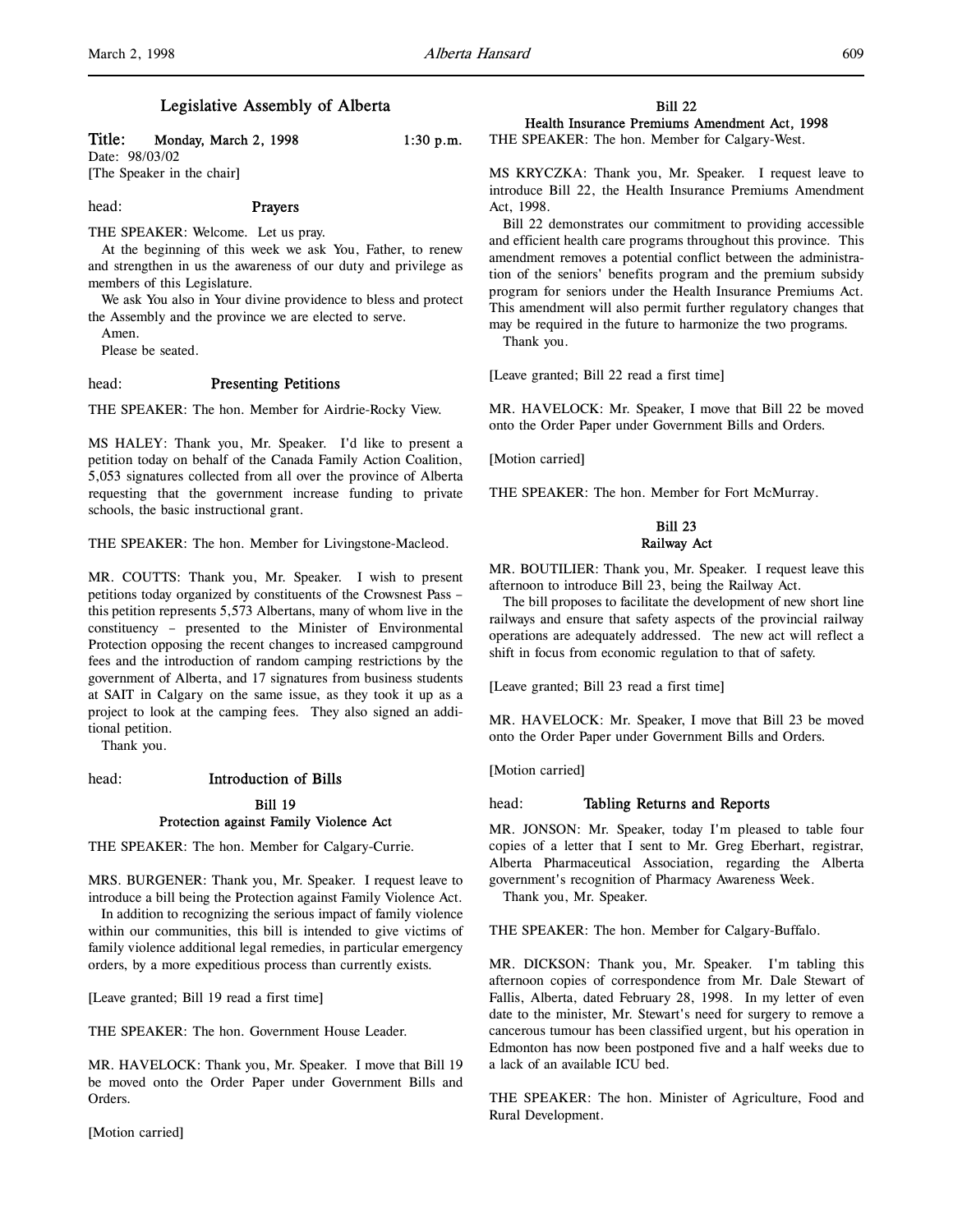MR. STELMACH: Thank you, Mr. Speaker. I have three letters to table today on behalf of the Minister of Community Development. The first item is a letter congratulating Cathy Borst and her team on their victory at the 1998 Scott Tournament of Hearts Canadian women's curling championships. This Edmonton Ottewell curling club team faced many tough opponents during the championship, yet consistently outperformed them all, a sign of real true champions.

The second letter is a letter congratulating Gao Min of Edmonton on her upcoming induction into the International Swimming Hall of Fame.

The final tabling today is a letter congratulating Dale Phillips of Edmonton and Selwyn Jacob formerly of Edmonton on winning the Canada Award for the program The Road Taken at this year's Gemini Awards gala.

THE SPEAKER: The hon. Member for Edmonton-Mill Creek.

MR. ZWOZDESKY: Thank you, Mr. Speaker. I rise to table two letters today, one of them to a good friend of mine and of the community, Mr. Selwyn Jacob, who last night received the Canada Award at our Gemini celebrations for his film The Road Taken.

The second tabling is a letter to the National Black Coalition of Canada, Alberta chapter, complimenting them on a very excellently run and well-received black history month in Alberta and specifically saluting the awards of excellence recipients: Verna Hinds; Michael Lancaster; Movements, Sharlene Thomas; the Pepperseed Band; Stephen Parker; and Noel Byer. Congratulations to all these outstanding Albertans.

THE SPEAKER: The hon. Member for Edmonton-Ellerslie.

MS CARLSON: Thank you, Mr. Speaker. I'm tabling today four copies of a letter from De Jessiman, chairman of the Agricultural Service Board, county of Stettler, No. 6. It's a copy of a letter that went to the Premier.

THE SPEAKER: Hon. members, I also wish to table today a copy of a memorandum from the hon. Member for Calgary-Egmont to myself requesting that Bill 204, the Workers' Compensation Amendment Act, 1998, be brought to Committee of the Whole on Tuesday, March 3, 1998.

# head: Introduction of Guests

THE SPEAKER: The hon. Leader of the Official Opposition.

MR. MITCHELL: Mr. Speaker, thank you. I have the pleasure of introducing a group from my constituency. I'd like to begin with an apology. I missed the picture that was scheduled for me and them. Thankfully the Member from Edmonton-Riverview was able to step in, and I'd like to say that I'm sorry I wasn't able to be there. They are 48 students from St. Martha Catholic elementary school. They are accompanied by teachers Mrs. O'Brien, Mrs. Antonakis, and Mr. Rykes, and I would ask that they stand in the gallery and receive the welcome of the members of the Legislative Assembly.

# 1:40

THE SPEAKER: The hon. Member for Edmonton-Beverly-Clareview.

MR. YANKOWSKY: Thank you, Mr. Speaker. It is indeed a pleasure for me to rise and introduce to you and through you seven members of the Edmonton Swiss Men's Choir. The Edmonton Swiss Men's Choir holds membership in the 100-yearold North American Swiss Singing Alliance. A notable accomplishment of the choir is their winning a perfect 100 percent score when they performed in front of three judges in Pittsburgh last July. This has never happened before in the 100-year history of the alliance. They are seated in the members' gallery. I would like to ask them to stand as I call out their names and to remain standing. So let's begin with the choir director, Elizabeth Lesoway-Anderson; the president, Gerry Paravicini; the honorary Swiss consul, Bruno Dobler; vice-president, Michael von der Burg; the treasurer, Paul Ehrler; the secretary, Alec Preston; and the chairman of the year 2000 committee, Karl Strickler. Let's give them a very warm welcome.

THE SPEAKER: The hon. Member for Clover Bar-Fort Saskatchewan.

MR. LOUGHEED: Thank you, Mr. Speaker. I'd like to introduce to you and through you to the members of this Assembly 47 grade 6 students from James Mowat school in Fort Saskatchewan. They're accompanied by Mr. Ted Fellows, Mrs. Karin Bittner, and Mr. Gary Miller. They're seated in the members' gallery. I'd ask them to stand and accept the warm welcome of this Assembly.

THE SPEAKER: The hon. Member for Edmonton-Calder.

MR. WHITE: Thank you, Mr. Speaker. I rise today to introduce to you and through you 19 students from the Alberta Vocational College in my constituency. They are in the English as a Second Language program, which is incidentally still funded by this government. They are accompanied by their teacher, Miss Jennifer Burden, and I'd ask that all 20 do rise and receive the warm welcome of this Assembly.

## head: Ministerial Statements

THE SPEAKER: The hon. Minister of Intergovernmental and Aboriginal Affairs.

## Multilateral Agreement on Investment

MR. HANCOCK: Thank you, Mr. Speaker. Before I start, might I first commend you on the installation of the provincial flags that grace our House today. The new flags demonstrate our commitment to this country and to federalism, and in the interest of the commitment I'll be speaking today on the multilateral agreement on investment.

How that pertains is that ministers responsible for international trade met on February 19 to discuss, among other things, this important issue. I had intended to bring a report to the House last week on this topic to update you on our discussions, in fact last Thursday, but in light of the demonstration that was going on, I thought it would be better to postpone it to today so we could do it in a more rational and coherent manner.

Mr. Speaker, Alberta's investment potential is one of the key elements in the Alberta advantage. Alberta has had a longstanding tradition of welcoming foreign investment. We have encouraged it, and we have avoided unnecessary restriction or interference with domestic or foreign investments. Alberta has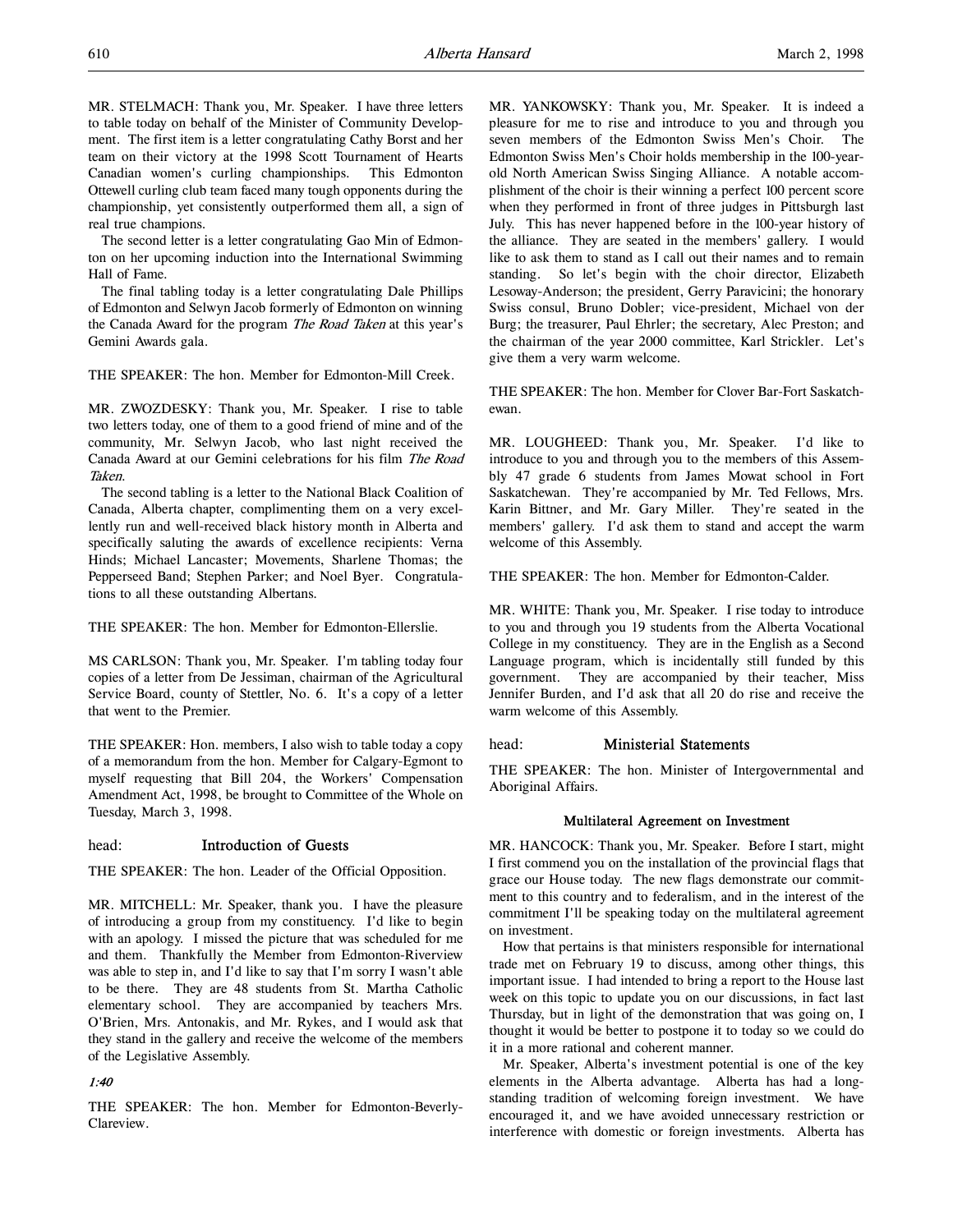benefited from the participation of foreign investors. Foreign investment has contributed and continues to contribute significantly to our country's and our province's growth, prosperity, and employment.

Alberta companies are also increasingly investing abroad, expanding their business activities, and thereby expanding their employment back in Alberta as well and generating more benefits for Albertans. They and their existing and future employees as well as Alberta tax revenues would benefit from more predictable investment rules in other countries.

Consequently, Alberta has taken a great interest in the negotiations leading to a multilateral agreement on investment since they were launched by the ministers of the Organization for Economic Co-operation and Development in 1995. From the outset Alberta has pressed for provincial participation with the federal government because of the potential effect on areas of provincial jurisdiction. Alberta wanted to make sure that provincial interests were accurately and fully reflected in the Canadian positions in the negotiations, and we've been very active with the federal negotiators to that end over the last two years.

On February 19 Canada's federal and provincial ministers responsible for international trade reviewed in detail issues and recent developments concerning the MAI. At that meeting the federal minister and chief negotiator clearly stated that negotiations leading to MAI will not conclude this spring and will likely continue through 1998 and into 1999. This extension in the MAI negotiations will provide provincial, territorial, and federal governments with more time to address issues of concern. This will also provide more time for the government to receive any additional input from Albertans – individuals, businesses, organizations, or associations – who may have issues to present.

In the course of negotiations Alberta has identified the following as key issues. There should be no presumption in the negotiations that Canadian provinces will automatically be covered by an agreement concluded in the OECD. Provinces should have the opportunity to consider coverage and explicitly consent to being covered by the rights and obligations of the MAI. There must be full respect for the areas of provincial jurisdiction, including health, social services, education, environment, labour, natural resources, and foreign ownership of land. The MAI should include reservation processes similar to that found in NAFTA which would operate to exclude specific provincial measures from the agreement. The MAI reservation process should also preserve the current and future policy flexibility of Canadian governments in broad sectoral areas such as health, social services, and public education. The management and development of natural resources by provincial governments must be respected.

Alberta has also identified that the MAI is different from the investment provisions under NAFTA. The MAI is not part of a larger negotiation on trade and investment issues where additional benefits in the area of market access or dispute settlement might be achieved. The general objective in the negotiations is to secure national treatment of foreign investors and investments. This means that foreign investors must be treated no less favourably than domestic investors or investments except in those areas which may be excluded from the agreement, such as health, social services, or public education.

Alberta has long supported an open provincial economy. The vast majority of Alberta measures and policies are already consistent with the national treatment principle, and this approach has proved beneficial for Alberta's development and prosperity. An MAI may also benefit Canadians and Albertans by providing

for greater security and stability for Canadian and Alberta investors and investments in other OECD countries.

The government of Alberta will evaluate the final results of the negotiations in light of the key issues and concerns that have been identified. At that time, consideration will be given to the potential approval of the agreement for implementation by the province in accordance with Alberta's International Trade and Investment Agreements Implementation Act.

The delay in negotiations through 1998 and into 1999 could mean that the MAI will be under discussion at the same time that a new group of multilateral trade negotiations are beginning in the World Trade Organization. Investment might then be addressed in the context of the WTO negotiations where a broader range of countries and issues could be involved, providing an opportunity for greater benefit to Canada and Alberta.

Mr. Speaker, Alberta remains an interested participant in these negotiations. The government of Alberta will be vigilant in monitoring all aspects of any such agreement so that those areas that Albertans value deeply will not be adversely affected.

THE SPEAKER: The hon. Member for Edmonton-Mill Creek.

MR. ZWOZDESKY: Thank you, Mr. Speaker. I'm pleased to respond on behalf of the Alberta Liberal caucus. Discussions among 29 OECD countries on the multilateral agreement on investment, the MAI, have significant implication for Canada's and Alberta's position in the global economy as we enter the 21st century. The MAI is an important effort to negotiate an internationally acceptable set of rules for the treatment of international investment. Despite the fact that world investment is growing twice as fast as trade and is intrinsically linked with trade, there is no multilateral framework of rules for investment.

Canada is a trading nation and Alberta is a trading province relying on the attraction of investment for economic growth and job creation. For every billion dollars of new investment attracted into Canada, 45,000 jobs are created and sustained in the five years after that investment is made. We must be active participants in MAI negotiations because we need to establish clear international ground rules on investment and have those rules enforced by an effective disputes resolution system. Therefore we're pleased that an extension in the MAI negotiations will provide Albertans with an opportunity to provide further input. We also need to include more than just the 29 OECD member countries in discussions on this comprehensive agreement so that all 130 countries that are members of the World Trade Organization can participate.

## 1:50

Mr. Speaker, there are valid concerns being expressed by many Albertans about the implications of the MAI on our sovereignty as a country and on our ability to preserve the publicly funded social programs in health care, education, and social services. The provincial government has a responsibility to Albertans to ensure that the MAI is a deal that fully supports our interests, meets our requirements, and safeguards our values as a society. We need ironclad reservations in the MAI that preserve and protect our publicly funded health care system, education system, social services, programs for our aboriginal peoples and minorities groups, and other social programs. The MAI must protect our Canadian culture and our cultural industries as well. Labour and environmental standards must be maintained at a high quality under the MAI.

This MAI is an opportunity to shape an agreement that serves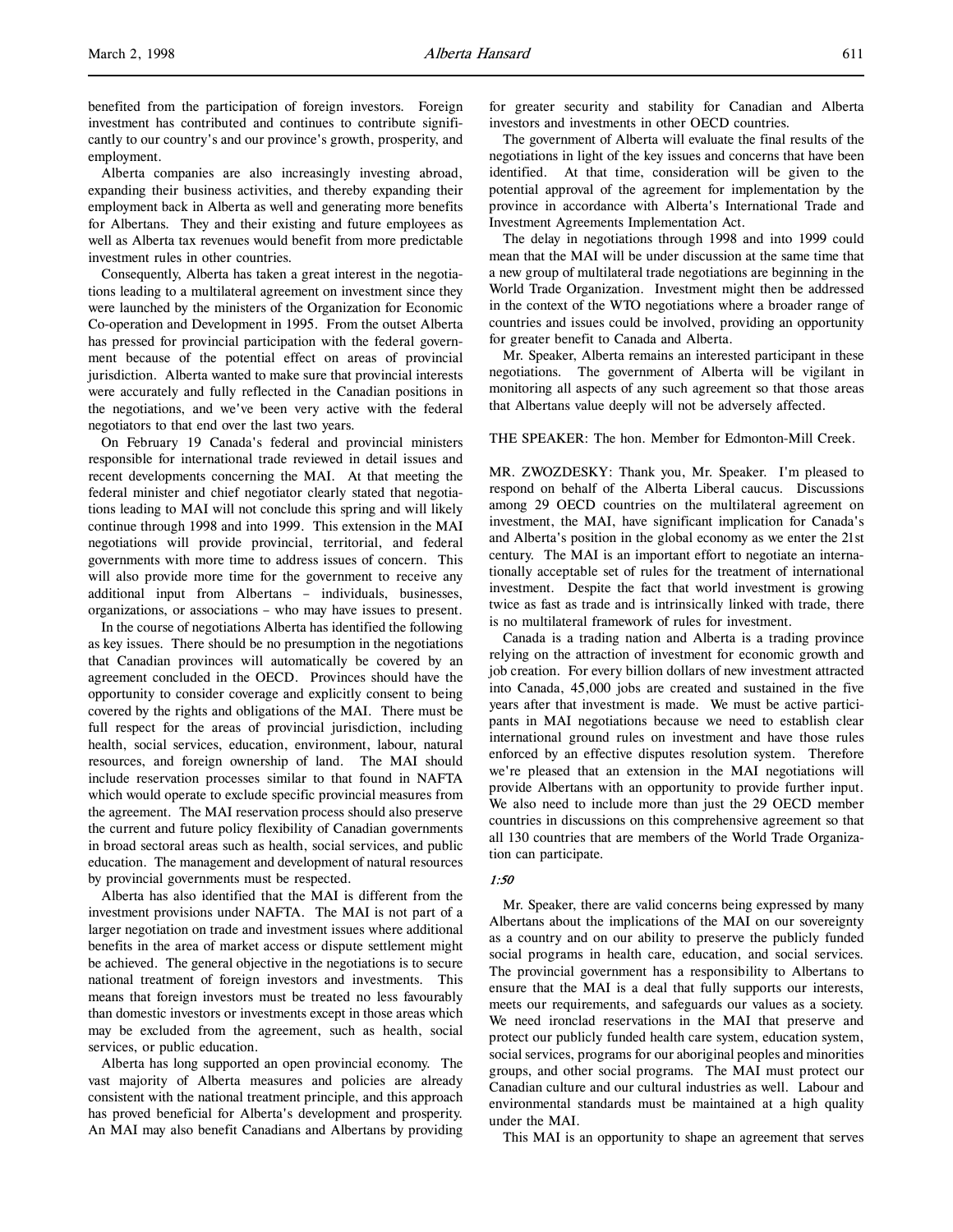Albertans by increasing trade and investment and job creation while still protecting the fundamental social programs that make us unique. Mr. Speaker, I believe these high objectives are possible within the framework of a properly constructed MAI agreement.

Thank you.

#### head: Oral Question Period

# Health Care System

MR. MITCHELL: Mr. Speaker, we all hope that nobody is disagreeing that there is a critical problem in the Capital health region with its health care system. Even the Premier knows that this problem exists, although to this point he's not been quite willing to admit to the extent of it. Now Dr. Gordon Arnett, clinical chief of orthopedic surgery for the Capital health authority, has said, and I quote: it can't go on like that forever; people will die. To the Premier: is the Premier confident in the face of this assessment that the crisis in Edmonton's health care is not putting people's lives unnecessarily at risk?

MR. KLEIN: Mr. Speaker, the government is very sensitive to this issue. I understand that there was an emergency debate on this issue on Friday.

First of all, I've said before and I'll say again that we will continue to monitor the situation. As a matter of fact the hon. Minister of Health is doing that right now with respect to in particular the Capital regional health authority and the Calgary regional health authority to identify pressure points that are pressure points on a sustainable basis. Once they are identified and once we have a handle on the resources that will be needed, if in fact resources are needed, then we will deal with that situation.

As I understand it the situation that occurred last week is somewhat of a national phenomenon. The reports I have read and what I've heard on the radio and on television are that this is a situation that exists virtually across the country because of an extraordinary outbreak of very serious flu. [interjections] Mr. Speaker, this is the absolute truth. If they don't believe me, perhaps they have another reason.

Mr. Speaker, I am advised that the situation now has stabilized somewhat. That's not to say that we're going to abandon our commitment to look at the situation on a long-term basis. I understand the situation has stabilized. I am told that indeed in the city of Calgary on Saturday night there were something like over a hundred empty hospital beds. Surgery has resumed today. Not all surgery I'm sure. Certainly elective surgery goes to the bottom of the list, but nonelective surgery is back on schedule as I understand it.

Nonetheless we are monitoring the situation carefully. This, again I remind you, is probably the busiest time that hospitals have had in a long time. Mr. Speaker, Albertans have always counted on us to do the right thing and to do it carefully and in a targeted fashion, and we will. That is our commitment.

MR. MITCHELL: The Premier has an infinite capacity to deny the obvious, Mr. Speaker.

Given that when the Capital health authority a couple of years ago couldn't cut fast enough for the Premier's liking, he dispatched the now Minister of Family and Social Services to find another \$20 million in cuts, why won't the Premier now take some extraordinary steps to fix the crisis that all that unplanned cutting created?

MR. KLEIN: Well, first of all, Mr. Speaker, there wasn't unplanned cutting; there was very thoughtful reorganization of the health care system. If the leader of the Liberal opposition thinks it was appropriate to have over 200 health administrations in this province, then his values relative to how money should be spent are a lot different from ours. We did tremendous reorganization. And, yes, we did challenge the system to find better and new and more effective ways of doing things. In fact, regional health authorities throughout the province are doing things in a much more efficient and much more effective way.

Mr. Speaker, I have to reiterate. Part of the problem was a very severe outbreak of serious flu – serious flu – which in the case of many seniors led to pneumonia. [interjections]

If they want to supplement, they really have a time and an opportunity to supplement. It's not during my period of time to answer the question, Mr. Speaker. [interjections] If they want to heckle and cackle, then I'll just take my seat.

MR. MITCHELL: Surgeries were canceled. Generally we don't do surgeries on people with the flu, Mr. Speaker. Why won't . . .

# Speaker's Ruling Provocative Language

THE SPEAKER: Hon. Leader of the Official Opposition, I've listened attentively now to the various questions, and it seems to me that we're getting into a rather argumentative basis here for question period, which basically is to ascertain information. I've listened to the questions, and one could make the argument that they violate some of the traditions of Beauchesne, which basically says that questions should be to the point and should be brief and they should be attempting to ascertain government positions. I've listened to the responses and today am satisfied that there's nothing inflammatory coming from the responses in this regard. So I'd ask you to quickly come to the chase.

# Health Care System

(continued)

MR. MITCHELL: Mr. Speaker, why won't the Premier direct the Minister of Health to sit down with the Treasurer to determine how much of the budgeted cushion from the current fiscal year is available to fund the Capital health authority so that they can meet this crisis head-on? It exists and it has to be dealt with.

MR. KLEIN: Mr. Speaker, again I say that we're not insensitive to this situation. As a matter of fact, once we get a handle on where the funds, if necessary, are to be targeted and for the right reasons, then indeed we'll have that discussion in Treasury Board. We'll also have that discussion with the various chairmen and CEOs of the regional health authorities. I understand that later this month the hon. Minister of Health will be meeting with the CEOs of the regional health authorities to get a better handle on where the pressure points are.

Mr. Speaker, the leader of the Liberal opposition has this propensity, of course, to always, always focus on the negative. I would like to table a letter, and I'd like to read the letter first of all. It's addressed to myself, dated February 24. It says

On behalf of the Board . . .

This is the Capital regional health authority.

. . . I would like to thank the Government of Alberta for addressing Capital Health's inherited deficit in the 1998-99 provincial budget. We are very pleased with the announcement.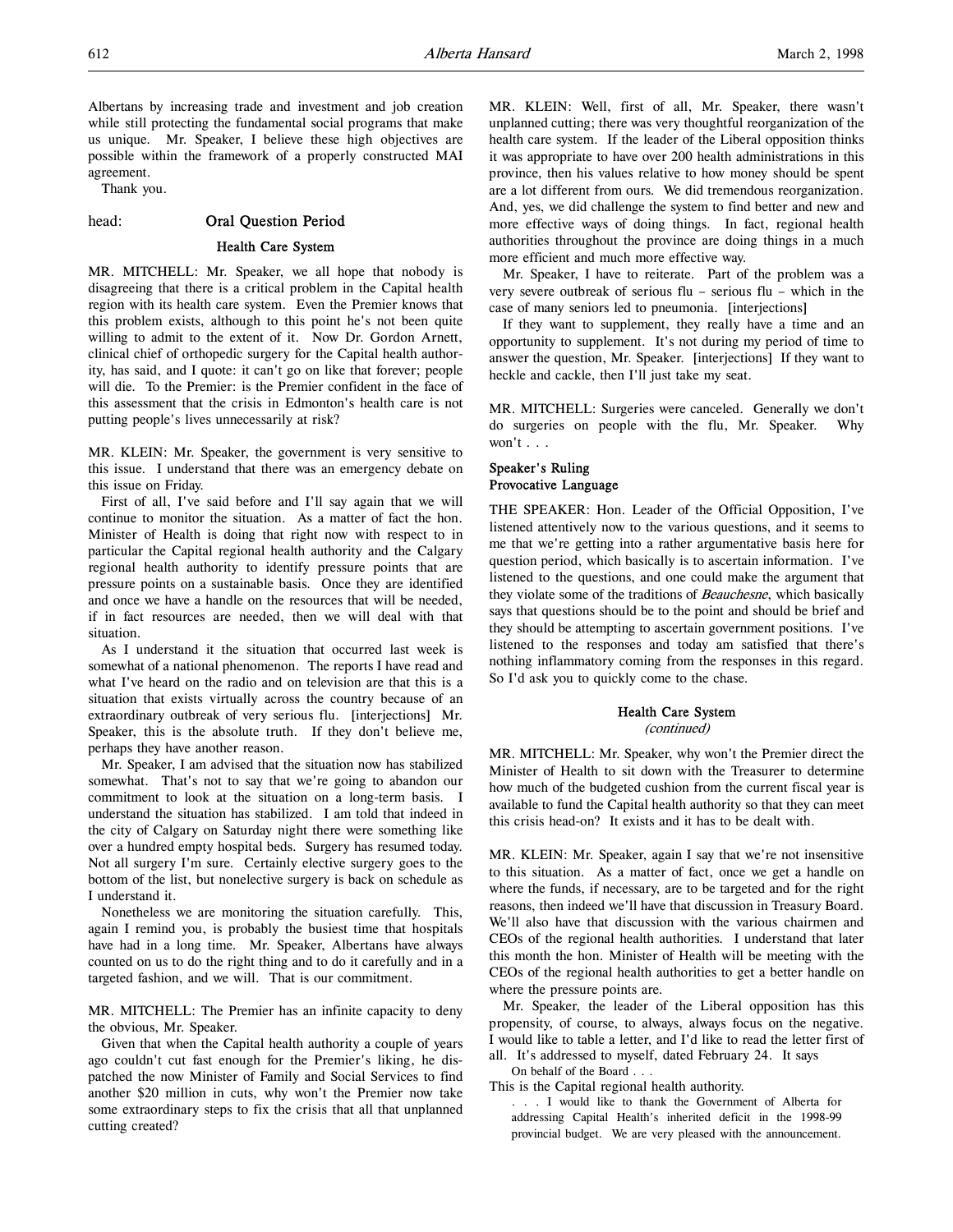It lifts some of the burden we have carried for several years, which will help us plan better for the future.

By addressing our inherited deficit, we will accomplish several things.

This is just one case, Mr. Speaker.

- it will help restore the majority of our working capital needs;
- we can claim supplier discounts and generate interest revenue;
- we can generate up to \$5 million dollars annually in additional revenue in future years, to address some access problems;
- we can pay down the long term debt we carry that was inherited at regionalization.

Thank you again for your ongoing support and leadership.

Signed, Neil Wilkinson, chair of the Capital regional health authority.

So, Mr. Speaker, all is not bad.

THE SPEAKER: Second Official Opposition main question. The hon. Member for Calgary-Buffalo.

#### 2:00 Mental Health Services

MR. DICKSON: Thank you, Mr. Speaker. The Provincial Health Council has acknowledged shortcomings in Alberta's mental health system. More specifically, the Calgary regional health authority has determined that the leading cause for death for Calgary children 10 to 17 years old is suicide. More children take their own lives than die through car accidents or from cancer. That same health authority has declared that social supports enhance well-being, enhance mental health. So my question this afternoon to the Premier would be this: just what social supports are now lacking in the Calgary region which may account for this unacceptably high rate of suicide among Calgary area youth?

MR. KLEIN: Well, Mr. Speaker, the situation is indeed unfortunate according to the reports. Relative to the support services that are available, I will have the hon. Minister of Family and Social Services supplement it and, if necessary, followed by the hon. Minister of Health.

DR. OBERG: Thank you very much, Mr. Speaker. Anytime a child commits suicide, it is a tragic circumstance. There are a lot of issues that adolescent children face these days. We are attempting to help any adolescent that we can identify who is at risk for suicide. Through the children's services initiative we have addressed this as a major issue. Through children's services we are continuing to work with the schools. Whether it's through family liaison workers, whether it's identifying problems at the level of the family, we are trying to work with this. This is an extremely serious situation albeit some of it, if not most of it, is a social situation. It is something that we are working very carefully with, and hopefully we will get results in this very critical field.

MR. JONSON: Mr. Speaker, I think that since this question is an important one – I'm sure it's important to the opposition – I would like to point out that we increased community mental health funding for the Calgary regional health authority last year. This year in the budget members of the opposition, I'm sure, would note that we have addressed an inequity in mental health funding as it applies to acute mental health care beds in Calgary.

Mr. Speaker, I would like to indicate that I will certainly look again at the statistics the hon. member is referring to. I would

like to emphasize that if it is along the same lines as another important question he raised last week, the point here is that if you were to go back, in that case, to 1990, you would find that the number of suicides in 1990 with a much smaller population in Calgary was higher than it is today. I will look at this particular category the member is referring to and certainly provide him a detailed answer.

MR. DICKSON: I go back to the Premier, Mr. Speaker, and ask him: to what extent should Albertans attribute this high suicide rate to the cuts to school counselors, cuts to school psychologists, and the overall lack of mental health services in this province?

MR. KLEIN: Mr. Speaker, as the hon. Minister of Health pointed out, the situation indeed was more severe in 1990 than it is today. In 1990 you'll recall and many members of this Legislature will recall that we were generating huge deficits, borrowing to fund things like health and education and other government services. The situation, according to the minister, was much worse then.

I'll have the hon. minister supplement.

MR. JONSON: Mr. Speaker, the important thing here is that, first all of all, we are doing something now through the health care system in this province, and that is establishing measures, establishing benchmarks, reporting on our performance. Therefore we have a basis to plan and take remedial action. This issue that the hon. member raises, of course, is a very important one, but I do think that trends and issues such as this have to be looked at in context. We are making an additional financial effort in the area of mental health as it pertains to the Calgary health authority, and the statistics that are being quoted perhaps should be looked in the broad context.

MR. DICKSON: Given that the only important statistic for Albertans is that 1,636 Calgary children have taken their own lives since 1980, given that that's the statistic Albertans are concerned about, Mr. Speaker, I'd go back and ask the Premier, since it appears that the real lack and the real difficulty is a lack of leadership more than anything else – I want to ask him how he reconciles his comments with the advice from the Provincial Health Council which said Albertans

report difficulty in accessing treatment for mental health needs – and this impaired access appears to be consistent across all regions and [all] services.

MR. KLEIN: Mr. Speaker, relative to mental health programs, generally, as you know, there is a move from institutionalized care to community-based care. We are moving as quickly and expeditiously as possible to accommodate this, but having said that, I note that the hon. member alluded to figures from 1980 to today. That spans an 18-year period. That is a very long period of time. I can't speak to what programs were in place relative to this issue in 1980, but I can assure you that the programs today are indeed much more meaningful and much more sophisticated than they ever were before to address this very serious problem.

THE SPEAKER: Third Official Opposition main question. The hon. Member for Edmonton-Norwood.

DR. OBERG: May I supplement the answer?

THE SPEAKER: I've already called Edmonton-Norwood.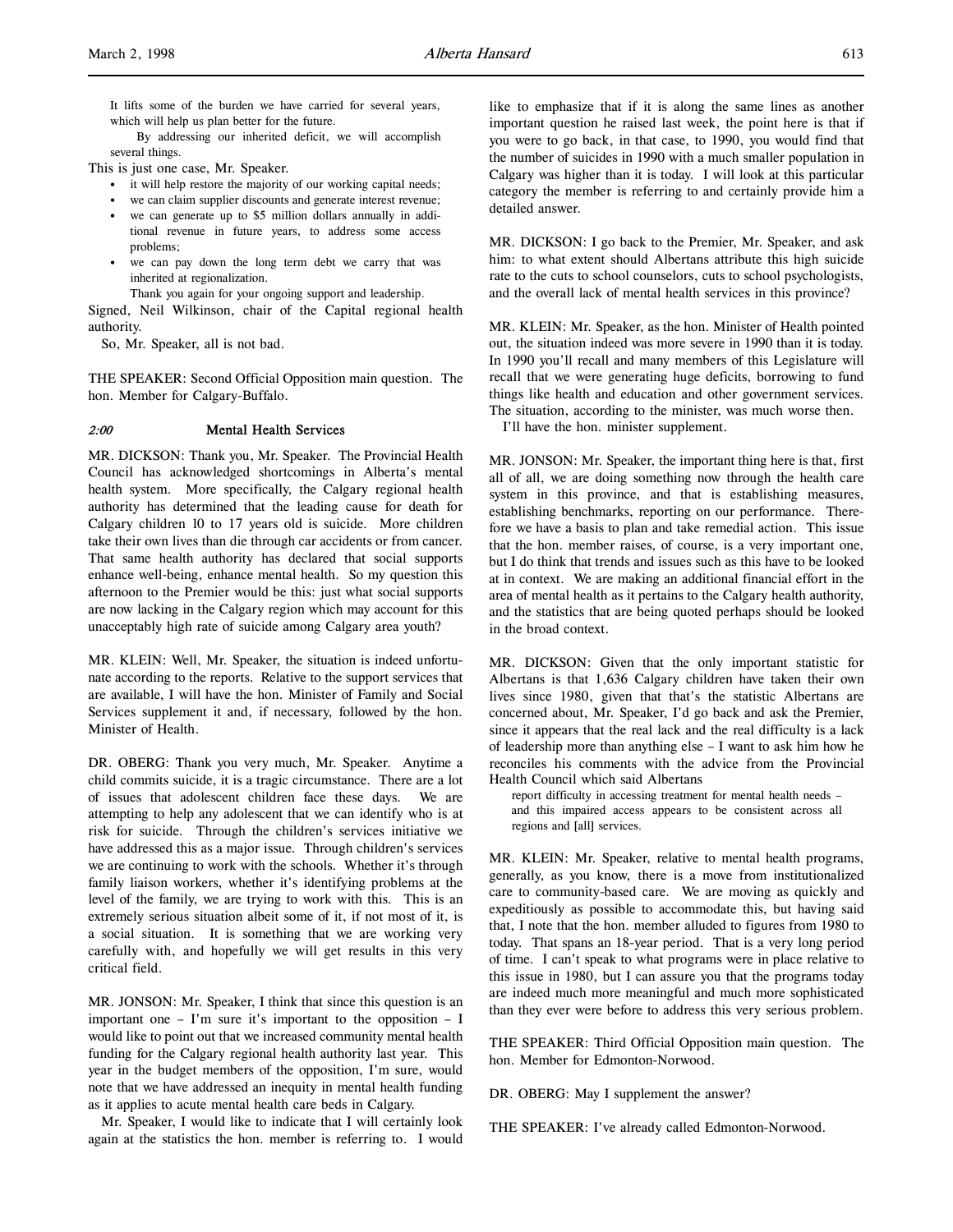### Hell's Angels

MS OLSEN: Thank you, Mr. Speaker. Despite warnings from the Criminal Intelligence Service of Canada that organized crime is on the rise in Alberta, the Justice minister's total lack of action allowed the outlaw Hell's Angels to set up a chapter in Alberta this summer. To the Minister of Justice: as the minister's inaction let the Hell's Angels get in, what action are you now taking to get them out?

MR. HAVELOCK: Well, Mr. Speaker, certainly the Hell's Angels coming to this province is a concern for the department. As the hon. member knows, however, this is a free country, and we can't simply preclude people from moving from one place to another. What I've been doing – in fact there has been an allocation put in the budget. We will be looking at a provincial strategy in assisting law enforcement agencies throughout this province. What I want to do is ensure that the problem is defined, its strategies are defined, and then we will look at budget allocation in the future. But we're working closely with the chiefs of police to address this issue.

MS OLSEN: Why is it that the minister will not provide any funding to the Calgary or Edmonton police services to battle the outlaw bikers when three of Canada's most wanted Hell's Angels – armed, dangerous, and wanted for murder – are being hidden by their gang in the city of Edmonton?

MR. HAVELOCK: Well, Mr. Speaker, there's a couple of issues here. One, this department will not directly fund police operations because, being the Attorney General, we need to maintain some degree of independence from those operations. Nevertheless, as I just indicated, we are working with the police departments, not only Calgary and Edmonton but throughout the province, to come up with a strategy to address the issue.

At this point in time I've indicated to the police chiefs that we have funding in our budget to pay for some individuals to take a look at this and come forward with a plan. As the member knows, this government will not simply throw money at something unless there will be some results achieved through that expenditure and also, if we have a plan in place.

MS OLSEN: Thank you, Mr. Speaker. I thought it was judicial independence.

When the Hell's Angels are clearly a danger to this city, why did the minister ignore last year's recommendations from an RCMP biker intelligence officer to set up a task force of 10 members in the cities of Edmonton and Calgary to combat the problem with the Hell's Angels?

MR. HAVELOCK: Well, Mr. Speaker, again, if the Edmonton city police or the Calgary city police or the RCMP wish to set up a task force, they certainly are entitled to do so. In fact, through our budget provincially we spend about \$80 million on policing. I think that through the Department of Municipal Affairs there's approximately \$15 million given to municipalities to direct towards policing costs.

Again, the simple point I'm going to make is that regardless of that recommendation, I've indicated to the chiefs of police that we will work with them. They have to work with us, however, Mr. Speaker. Again, I will not simply write a cheque unless we have a strategy in place to deal with the problem, and that's what we're working on.

#### 2:10 National Child Tax Benefit

MS BARRETT: Mr. Speaker, in response to questions I posed last Wednesday in this Chamber, the Minister of Family and Social Services said:

We have absolutely no intention of cutting the rates on AISH or SFI in Alberta regardless of what the federal Liberal government has done.

Well, I'm tabling an internal document dated February 18, 1998, that directly contradicts the minister's statement. The memo states that as of August 1 of this year, SFI rates will be reduced "\$50 for the first child, \$34 for the second child," and \$27 for any subsequent children. My question to the minister is this: will he now come clean to the people of Alberta and tell us why he's lowering welfare rates, which are already the lowest in Canada?

DR. OBERG: Mr. Speaker, the hon. member is absolutely right. The cheque from the provincial government will be lowered \$50. There will be a cheque, however, from the federal government to make up for that. What I said in the House last week is that the total amount of dollars received will be exactly the same.

Mr. Speaker, what we will be doing with the money that has been saved from the national child benefit is: we have put in a low-income health benefit program for children so that the children of people earning from \$13,000 to \$18,000 can be looked after, can have health benefits.

Mr. Speaker, it's very nice to use these figures however you want, but the bottom line is: people on AISH, people on SFI will see no change in their dollars because of the national child benefit.

MS BARRETT: Well, perhaps the minister can tell Albertans just what it will take for his department and his ministry to reverse the cuts to welfare rates that happened in the last six years and allow the benefits of the expanded child tax benefit to reach the poorest families, those who are living on AISH and SFI.

DR. OBERG: Thank you, Mr. Speaker. First of all, I would challenge the leader of the third party on her anecdote that these are the poorest members. The people who are making relatively \$13,000 to \$18,000 who are not on welfare do not have medical benefits. These people do not have optical benefits. These people do not have dental benefits. If you are on welfare, your family has these.

So what we are attempting to do with the national child benefit is use this money, \$10.2 million for this year from July 1 on, to allow these people to have those benefits. We talked to people around the province in the fall, and that's what they have decided is the best way these dollars can be used, and quite frankly I absolutely agree with them. I think it's essential that we put in this program. I think it's absolutely essential that people, when they move off welfare, know that there will be something there for their children if their children get sick.

MS BARRETT: Why does the minister continue to say that the planned reductions are to encourage movement back into the workforce when his own office confirmed last week that the planned reductions apply to AISH and assured-support clients as well?

DR. OBERG: Mr. Speaker, the national child benefit does not apply to AISH. It may apply to the assured income, but it does not apply to AISH.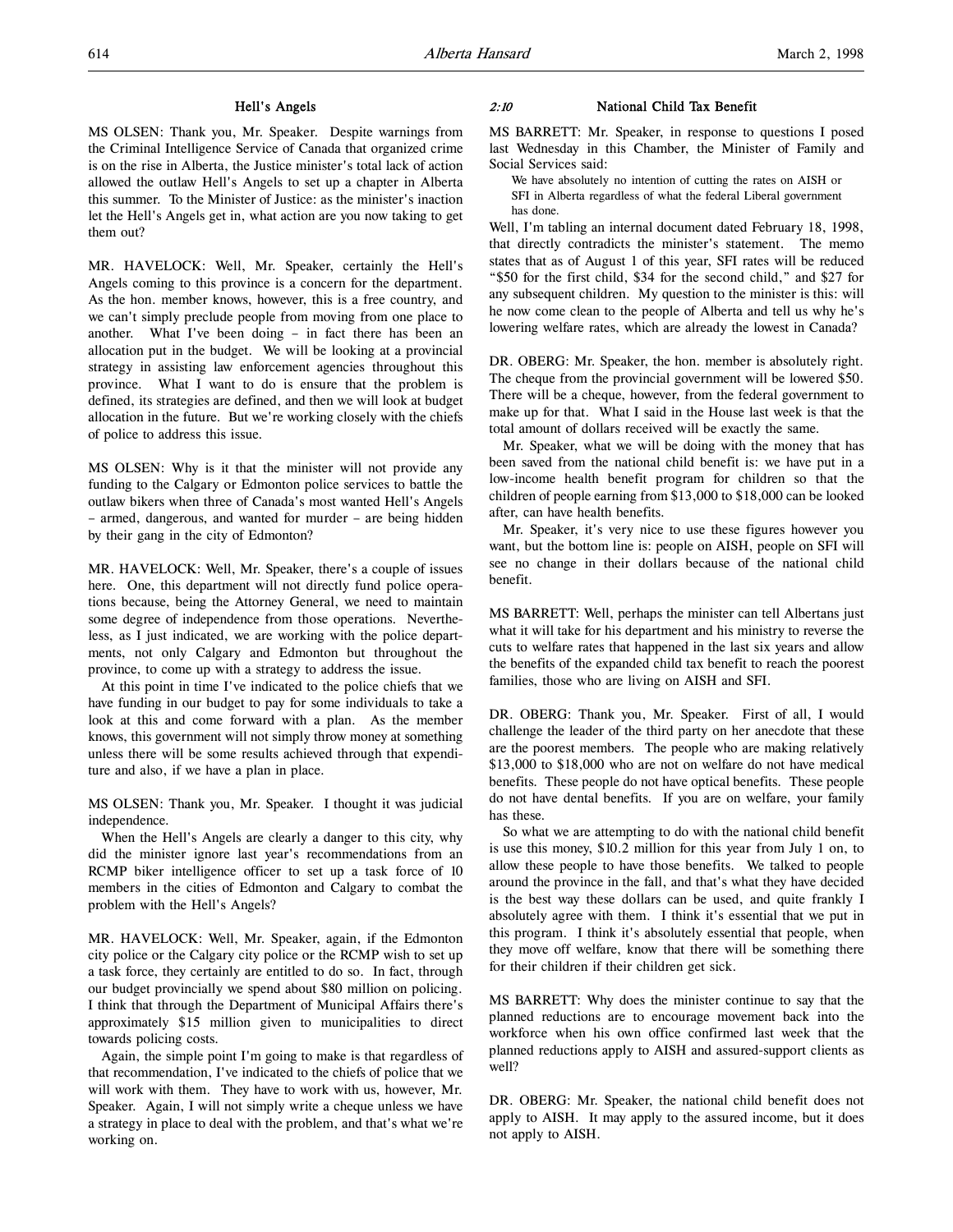Quite frankly, I'm quite appalled by what the hon. member has just stated. She has just stated that just because someone is disabled and receives assured income for the severely handicapped, they can never, ever work again. Mr. Speaker, that's appalling.

THE SPEAKER: The hon. Member for Calgary-Egmont, followed by the hon. Member for Spruce Grove-Sturgeon-St. Albert.

## Anorexia Treatment

MR. HERARD: Thank you, Mr. Speaker. My questions are to the Minister of Health. The 16-year-old daughter of constituents of mine has been given a 50-50 chance of surviving her battle with anorexia. Experts state that this is a growing disease with new cases occurring at the rate of 1 per 100 of population, and a staggering one-half of 1 percent of the entire female population will be hospitalized for anorexia during their lifetime. To the Minister of Health: what treatment systems do we currently have in Alberta for adolescent anorexics?

MR. JONSON: Mr. Speaker, certainly this is a major concern for the health care system. We have here in the capital city at the University of Alberta and the Walter C. Mackenzie health centre a very well staffed group of experts, I think, at the forefront of treatment of this condition – doctors, psychologists; the whole team is there – working on this particular matter. That is our primary area of expertise to all parts of the province as well as our primary treatment centre.

In Calgary we have a number of people who are as knowledgeable as possible in this area and deal with cases of this type. It is certainly an area of concern, Mr. Speaker, that I think we've made some progress in, but it is one that the overall health care community would like to know more about and be more effective in.

MR. HERARD: Thank you, Mr. Speaker. My first supplemental: given that the experts state that family and peer support in a home environment is important to the success of treatment of anorexia, what advice would the minister give my constituents, who desperately want to increase the odds for their adolescent child and feel that their only choice is to go out of province for treatment?

MR. JONSON: Mr. Speaker, as I hope I made clear in my initial response, this is a disease, a condition, which is troubling to the overall medical community and, of course, most of all to the families and individuals involved. All across Canada, I think, we are struggling with the same issue.

I would like to indicate to the hon. member in direct answer to the question that if treatment is deemed to be medically required, we fund support through Alberta health care for the treatment of an adolescent in particular in this case at any hospital or approved medical facility across Canada.

MR. HERARD: Final supplemental: will the minister ask the regional health authorities to review their anorexia treatment plans to pay appropriate attention to the concerns with respect to adolescent treatment?

MR. JONSON: Certainly, Mr. Speaker, in the general sense, yes. I think we want to improve this particular area of treatment. It is of concern to the minister and to Alberta Health. We will be working with the regional health authorities and with the people who are knowledgeable in the whole area to hopefully improve our treatment of these disorders. It is a very challenging and troubling area. We certainly do not have all the answers as far as curing this condition.

THE SPEAKER: The hon. Member for Spruce Grove-Sturgeon-St. Albert, followed by the hon. Member for Calgary McCall.

#### Day Care Subsidies

MRS. SOETAERT: Thank you, Mr. Speaker. The elimination of day care operating allowances flies in the face of this government's so-called commitment to Alberta families. The elimination of this allowance has special implications for rural day care centres. Today we hear that the Children's Care Centre Society of Rural Strathcona is closing its doors, forcing 20 families to find alternate care. There are no other day care centres in Ardrossan. My questions are to the Minister of Family and Social Services. Why is accessibility to quality, regulated day care not one of your department's goals?

DR. OBERG: Thank you, Mr. Speaker. This year we have decided to take down the operating allowance by \$10 million. We have taken those \$10 million and moved them to the child care subsidy. The idea behind that is that we are giving those dollars to the people who need them the absolute most. As I've stated in this Assembly at least four or five times, this government is committed to helping the poor. This government is committed to having a better standard of living for the poor in Alberta. We feel that by taking those \$10 million and putting them down to the people that need child care subsidy, it is a much better way rather than having a universal supplement to people who are making \$100,000, \$200,000, \$300,000 a year. These dollars have been increased to the people of Alberta who need it the most.

MRS. SOETAERT: Thank you, Mr. Speaker. My first supplemental: why have you ignored the feedback from day care operators, families in rural Alberta, especially those families in Ardrossan, regarding this change? You've ignored them.

DR. OBERG: Mr. Speaker, we have not ignored the feedback. I hear every day about concerns from lower income people. That is who is getting this money. Quite frankly, if you are a twoparent family with two children in day care and if you gross up to \$60,000 a year, you still receive a partial subsidy. So we have listened to the low-income people of the province. We have put the dollars back to the low-income people of the province. We feel that is the mandate of this province. It is not to provide universal, empirical subsidy to day care.

# 2:20

MRS. SOETAERT: My final question, Mr. Speaker: how many licensed rural day care centres are forecast to close as a result of this change?

DR. OBERG: Mr. Speaker, I have not heard of any day care centres apart from the one I've just been informed is closing. At the moment in Alberta we have roughly 30 percent more day care spaces than are presently being used. Quite frankly, there are going to be some day cares that close, and there are going to be some that open. That's a fact of life. We presently have 70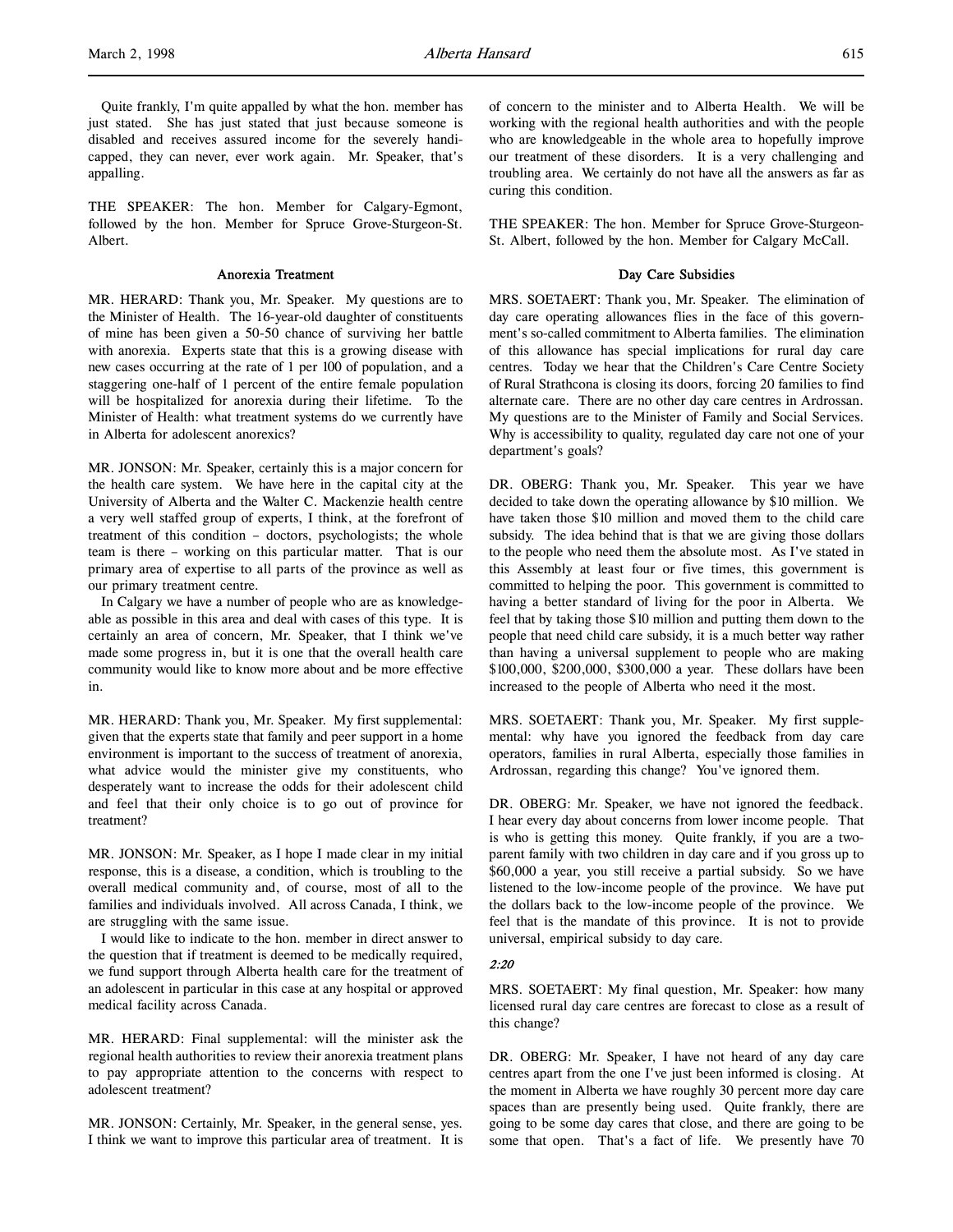percent that are for-profit day cares. These are the day cares that this member is suggesting we give the money to, the for-profit. It seems to me that goes against what they've been talking about in this Legislature for a long time. We have 30 percent of the day cares who are not-for-profit agencies, and quite frankly these numbers are going to shift. We have kept the same amount of dollars in day care. We have given it to the people that need it worst. The very interesting part is that some of these day cares are actually seeing an increase in dollars that they are receiving, but do you think that they are passing it on to their clients? Not a chance.

THE SPEAKER: The hon. Member for Calgary-McCall, followed by the hon. Member for Edmonton-Glenora.

# English as a Second Language

MR. SHARIFF: Thank you, Mr. Speaker. My questions are to the Minister of Education. The Calgary board of education has recently stated that they need \$950,000 to break even in providing programs for English as a Second Language. According to the Calgary board of education, despite the recently announced reinvestment of \$5 million more for ESL they will still have a \$710,000 shortfall. Can the minister explain how funding for ESL will be distributed to the school boards, and what steps will the minister take to ensure that the new funding for ESL will lead to additional ESL services and not be gobbled up by administration?

# Speaker's Ruling Anticipation

THE SPEAKER: Hon. member, tonight on the schedule in the Assembly are the estimates under subcommittee A for Education. It strikes me that the very specific nature of the question you've just raised would best follow under the opportunity to deal with that estimate tonight in Education.

The hon. Member for Edmonton-Glenora, followed by the hon. Member for Highwood.

# Vocational Training

MR. SAPERS: Thank you, Mr. Speaker. The Minister of Advanced Education and Career Development says that he's concerned about a growing skills shortage in the province of Alberta. Now, before looking to bring out-of-province workers to Alberta to fill this expected shortage, the government should make sure that they are doing everything possible to assist Albertans in developing needed skills. My questions are to the minister. Can the minister confirm that all funds, every dollar allocated under the Canada/Alberta labour market development agreement for this fiscal year will be fully utilized for retraining Albertans?

MR. DUNFORD: Mr. Speaker, we may need clarification. In the preamble we talked about a skills shortage that everybody here in the House recognizes would be applying to those skills where we have an apprenticeship program and journeyman certification. That is by far the overwhelming pressure that's been placed on this minister given the tremendous economy that we have in Alberta. The Alberta advantage is really operating here, and it's really tremendous.

The Alberta advantage and how it's operating, though, also has a reference to the actual question that the member raised, and that

is whether or not we'll be expending all of the funds from the labour market agreement. The answer is no. We will not be expending all of those funds because what we have found in actual experience has taken place in Alberta is that because the economy is so hot and the requirement for workers is so great, we actually have a tremendous decrease in the demand for the skills development program, which the member is referring to. So I think we have good news on that score. I think the fact that we will not be expending the money is in fact good news.

MR. SAPERS: Mr. Speaker, will the minister, then, tell us how this lack of demand has translated into his department's agreement with the federal government and if federal money will be returned unspent?

MR. DUNFORD: Mr. Speaker, dollars will lapse. This is quite appropriate. This ministry does not feel obligated. When we have dollars that are targeted toward a specific program and if we find the demand is not there, we are not going to make excuses and look for ways to spend that money. I am part of a fiscally responsible government, and we have to not only say those kinds of things, but we have to act in an appropriate manner. I believe that in this case we're meeting the needs that are out there. The applications that come to us through the career development centres, through the institutions, through the private vocational schools that are out there – we have met all of that demand, and when we have dollars left over, we want to return them for the benefit of all taxpayers not only here in Alberta but in Canada as well.

MR. SAPERS: Will the minister confirm that in fact the lapsed dollars have nothing at all to do with him being parsimonious but everything to do with the fact that his department has changed the way in which they fund the private vocational schools, and instead of funding the schools to provide ongoing training in a stable way, they've made the decision to only fund students, which has left many, many students unable to find ongoing training?

MR. DUNFORD: Well, as a matter of fact, Mr. Speaker, the hon. member is correct except who he has pointed to. It was actually the federal Liberals that made that specific change, and it has caused the situation in Alberta where tremendous dollars have lapsed. The federal government at one point in time was not interested in outcomes. They were strictly interested in input. What they wanted were applications so that the private vocational school would be able to accept 30, 50, 70 students, and they were funded on that basis. When we signed the labour market agreement, we said that here in Alberta we are target based, we're outcome driven, and the dollars will follow the student. If we have a dollar, we'll get him in a program. No students? No dollars.

THE SPEAKER: The hon. Member for Highwood, followed by the hon. Member for Edmonton-Ellerslie.

#### High School Departmental Exams

MR. TANNAS: Thank you, Mr. Speaker. My questions today are to the Minister of Education and arise from my concern that the quarterly system for high schools be supported, encouraged, and allowed to flourish. I'm alarmed that the government's record for supporting alternatives in education is jeopardized by the announced cancellation of the November and April grade 12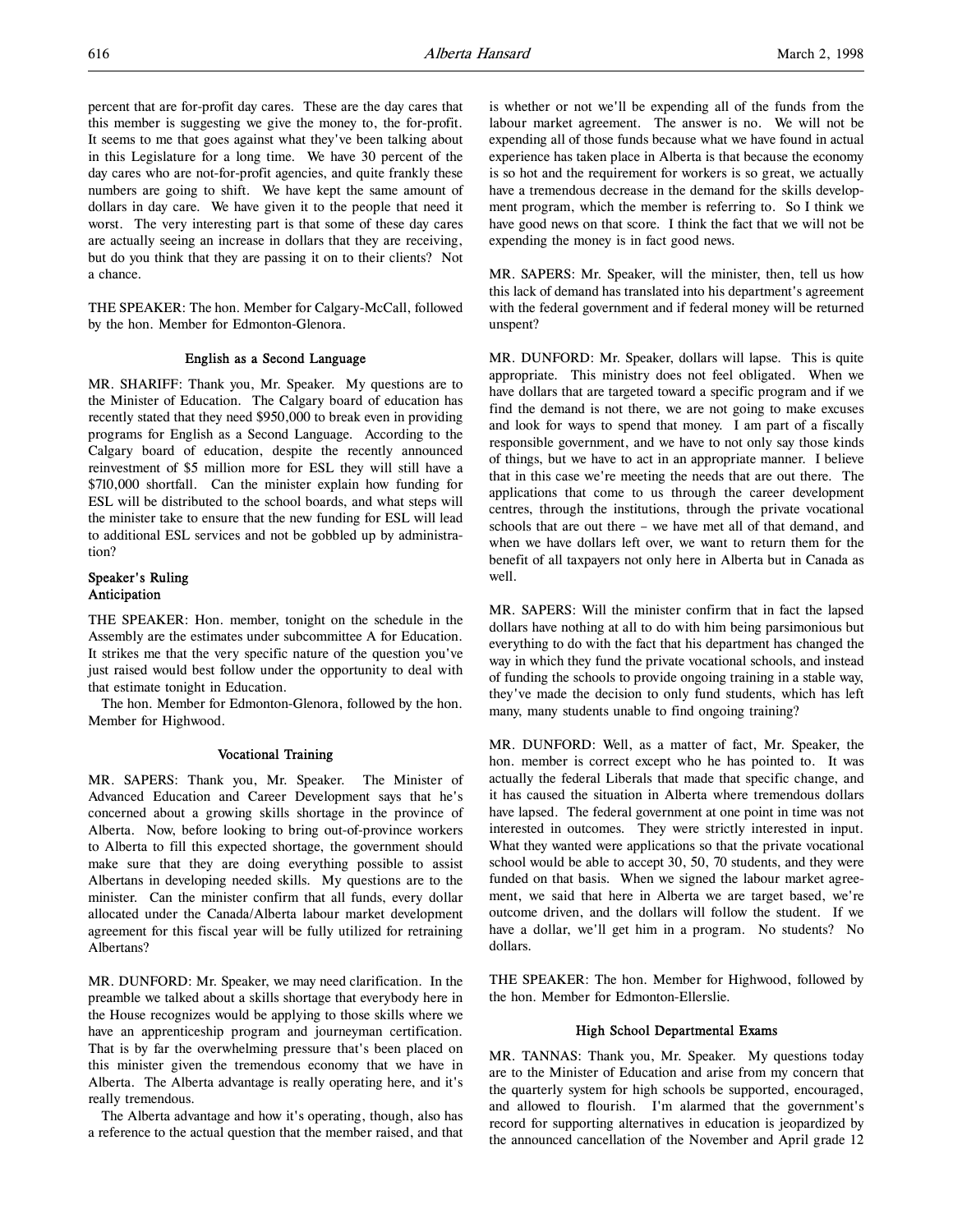diploma exams. My question, then, to the Minister of Education: is it government policy to cancel a pilot project early when the school and the student results are so positive?

MR. MAR: Mr. Speaker, I'd first of all like to clarify that the examination schedules that were set out for November and April were not part of a pilot project. The intention at the outset of scheduling those additional exams was to expand the current exam schedule. However, the number of students that wrote diploma examinations in those two time periods was somewhat lower than was expected, and the provision of these exams proved to be quite costly. We were expecting an average of 500 students per exam in 1997-98, but the actual number was about half of that, and of those who wrote, about half of those students were rewriting exams to improve their current marks.

MR. TANNAS: Mr. Speaker, my question is to the same minister. Would the minister consider only offering three diploma exams per sitting in November and April, as originally suggested by parents and teachers from the Foothills Composite high school in my constituency?

### 2:30

MR. MAR: Mr. Speaker, although there are a small number of students writing, it would appear that the number of students that will write these types of exams will increase if there continues to be an increase in interest in implementing, for example, yearround schooling or a quarter-mester system schools. I have taken some interest in the suggestion that the hon. member has made and have directed officials of the Department of Education to look at alternative models for offering November and April exam sittings in a way that takes into account that it is also our goal to reduce the cost of administering these examinations.

MR. TANNAS: Mr. Speaker, my final supplemental is again to the Minister of Education. Would the minister, in the interest of sustaining the quarterly system, then commit to a serious review of this cancellation of the November and April diploma exams?

MR. MAR: Mr. Speaker, I will make the commitment to do that. As I indicated earlier, I have directed my department officials to look at a way of providing these examinations in a manner that's cost-effective. As I indicated, there does appear to be a growing demand for exams to be written in April and November. As an example of how this can affect a student, some of the students who write diploma exams in November are applying for entrance to postsecondary institutions in January, and that is why these exams are important.

THE SPEAKER: The hon. Member for Edmonton-Ellerslie, followed by the hon. Member for Calgary-Currie.

# Private Land Drainage

MS CARLSON: Thank you, Mr. Speaker. Large-scale drainage projects have been constructed in the county of Stettler without the neighbouring landowner's permission and without the required licences. As a result of major ditching in 1996, last spring adjacent properties were flooded with one landowner having 35 acres under water and four feet of water in his yard, causing damage to farm equipment and stored grain. This has been going on for 17 months, and the Minister of Environmental Protection refuses to do anything about it. Will that same minister tell us

what good it is having a Water Resources Act that requires licensing if the minister and his department refuse to enforce it?

MR. LUND: Well, Mr. Speaker, given that the hon. member made a number of statements that are not totally accurate, I feel compelled to walk her through the process. It's true that there are a number of drainage projects in the province that proceed without a licence. Now, the process that we follow: we ask the people, regardless of who they are, to attempt to get a licence. That process takes a fair bit of time because, of course, it's a situation of dealing with the adjacent landowners and actually licensing and completing a drainage project clear down to an outlet that is sufficient to handle the water. If that is not possible, then our department warns the people that they will have to render the structure ineffective. Once again that does take some time because you first of all give notice. You've got to give them some time to do it. If they don't do it, then you follow through. And we are following through. Now, this particular one, if it's the one she referred to in a letter that she filed, I believe was a Hutterite colony. It was a major project, and we are acting on it.

MS CARLSON: Well, Mr. Speaker, why have individuals been told by Environmental Protection staff that they should pursue private litigation rather than expect the department to do their job? Could you answer that one for us?

MR. LUND: Well, Mr. Speaker, I don't believe or accept for one moment that anyone in my department told someone that it wasn't their job to deal with an illegal drainage project. The situation as I understand it: there was damage to adjoining property, to crops, to machinery, and I believe even buildings. And, yes, we would not be proceeding with any kind of litigation to recover those damage costs. That would be up to the individual that suffered the loss. But we are proceeding with action relative to the fact that a ditch was dug that was not legal.

MS CARLSON: Well, Mr. Speaker, given that the minister tells us that 17 months is not long enough to fix this problem, will he tell us what actions he is going to do with this spring runoff to ensure that the neighbouring farms and roads do not get flooded again as a result of these illegal drainage ditches?

MR. LUND: Mr. Speaker, I walked through the process. While I know that in a normal spring this would be a major concern, the department is currently dealing with the issue, and the drainage project will be rendered ineffective very shortly.

THE SPEAKER: The hon. Member for Calgary-Currie, followed by the hon. Member for Edmonton-Castle Downs.

#### Regional Educational Consortia

MRS. BURGENER: Thank you, Mr. Speaker. Recent correspondence from the Calgary regional consortium has brought to our attention that this program has a significant role to play in professional development at the community level. As part of the restructuring of the education system, this government made a commitment to set up these regional consortia. At that time they were given reasons to provide in-service and professional development for teachers and make it more efficient and effective and especially more responsive. My question is to the Minister of Education. Given that they are concerned about their future, what is the current status of the regional consortia?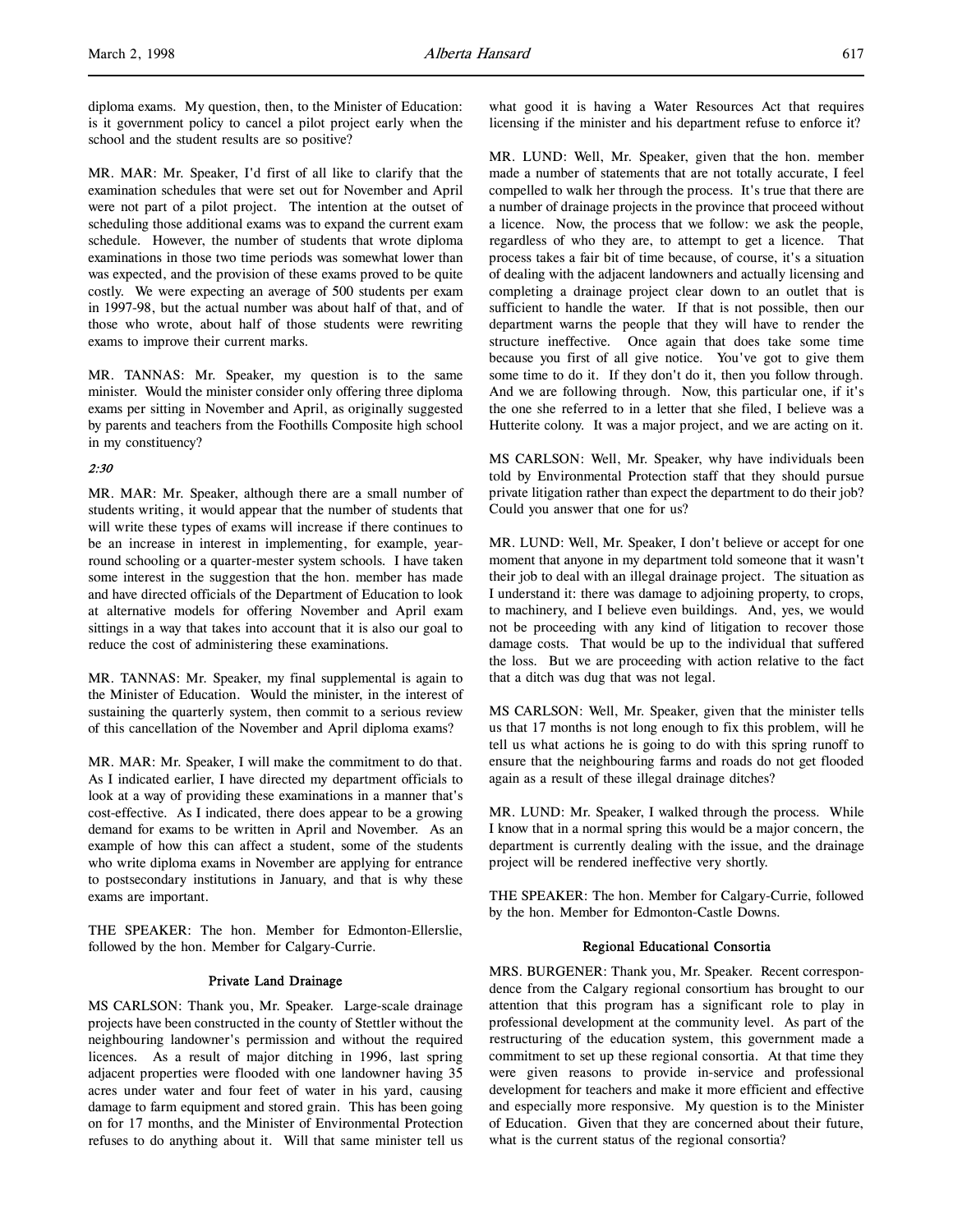MR. MAR: Mr. Speaker, there are six regional consortia across the province of Alberta, and five of them were set up in 1996 and modeled on a pilot that began operating in southern Alberta in 1989. The regional consortia are partnerships between the Department of Education, the Alberta School Boards Association, the Alberta Teachers' Association, and other education partners. The purpose of the consortia was to provide in-service to support the implementation of school councils and school-based decisionmaking, which were new provincial initiatives. Each regional consortium provides programs that are geared specifically to give these people the skills that they need to help achieve the goals of their school boards' three-year plans and to meet the local needs of students and schools. The regional consortia were developed as part of a three-year initiative, and government funding for this initiative ends on 31 August 1998. Consortia have received \$150,000 for infrastructure in each of the consortia plus \$2 per student in each participating school authority to provide for operation of programs.

MRS. BURGENER: Thank you, Mr. Speaker. My first supplemental to the same minister: does every school board in this province now participate with the regional consortia in-service?

MR. MAR: Mr. Speaker, to the best of my knowledge, every school board in the province and all private school authorities have access to this training. All of the school boards participate, and approximately 30 private schools also participate in consortia in-service training.

MRS. BURGENER: Thank you, Mr. Speaker. My final supplemental: what kinds of training are provided, and how has the minister measured the success of this initiative?

MR. MAR: Mr. Speaker, between September of 1996 and June of 1997 consortia served more than 13,000 participants. Program offerings include classroom teaching strategies linking literacy with learning, parental involvement conferences, technology learning, leadership of principals, reading recovery and early literacy strategies, multiple intelligence strategies, phonics and reading, the implementation of the western Canadian protocol on curriculum, implementing the western protocol on mathematics and science, class management for teachers, and math workshops for parents.

East Central and Edmonton consortia in partnership have offered also a distinguished speaker series with a number of topics of interest to participants. Those topics included building a community of learners, strategies for acquiring effective learning skills and dealing with test anxiety, and math and science performance assessments. The response of people who participate in the consortia has been very high. There have been participation ratings for in-servicing that have indicated a 95 percent satisfaction rate. We do send out surveys, and the results have been consistently high.

THE SPEAKER: The hon. Member for Edmonton-Castle Downs, followed by the hon. Member for Banff-Cochrane.

# 2:40 Alberta Opportunity Company

MS PAUL: Thank you, Mr. Speaker. The mandate of the Alberta Opportunity Company is to provide financial assistance and guidance for the start-up and development of small and medium-sized Alberta businesses. In fact, on April 30, 1997, the

Minister of Economic Development suggested that most of the loans provided by the AOC are usually new loans for start-ups. To the Minister of Economic Development: will the minister explain why 37 percent of AOC loans this year are for refinancing debt, financial restructuring, and for the purchase of existing businesses?

MRS. BLACK: Well, Mr. Speaker, I think the hon. member is somewhat confused with the operations of AOC. This is a normal, ongoing business for clients of AOC to go back in and to deal with AOC on restructuring of financing like would take place in other financial institutions. AOC's success has been heralded all across this province for helping small businesses and has actually helped some small businesses in smaller communities have a lead in the community and carry on. So it's not unusual for a company to go back in and restructure a financial arrangement with AOC.

I hope that when my estimates come up in the next day, I can provide some detailed information for the hon. member as to the types of loans that AOC has been involved with and on some of the people who have gone back to work with AOC on an ongoing basis, because I think it's a success story.

MS PAUL: Well, my first supplementary, then, to the same minister: why did AOC authorize a \$700,000 loan to restructure the debt of a Calgary franchise of Humpty's restaurant?

MRS. BLACK: Mr. Speaker, AOC operates at an arm's-length distance from the government, and actually I don't get involved with the particulars of one loan over another. But I'm sure that if the hon. member would like to go and visit the offices of AOC and talk about the requirements for financing through AOC, she can by all means go ahead and do that.

I think the success, though, of AOC has been felt throughout the province. Quite frankly, the way they are structured today and with the streamlining that they've gone through, they've been able to put a lot of initiatives in place throughout this province, particularly with small companies.

MS PAUL: Well, my last supplementary is to the same minister. How much of the \$76 million in new AOC loans will be used for financial restructuring or for the purchase of established businesses?

MRS. BLACK: Well, Mr. Speaker, I think that would be better to come up during our estimates. No one can predict what the next year's business is going to look like until the opportunities come through the door. Quite frankly, we're hopeful of seeing a lot of new small businesses evolve in this province, particularly in certain areas, and we hope that AOC will be a player there to help that evolution take place.

# Speaker's Ruling Anticipation

THE SPEAKER: Hon. members, before we move to Orders of the Day, might I just remind hon. members that on Thursdays we have a provision in our Routine on our Order Paper called Projected Government Business? On Thursdays the Opposition House Leader rises and asks a question of the Government House Leader: what is the projected business for the following week? A verbal response is given, and that's outlined in *Hansard*. On all members' desks, when they arrived today, there's also the Routine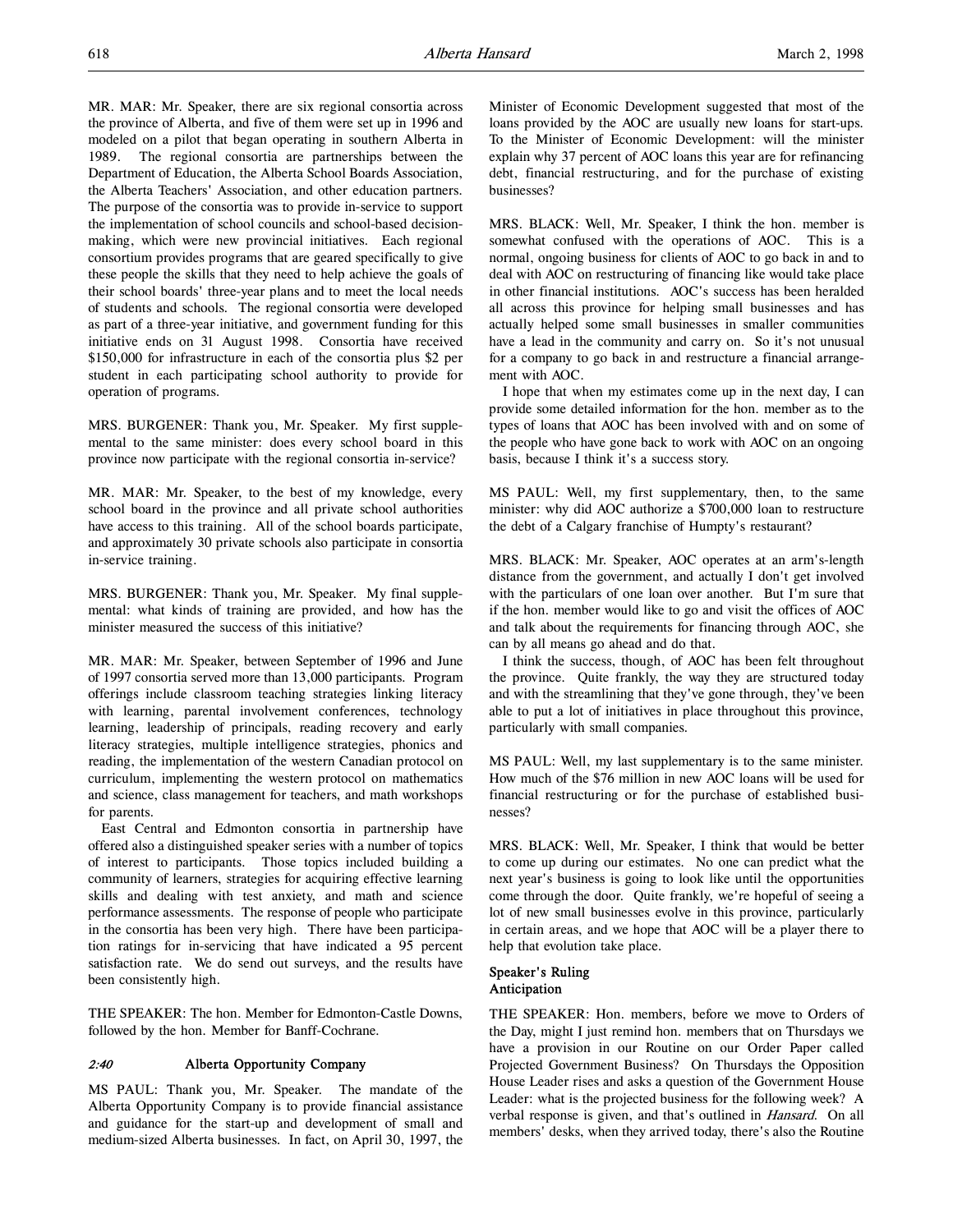order, and the Routine covers all of this, if you look at the Routine today on page 5 and page 6. Now, I say that because one of the standing traditions that we have in this Assembly is something dealing with anticipation. If a particular estimate is up on a particular day, traditionally the Speaker has said that it is rather inappropriate to have questions directed to that particular ministry in the question period.

Now, today we had a situation where the Speaker rose when the hon. Member for Calgary-McCall raised a question of a very specific nature with respect to estimates. The Speaker said: well, I think we're getting into the area of the estimates. The hon. member agreed and said that was fine. Then shortly thereafter the hon. Member for Highwood rose, who has also another capacity, that of being the Deputy Speaker. But the Speaker listened very carefully to the question he raised, and it basically was dealing with government policy. So it proceeded. When it came to the question of the hon. Member for Calgary-Currie, the Speaker simply gave up, with three questions now dealing in anticipation with the Department of Education.

So can I just remind all members that the estimates that are before the Assembly tomorrow, as per the schedule outlined, deal with subcommittees in Agriculture, Food and Rural Development and Economic Development. Following our tradition in here, it would be rather inappropriate for all members to deal with those two departments tomorrow. Do it the following day but not the same day.

# head: **Orders of the Day**

head: Government Motions

# Freedom of Information and Protection of Privacy Committee

- 20. Mr. Hancock moved on behalf of Mr. Havelock:
	- Be it resolved that
	- (1) A select special Freedom of Information and Protection of Privacy Act review committee of the Legislative Assembly of Alberta be appointed pursuant to section 91 of the Freedom of Information and Protection of Privacy Act consisting of the following members: Mr. Friedel, chairman; Ms Barrett; Mr. Cardinal; Mr. Dickson; Mr. Ducharme; Ms Paul; Mr. Stevens; and Mrs. Tarchuk.
	- (2) The chairman and members of the committee shall be paid in accordance with the schedule of category A committees provided in Members' Services Committee Order 10/89.
	- (3) Reasonable disbursements by the committee for advertising, staff assistance, equipment and supplies, rent, travel, and other expenditures necessary for the effective conduct of its responsibilities shall be paid subject to the approval of the chairman.
	- (4) In carrying out its duties, the committee may undertake limited travel within Alberta to consult with interested Albertans.
	- (5) In carrying out its responsibilities, the committee may with the concurrence of the head of the department utilize the services of members of the public service employed in that department or the staff employed by the Assembly.
	- (6) The committee may without leave of the Assembly sit during a period when the Assembly is adjourned.
	- (7) When its work has been completed, the committee shall report to the Assembly if it is then sitting. During a

period when the Assembly is adjourned, the committee may release its report by depositing a copy with the Clerk and forwarding a copy to each member of the Assembly.

THE SPEAKER: The hon. Member for Highwood.

MR. TANNAS: Thank you, Mr. Speaker. I wonder if the hon. minister could tell us what the purpose is of the committee. We've got all the other things in there, but what is the purpose of the committee?

MR. HANCOCK: Well, Mr. Speaker, as has been mentioned in the House on previous occasions, the Freedom of Information and Protection of Privacy Act provides for a review at this point in time and in this year, so an all-party committee is being struck in order to provide the review as provided for in the legislation.

[Motion carried]

#### Standing Orders Amendment

- 21. Mr. Hancock moved on behalf of Mr. Havelock: Be it resolved that the Standing Orders of the Legislative Assembly be amended as follows:
	- 1. (1) Standing Order 8(2)(c) is struck out and the follow
		- ing is substituted: (c) at 4:30 p.m.: Government Motions, Government Bills and Orders, or Private Bills
		- (2) Standing Order 37 is amended
			- (a) in suborder (1)
				- (i) by striking out "quadruplicate" and substituting "quintuplicate",
				- (ii) by striking out "one in the Legislature Library" and substituting "two in the Legislature Library", and
				- (iii) by adding ", one to the Official Opposition and one to Hansard" after "Legislature Library";
			- (b) in suborder (3) by striking out "quadruplicate" and substituting "quintuplicate".
		- (3) The following is added after Standing Order 39: 39.1(1) A member who has a motion other than a Government Motion on the Order Paper may, subject to the Speaker's approval, amend the motion before it is moved in the Assembly.

(2) Notice of the amended motion must appear on the Order Paper not less than 4 sitting days before the motion is moved.

(4) The following is added after Standing Order 83:

83.1(1) No petition may be read and received if it does not contain a notice on each page that the name and address of every person who signs the petition may be made available to the public as the petition will be a document of the Assembly.

(2) Only petitions that are read and received may be made available to the public or to members.

(3) This Standing Order applies to petitions presented in the Assembly commencing in 1999.

Be it further resolved that the following temporary amendments to the Standing Orders not be effective past the dissolution of the 24th Legislature: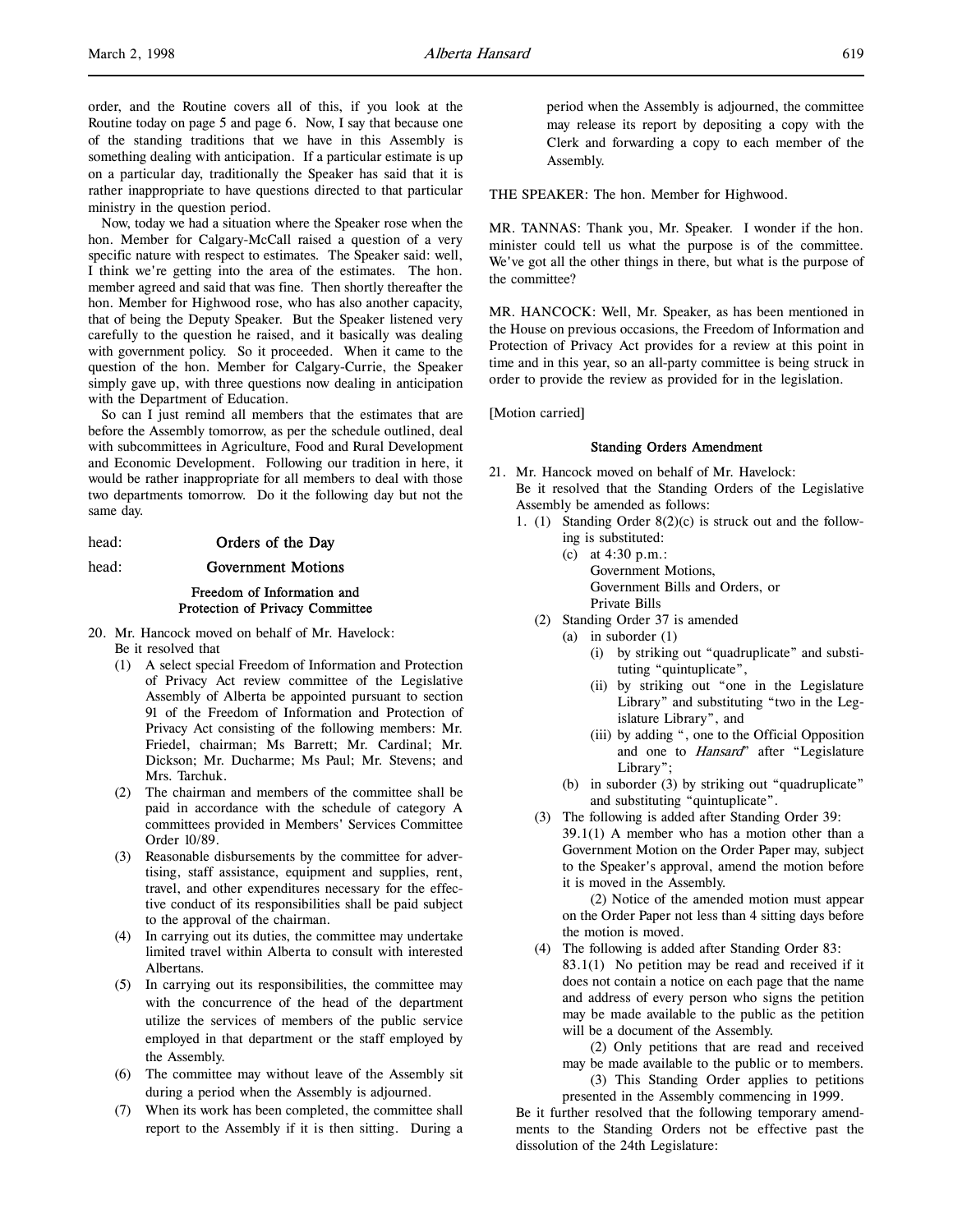- 2. (1) Standing Order 7 is amended
	- (a) in suborder (1) by adding "Recognitions (Monday and Wednesday)" after "Ministerial Statements",
	- (b) by adding the following after suborder (5): (6) When Recognitions are called on Mondays and Wednesdays, up to seven members other than members of Executive Council may make a one-minute statement of congratulations or recognition, which is not debatable.
	- (2) The following is added after Standing Order 37: 37.1 (1) Documents required by statute to be laid before the Assembly may be tabled by providing the required number of copies to the Clerk before 10:30 a.m. on any day the Assembly sits.

 (2) When the Clerk receives a tabling under suborder (1) which is in order, the Clerk shall read the title of the tabling when "Tabling Returns and Reports" is called in the daily Routine.

 (3) The amendments in this section shall be repealed one week after the date the Speaker receives written notice to this effect from

- (a) the Government House Leader,
- (b) the Official Opposition House Leader, or
- (c) the House Leader of the New Democrat Opposition.
- 3. The amendments to the Standing Orders in sections 1 and 2 shall take effect on Monday, March 2, 1998.

MR. HANCOCK: Mr. Speaker, Government Motion 21 outlines temporary and permanent changes to the Standing Orders agreed to by the three parties of the Assembly, the most noteworthy being the establishment of a category of recognitions, which will be addressed on Mondays and Wednesdays in seven one-minute allotments, governed by the recent signing of an append to the House leader agreement of April 30, 1997.

Mr. Speaker, I understand that the table has agreed that we do not need to read the full compendium of the changes to Standing Orders being proposed. While this motion reflects some changes to Standing Orders which are much less than I'd hoped we'd be able to accomplish, they're certainly nonetheless very important changes.

THE SPEAKER: The hon. Official Opposition House Leader.

MR. SAPERS: Thank you, Mr. Speaker. I want to say that it wasn't exactly the most dramatic set of changes, and I recall that when you were in the capacity of Government House Leader, the changes that you and the then Opposition House Leader made were far more substantial.

We are working towards resolving a couple of other procedural issues, but I do think it is noteworthy that all three parties saw that we had a problem in the proceedings of the day in how we dealt with recognitions and messages of congratulation. So I want to thank the Government House Leader for taking our request to his caucus and for at least the success we achieved, as limited as it may be, on just that point. I hope, Mr. Speaker, that we'll be able to have an exchange like this later on in the session to announce or to ratify some even more substantial changes in the Standing Orders.

THE SPEAKER: The hon. Deputy Government House Leader to close the debate?

[Motion carried]

# head: Government Bills and Orders head: Second Reading  $2.50$  Bill 3

## School Amendment Act, 1998

THE SPEAKER: The hon. Minister of Education.

MR. MAR: Thank you, Mr. Speaker. I'm pleased to bring forward Bill 3, the School Amendment Act, 1998, for second reading.

This legislation is largely a housekeeping document with proposed changes to just three sections of the act. What these amendments do is recognize the variety of learning options available to our students to develop good work skills and to accommodate voluntary changes in school board affiliations while continuing to ensure stability in our school system.

First of all, Mr. Speaker, amendments to section 37 update the School Act to reflect the growth of work skill options in our secondary schools. Today students have a much broader range of work skills programs, like the registered apprenticeship program, that include on-the-job training. By replacing the words "work experience" with the phrase "off-campus education," the act will now be able to cover the full range of options available.

The amendments also dispense with the need for ministerial approval of jobsites since school boards already are responsible for jobsite monitoring.

Most of the amendments in this amending act, Mr. Speaker, are to section 208.6. In speaking to school boards and other education audiences around the province recently, I have emphasized the need for stability in our education system. The amendments to section 208.6 allow us to accommodate further voluntary change without jeopardizing the stability and structure Alberta has worked so hard to achieve.

First, the proposed amendments define which entities may change their affiliations with a regional division, ensuring a smooth transition when a ward that had voluntarily joined one regional division chooses to align itself with a different school board.

Another amendment proposes to maintain the number of school boards in the province at 60, which is the total as of 1 April this year. Reducing the number of school boards to 60 has been part of our commitment to effective and efficient public school administration in the province, and it is a commitment we are going to keep. Accommodating choice is a key principle of our public education system, and it is also a principle that we will honour.

Local decision-making is a pillar of our education system, and it is a pillar we will strengthen by ensuring petitions to withdraw from a regional division are presented to that board instead of to the minister, empowering the secretary of the school board to determine the sufficiency of the petition, and ensuring that negotiators are elected rather than appointed by the minister.

I have said repeatedly, Mr. Speaker, that our students come first. Another amendment ensures that any changes to the structure of a regional division occur at the beginning of the next school year so that students are not disrupted.

The last section we need to amend, Mr. Speaker, is section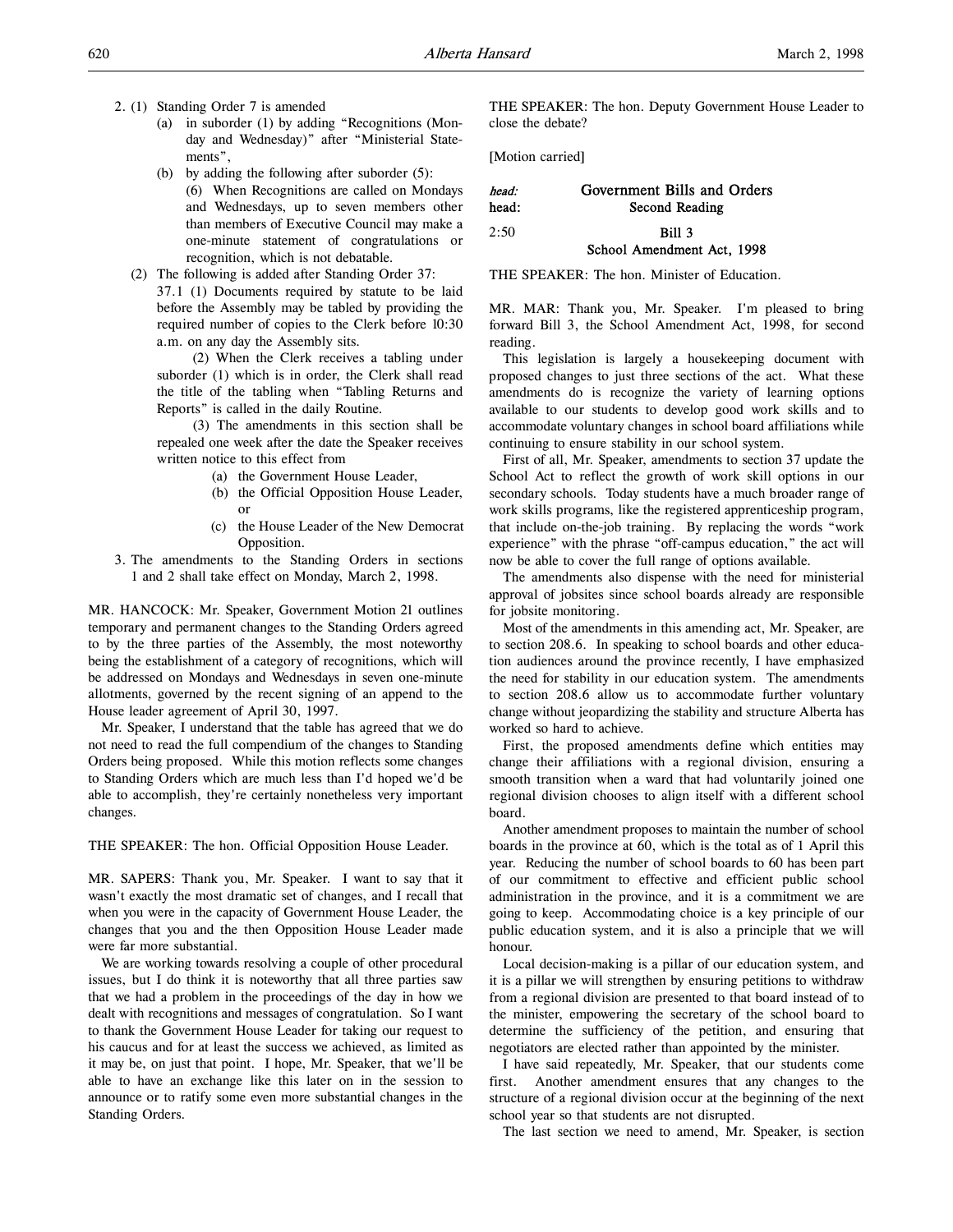208.8. In Bill 21 last year we provided regional divisions with the ability to change their structure to a school division. Now we need to provide for interim trustees to govern a converted school division until a new board is elected. Right now there are three regional divisions that want to make the change to school divisions as of September 1; that is, this fall. However, the earliest a board could be elected is in October during municipal elections. We need to accommodate these regional divisions and wish to make the changes to 208.8 accordingly.

Mr. Speaker, in conclusion, in the interests of a stable, effective public education system, I urge members of this House to support second reading of Bill 3, which I now wish to move.

THE SPEAKER: The hon. Member for Edmonton-Mill Woods.

DR. MASSEY: Thanks, Mr. Speaker. Speaking to Bill 3, we had as a caucus looked at the bill and originally decided that we were in support of the bill. But a number of questions have arisen, and I hope that the minister will be able to help us out and to assure us that the concerns we have are not grounded in the actual wording of the bill.

If you look at the underlying principles of the bill, there are at least two that seem to stand out, and that is by broadening the power of boards to offer programs other than on school campuses and by broadening the terminology and dropping direct references to work experience programs, which have a specific meaning and refer to those programs offered in high schools where students go out and work in a business in the community or work in a service agency in the local community, to a wording that says "may provide off-campus . . . programs." That's a broadening of the act, as far as we can understand, and I'd be interested in the minister's comments.

The second principle is the continued trend towards larger school boards, and the principle seems to be that larger school boards are better. If I read the act correctly here, once a board has joined another board, they will never be able to reconstitute themselves but must always be attached to another board. So the underlying principle seems to be that bigger is better in terms of school boards, and I'd like to come back to that in a few minutes.

Going back to the notion of providing off-campus programs, if you look at the kinds of off-campus programs that are provided now by boards – and I look at this city – the Environmental Education Centre hosts students for partial or multiday experiences. The McKay Avenue archives also hosts students for programs there. Those are obviously off-campus programs for Edmonton public and Edmonton Catholic school students. Students are involved in off-campus programs such as travel and study programs, where they often will travel to Europe with high school teachers and have part of their social studies and language arts programs offered in those off-site locations.

Shop programs. Students move from school to school often to take advantage of superior or existing shop facilities located at other buildings or in other parts of a school district. I've already mentioned the work experience programs. They're the kinds of things that were mentioned in the act previously and have been successful.

There are other off-campus programs – and I'm not sure here where the definition ends – where boards direct students to take programs at schools that are off campus for them. I think of the programs for the blind, where they're even directed to go to other provinces for programs. I think of the special education programs that are offered by private institutions, and if they cannot offer that program themselves, boards can direct students to those programs. Now, I'm not sure that they would be included or were intended for inclusion in this revision to the act, but again, the wording has raised questions. The minister in his opening comments talked about the apprenticeship programs and the need for them to be off campus. So there are a lot of off-campus programs now.

I think one of the problems that we run into is that nowhere in the School Act can we find a definition of what "program" means. I looked at references to programs in the definitions, and you'll find, for instance, that an early childhood services program "means an education program provided pursuant to section 24." Yet when you turn to those sections, you really don't get a definition of what a program is. It tells you how old the youngster has to be. It also tells you that the parent agrees. It tells you that they can levy fees. But nowhere does it tell you what is a program. There's confusion, I think, in terms of the differences between a program, a course of study, a subject, and a work experience program. I think we would be well served if the School Act in some future modification took on the task of trying to differentiate, trying to make some distinction between those different descriptions. Then we might not have the difficulty we have with this particular change in trying to determine exactly what an off-campus education program entails. Again, the references in the School Act don't seem to be of much assistance.

#### 3:00

The question, of course, that's raised in our minds is: is this an attempt to move towards more privatization? By taking away the narrow focus on work experience programs, with which we're all familiar, and saying "off-campus education programs," are they now opening the door to boards coming into contracts and agreements with private providers for parts of the public education program? I think that's a concern that has to be voiced and that I think has to be addressed at some time by the government. Exactly what is the intention? What assurance is there that that's not the intent of this particular amendment? Again, the minister in his opening comments indicated that this was a housekeeping bill – and I take him at his word – but I think this concern has to be addressed.

Going back to the second principle that the amendment seems to address, the notion that bigger school boards are better. If you look back at the history of Alberta and the move to larger school boards, efficiency experts came forward and convinced us that larger school boards were better than the one-room schools and the one-room school districts that we had. Educational reformers again came and convinced us that there were economies of scale to be realized by bringing schools together, by having fewer school boards. It was argued that there would be better resources for youngsters, that they could be better supplied in larger settings than they could in small rural ones.

There are arguments about specialized instruction, that if you moved into a larger setting, if a school district had more schools, then the whole notion of specialization of instruction could be better carried out. Specialized facilities were again used as an argument for putting boards together, putting more schools together into larger and larger districts. In rural Alberta actually the centralization of schools was sold not primarily on the better education arguments but on the better roads argument, because to have those centralized facilities, they were going to have to have better roads to transport youngsters.

So we've had this history of moving to larger districts and combining schools, with the notion that it was going to be better.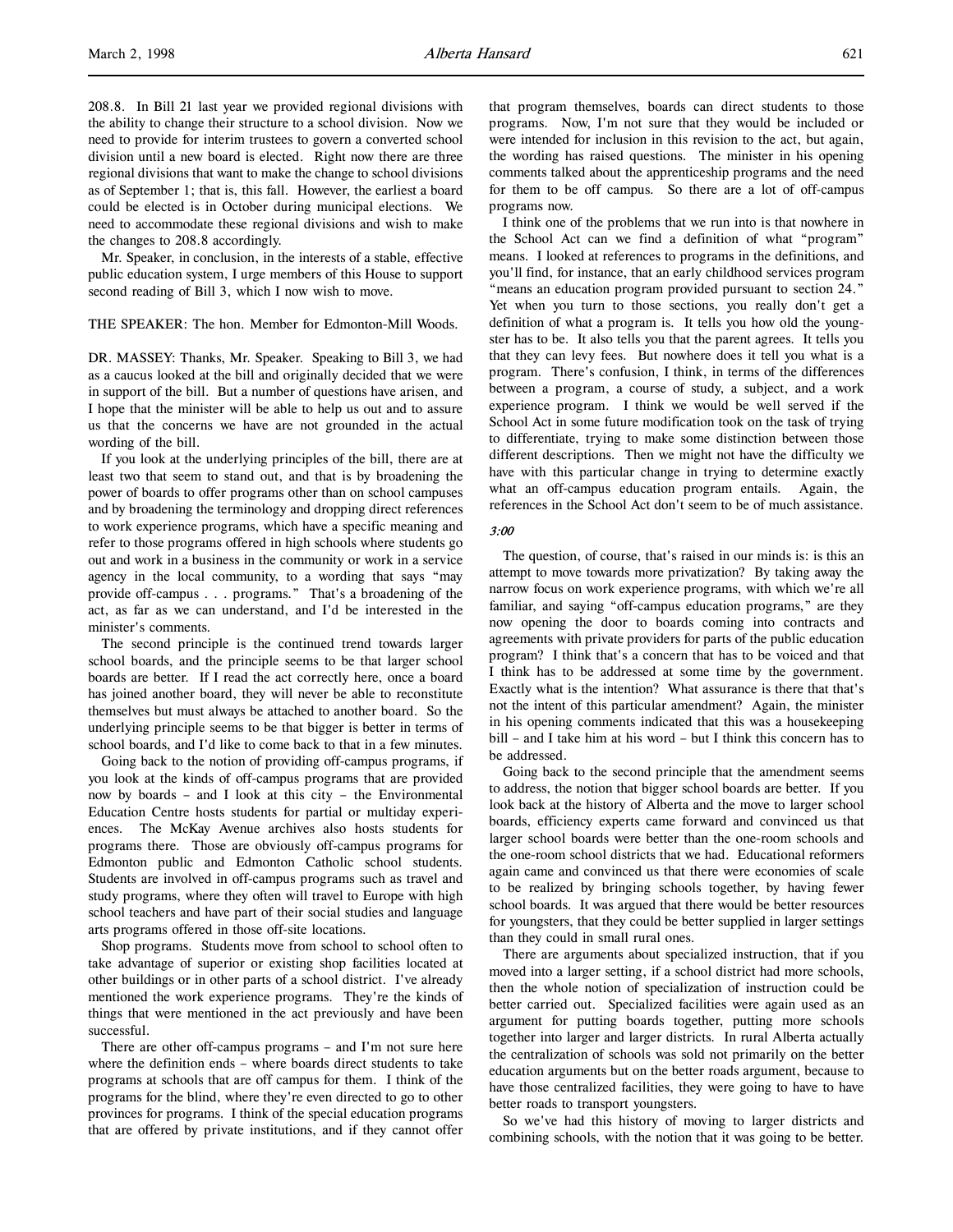That in the last little while I think has been questioned in a number of different ways. It was questioned by the government itself, who took actions to impose a ward system on Edmonton to try to break down a large school district. The argument has been made in some quarters that these larger school districts actually serve students poorly, that there is a disconnection, that the links between students and parents and their communities and their school districts are broken as the districts become larger. If you look at the sheer geographic size of some of the boards that are being created, you can understand how this might take place. When we have boards that extend almost from the eastern border of the province to the central part of the province, you can ask how connected those parents are to a board that sits in Edmonton, even though they may have a representative on it. So the notion of larger boards as being better is one that is being questioned.

There was an article in Education Week which addressed the paradox of educational power and attempted to explore the arguments of why reform in education has been inhibited because of this movement to larger and larger school boards, which become more and more remote from schools, which become more and more remote from teachers and become more remote from the ratepayers that support them. It also points to other changes that have been made – and those changes have been made here – the focus on performance measures at school district levels. If you're looking at testing results, that focus at school district level for those results takes accountability away from individual teachers and places it at the district level, which again is most remote from schools. So I think that it's time for some questioning of how much better large school districts are and how much better served children are by large school districts.

Those are some of the comments I have about the amended act, Mr. Speaker, and I hope that especially the concern about the change in wording from "work experience program" to "offcampus education programs" can be addressed.

Thanks very much.

THE SPEAKER: The hon. Leader of the Official Opposition.

MR. MITCHELL: Thank you, Mr. Speaker. I want to be in a position to support this bill. I rise in good faith to ask the minister to convince me of a couple of things. Like my colleague from Edmonton-Mill Woods I have some questions that are unanswered as yet. I see the act obviously addresses two matters, two issues. One is the question of off-campus education programs; the other is the question of re-establishing a ward with another division.

At face value I cannot see what the significance is of the change from "work experience program" to "off-campus education programs" unless it is to allow a more generous – if I can say that – consideration of what might be provided by private-sector interests wanting to get into the education field. The implication could therefore be that this is a step that will allow, unintentionally if not intentionally, the further privatization of the education system in Alberta. I am opposed to a broadening of private education because it can seriously erode public education, and public education, as the minister has stated, is so important to our society to ensure that people are given fairness of opportunity and equality of opportunity in our society.

My concern and perhaps the intensity of my question therefore are heightened by statements published by Lou Hyndman, a former member of the Conservative government, dated January 1995 in which he seems to be making an effort to explain what this Conservative government was really doing. He uses these words, and I quote from his paper.

It is to permanently change the relationship between Albertans and their government and to fundamentally restructure the traditional activities of government.

This was in response to his feeling that the government was being unfairly accused of being focused only on cost-cutting and the elimination of the deficit and was forgetting the importance of these other issues like education.

#### 3:10

Then later in the paper – it's page  $5$  – he's talking of the consequences of the changes that will come from – I'm quoting him – "the `real' Klein agenda." He says that

new small and middle sized businesses that can start to carry out work formerly done by Departments, Boards, agencies and commissions will be formed. Liquor stores and private Drivers License outlets are just the start. Provincial parks, jails, some social services, many inspection services, are all up for transfer from government departments.

Then just a few paragraphs later, as if in anticipation of these consequences, he says about "opportunities . . . from the `real' Klein agenda":

Educators should plan for a regime where 50% of all teaching takes place outside the K-12 system and should seek to be actively involved in comparative performance measurement.

That is a loaded statement that dovetails, one could argue, quite unfortunately with the change from "a work experience program" to "off-campus education programs" and opens up very strongly the possibility of an emphasis on more and more privately delivered education services. I would like to see the minister somehow convince us, make an effort at least to convince us that that is not the case, that that is not what motivates this particular amendment, and in doing so, also provide us with what does motivate this particular amendment. If he could be more explicit than he's been up to this point about that.

The other issue that raises questions is the matter of a ward of a regional division holding a plebiscite to remove themselves from one regional division and to join another regional division. Not fighting democracy, it would be appropriate that wards should have the right to move from one division to another. I am concerned that that might be designed to support only the creation of ever larger school district authorities, that if taken in isolation would certainly deny the possibility of establishing new education districts that might be warranted by population trends or community variables. I think that we don't need to rule out the possibility of certain new districts being created and not just allow for the reshuffling of wards within and between already existing regional educational divisions. So I would ask that the minister give us some insight into whether he is cutting off all possibility of more districts being created, if they were ever determined to be necessary, or whether this is simply a provision which deals with an isolated case and doesn't have implications for that broader case.

Thank you, Mr. Speaker, for allowing me the chance to raise those two concerns, and I'll let somebody else address them.

THE SPEAKER: The hon. Member for Edmonton-Strathcona.

DR. PANNU: Thank you, Mr. Speaker. My reading of Bill 3, the School Amendment Act, 1998, leads me to raise several questions when I compare section 37 that's being repealed and the existing act. In the reading of that section being repealed, I notice that there's a term called "work experience program" referenced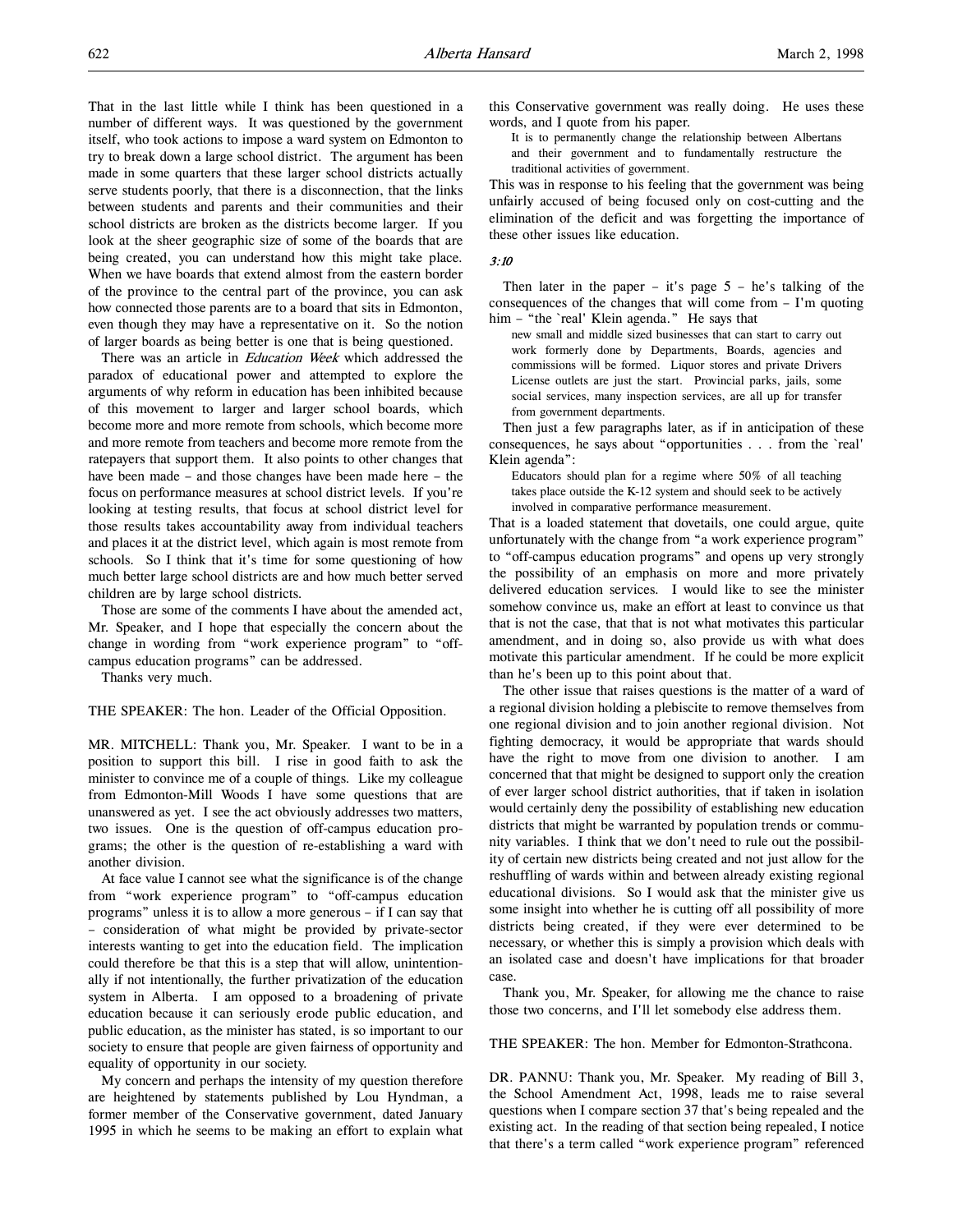rather specifically. That will be replaced, I guess, in the amended act, if this bill were to be passed, by a statement which refers to "off-campus education programs." It's in the plural. The amendment obviously seeks a much broader scope and mandate for placing students away from campus – campus as the school precinct, I suppose, as defined.

Also, the notion of the workplace is not clear. There's no definition in the new amended section 37 of what constitutes a workplace. As I read the bill to amend the act, at the moment it seems it's really an attempt to seek statutory powers that will be placed with the boards to contract out education programs presently provided on campus by school boards themselves. In other words, as I read section 37 of Bill 3, it seems to me to be a clear attempt to seek on behalf of the boards, to give to the boards the powers to privatize whatever education programs they see fit for contracting out, privatization, or delivery by persons other than the boards themselves. I would like the minister's response specifically to this concern of mine, because if indeed what's sought here in section 37 is the contracting-out powers to be given to boards, then clearly I would not be able to support this bill in principle.

Also, I have a question about the fact that in section 37 of the proposed bill, I find that the school boards will not be obliged to seek approval of the minister in making these decisions about getting education programs delivered by persons outside of the school premises. In the existing act the minister is required to give such permission for a work experience program, as it's specifically stated there. But in the proposed bill the minister disappears from the scene, again leaving to the school boards all the necessary powers that they need or will seek in order to privatize programs at will. So that's a serious concern, and I hope the minister will specifically and openly address this for us in order for me at least to be able to make up my mind whether to vote for or against the bill in principle.

The difficulty with the notion of the workplace, of course, as a site where education programs could be offered, where some programs, at least, will be offered if this bill were to become reality, raises questions also about the health and safety aspects of workplaces, which normally are covered under the health and safety legislation. Would students who will receive their education in these workplaces be covered under those statutes which deal with occupational health and safety?

### 3:20

Workers' compensation and employment standards legislation clearly also apply to the regulation of workplaces with respect to wages and the interests of people who work in the workplaces. So I find the notion of the workplace, as long as it remains undefined, problematic. With respect to the safeguards that one needs to show them, some would have to do with the health and safety interests and other interests of future students who will presumably be sent out to seek education programs in places called workplaces, not knowing what the workplace is, how it is defined, whether or not it will be covered for the purposes of students under the provisions of the Workers' Compensation Board's responsibilities or under health and safety or employment standards.

Also, going to section 208.6, which is being repealed and being replaced in order to change the arrangements under which petitions can be made by a ward "to provide for a plebiscite to determine whether the ward should be withdrawn from the regional division," again I find that the minister's role in the process is being eliminated. It's now "the board" that will be the

authority to which such a request will go, and it's "the board" that will have to deal with this. I again find it somewhat puzzling as to why the minister seeks to withdraw himself or herself or his department's central role in the determination of matters related to plebiscites seeking withdrawal from the regional division.

The one implication – and the minister, I'm sure, will inform me on this – of passing this authority with respect to plebiscites solely to the level of the boards could be of course the costs of holding plebiscites. Clearly, in the present act it is the minister's responsibility to provide for such plebiscites. In the amendment that is sought in section 208.6, the minister's withdrawal implies, of course, that if there are any costs or if there's any commitment of additional resources needed in order to carry out the plebiscite, the expenditures and other commitment of such additional resources would clearly be the responsibility of the board itself rather than the department or the minister. This is a matter that, again, concerned me given that the board's capacity to raise funds on their own has been severely curtailed by the earlier decisions of this government. It would appear to me that this change, which would translate into additional costs for carrying out another activity on behalf of the minister, is unreasonable and an unfair demand on the resources of the board, limited as they are, I think, at the moment across this province. So these are my two major concerns.

To conclude, I think I should ask the minister if he would at least define for us exactly what "off-campus" would mean, what "workplace" would mean, and whether or not these changes are indeed enabling legislation, enabling if not encouraging school boards to contract out what they have historically been responsible for delivering and doing on behalf of ratepayers and citizens in general.

Thank you.

THE SPEAKER: The hon. Member for Edmonton-Ellerslie.

MS CARLSON: Thank you, Mr. Speaker. I, too, have a few comments on this bill and would like to have them clarified before we vote on it. One of them has to do with the minister's opening comments. He talked about this bill moving forward to ensure stability in education. That concerns me a little, because I would think that ensuring stability means that what you're going to do is establish what the proper framework is for the delivery of service and then properly fund it. Ensuring stability, in my mind, means that I don't have to go out and sell chocolates to make sure that my kids have textbooks in their classroom. Ensuring stability, to me, means that I don't have to go work bingos and casinos night after night to ensure that there's proper funding in the schools. So I think that he more properly would have addressed that concern by addressing those issues.

In terms of this bill, the current section 37, I have some concerns with "a work experience program" changing to "offcampus education programs." I'm wondering if he can tell us if these are work skill programs, specifically, or if they include extracurricular kinds of activities. He talked to us about providing a full range of options that are available. Could he tell us what those are? Could he table those options or describe them in some detail here in the House so that we're making an informed decision when we vote on this bill? I think that that would be very appropriate in this case.

Also in his opening comments he talked about the number of school boards existing in terms of "1 April this year." Was he talking about 1997, or was he talking about 1998? So if he could just clarify that for me.

I have some concerns, like the Member for Edmonton-Strath-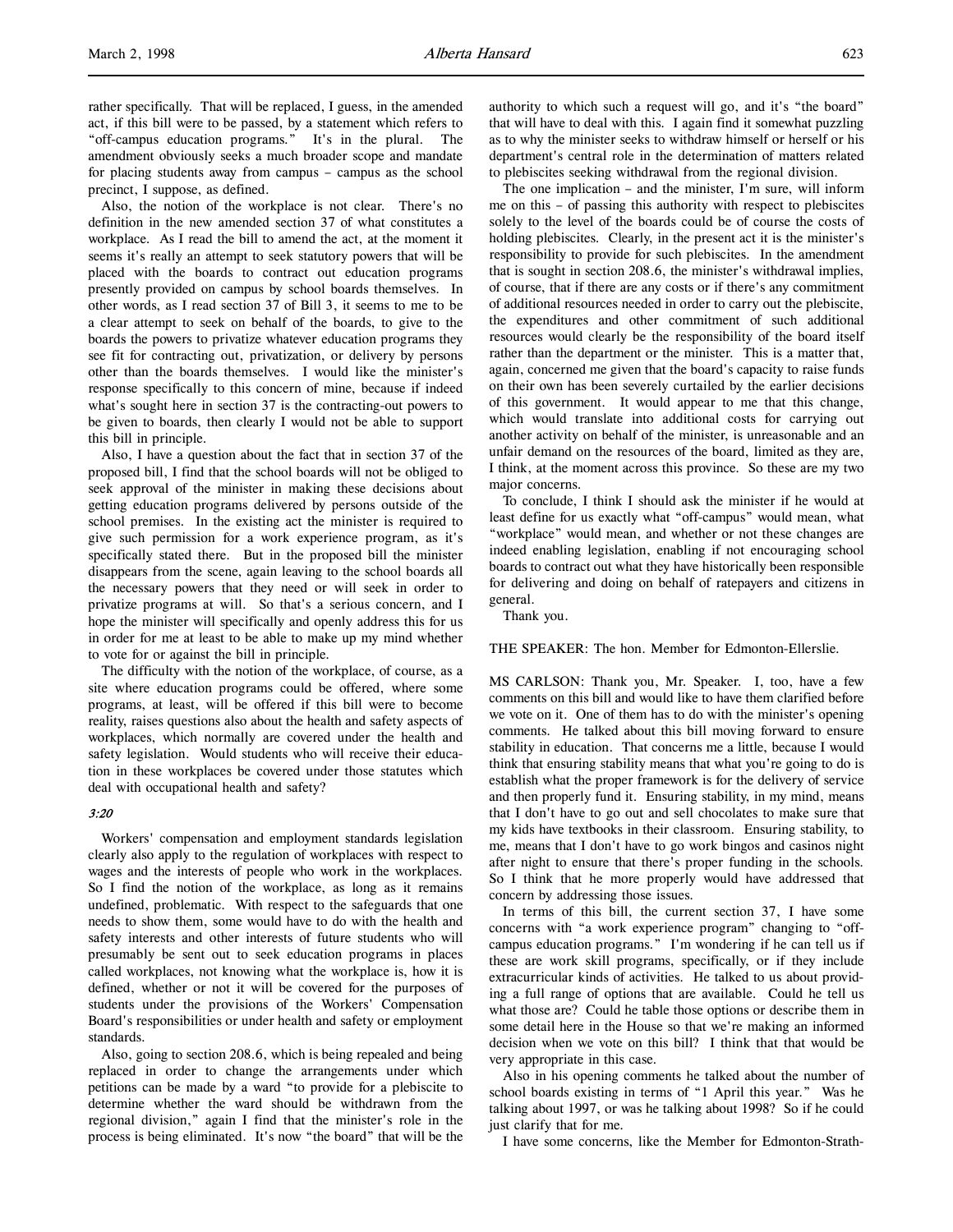cona had, about the WCB implications of putting students in some of these work environments, and I'm wondering how you translate work credits for employable income earnings, which is what WCB funds on. Perhaps if you could address that issue, I'd be happy about that.

Also, when you talk about the decision-making power that's going to be left to the school boards, who is going to be monitoring for consistency in these programs? I think that needs to be addressed as well.

So if he could answer those questions, Mr. Speaker, then I'll be able to decide how I'll support this bill.

#### THE SPEAKER: The hon. Member for Edmonton-Glenora.

MR. SAPERS: Thank you, Mr. Speaker. Bill 3 was much anticipated, at least by this member. There's been so much discussion and debate about education and the state of public education in this province that I must admit I was a little disappointed when I first saw this. In particular, I'm thinking about the task forces that are out about the province right now looking at everything from capital infrastructure to private-school funding. I thought we would see something from this minister that would give us a clear, straight-ahead snapshot of where the government was going with public education, particularly K to 12 education programming and funding.

I was hoping, as well, that we would see something concrete about integration of the community and technology and so many of the other aspects, or facets, of community life that we're seeing other jurisdictions embrace when they remake their public education policy. Unfortunately, I didn't see a lot of that, but there are parts of this bill which, I suppose, could branch out and could encompass all of those things. It kind of comes at it sideways though. It's the part of the bill that deals with the "offcampus education programs." I wish I had a clear sense of what that meant and what that held for the future in Alberta.

#### 3:30

I had a number of thoughts that came to mind when I read that. One of them was the document that was published on the web site for Career Development Alberta, which talked about opportunities in Alberta. I remember reading that. In several places in that document it talked about growth in private education. It talked about the potential for business to be more involved in what has been public enterprise. It talked about the growing job demands, the projected employment for people who were willing to take an entrepreneurial risk when it comes to providing educational programs. I was wondering whether or not that was really a little bit of foreshadowing, you know, giving us a glimpse of what's really meant in Bill 3.

I'm assuming that members of Executive Council get together and talk about these things, so I'm assuming that somebody has a plan and that it's been discussed. I know what they say about making assumptions, Mr. Speaker. Nonetheless, I am making the assumption that the Minister of Advanced Education and Career Development would have been at a meeting at some point with the Minister of Education and that they would be discussing how their departments and their plans are going to dovetail and fit together in some kind of a coherent whole. So I am confident that that's happened, but I wish I could have the same confidence about what Bill 3 means for that particular vision of the future.

Another thought that came to my mind about the off-campus workplace and the lack of definition about what the workplace becomes and how unregulated this could become was my reflection about a newspaper article I read I think just last week about a very unfortunate and somewhat sordid episode that involved a member of the Royal Canadian Mounted Police and a student who was involved in a ride-along program. That particular member of the RCMP has been, I believe, charged and maybe even convicted now of sexual exploitation because of using his position of authority to seduce, I suppose, take advantage of this young woman. So here's a student who's out in an RCMP cruiser on a work experience program. I guess the last thing I would think the government would want to be doing right now is leaving these work experience programs even more undefined or more unregulated. I mean, if you think about it, if this kind of a circumstance could arise with the present environment and involve a member of a law enforcement agency, imagine what could happen and how much more abusive it could be if we go ahead and leave work experience programs to be largely unmonitored, unregulated, illdefined.

#### [The Deputy Speaker in the chair]

I guess the third thought that came to mind when I saw this bill, particularly the sections about off-campus education programs, is the ability to monitor or measure or determine the applicability of one course of instruction against another, one experience against another. Will we be able to determine in any valid way whether one student's experience approximates another student's experience and then make sure that one student didn't gain an unfair advantage or in fact receive an unwarranted penalty for being involved in a work experience program that was substantially different from that program that another student was involved with? Mr. Speaker, it seems to me that we owe it to our students and to their parents that there should be some sort of predictability about these kinds of programs.

There are many educators and former educators who are now members of this Assembly, and I think that everybody that's been in the position of trying to either set up, establish, monitor, or supervise a work experience program will tell you that they can become little more than an administrative annoyance and a bit of a free ride for the student unless a lot of thought and effort goes into them and unless a lot of care and attention goes into what you expect the student to get out of those programs. As far as that goes, Mr. Speaker, I think the same care and attention has to go into what we would expect the employers or the supervising agencies to get out of those programs.

My own experience is that I've been on both sides of that equation. I have been called upon to supervise students in work placement; I've also been called upon to design work placement as an educator. Some of the most enriched learning experiences have come about as a result of these kinds of programs. Unfortunately, in the words of both the students and the supervising agencies, some of the largest wastes of time have also come about in the context of these kinds of programs. So I share that concern with the Assembly.

I would ask the Minister of Education to make it clear to the House, before we proceed much further with this bill, just what exactly he had in mind, how it's going to be set up, how it's going to be monitored and regulated. Certainly, he doesn't want us to embrace a legislative proposal that would have workplaces or the work experience completely left to chance. I'm certain that the Minister of Education knows better than that, and we would want some definition and some structure even if it was in the dreaded regulations section of the bill. I note, of course, that there is a healthy regulations section in this bill.

I can promise you that we'll have time in committee to deal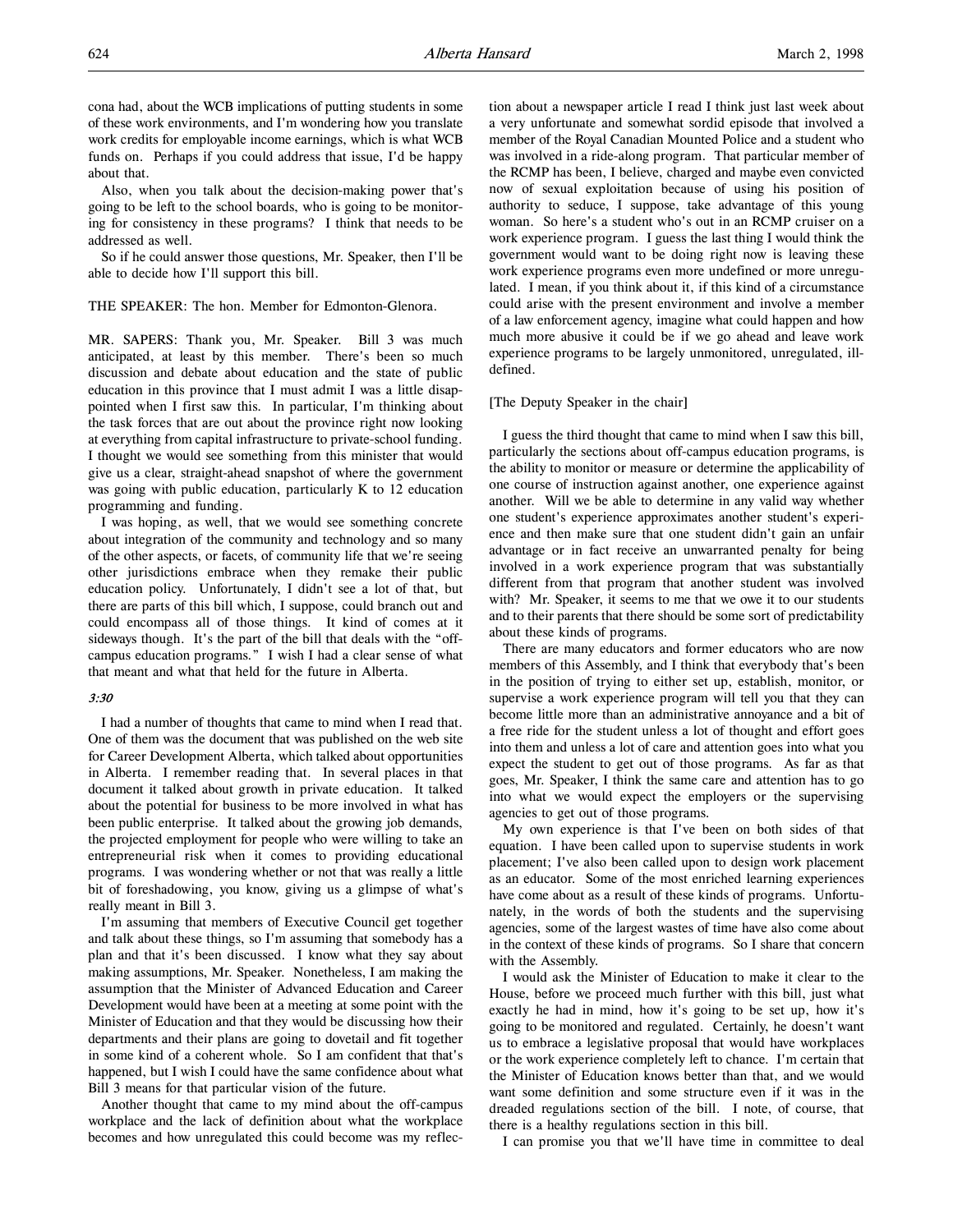with the requisite amendments to correct the deficiencies in the bill in that regard, making sure that those substantial items that should be part of the bill are moved into the bill and that those areas that are left to being dealt with by regulation will be referred to the Standing Committee on Law and Regulations so that they can be debated. Of course, I think you're familiar with the form of that amendment, Mr. Speaker.

The last point that I want to raise at this point in the debate is really to underscore Edmonton-Ellerslie's contribution to the debate about the stability of funding. Just last week I worked at a casino till 1 in the morning. Luckily, Mr. Speaker, it was one of the casinos that shuts down at 1 a.m. instead of 2 a.m., so I didn't have to stay all the way through till 2. I also didn't have to stay in the count room, which means I didn't have to stay until 3:30. And liquor consumption wasn't particularly high that night, not like the last casino where they had to call security to break up a couple of fights at the gaming table. Actually this one didn't have any violence attached to it, so I guess it was a relatively benign experience.

The irony struck me that here I was rushing away from the Assembly in the middle of budget estimates debates to go show up at Argyll casino to start my shift as a chip runner, which is a very, very exciting and worthwhile thing to do, Mr. Speaker. I was doing this to help raise money for my daughter's public junior high school. The irony just struck me as I was looking out over the crowd of people at the gaming tables, those plugging money into the VLTs and the one-armed bandits and going into the poker room. I was thinking about what they might say if I asked every one of these people if they would give my daughter a \$5 contribution to her school, what they might say about the role of government in providing tax revenue to support public education.

The thought struck me, Mr. Speaker, that I stood a much better chance, filling my shift as a chip runner, to help pay for some of the needed things at that school than I would have stood if I had gone and tapped each one of those players on the shoulder and asked them for a \$5 or a \$10 contribution. That's not because those people in that gaming room aren't generous. You know, what I imagine they would have said to me is: that's what I pay my taxes for; I already contributed to your daughter's public education; that's why I pay my taxes. You know, I couldn't have argued with them. I would have thought that they would have made a very . . . [interjection] Oh, was the question: why did I? Was the Member for St. Albert rising under Beauchesne to ask a question in debate?

# Speaker's Ruling Decorum

THE DEPUTY SPEAKER: I didn't see anyone rising on a point of order. The chair was merely going to observe that I was finding it difficult to listen to the hon. Member for Edmonton-Glenora because there appeared to be a second voice which was coming over the system as loudly as the first voice. When I look at the first voice, I see that he is the speaker that's up now, but the second voice has already spoken. I wonder if we could just have one speaker at a time, please.

Edmonton-Glenora.

MR. SAPERS: Thanks, Mr. Speaker. I think he was provoked and was rising to my defence.

#### 3:40 Debate Continued

MR. SAPERS: I understand that in the exchange – and this is

relevant to the bill at the principle stage – there was a question put to my comments about the casino and my ruminating about what I was doing at this casino and whether I was really helping or not in volunteering to be a fund-raiser for my daughter's school. The question was put: well, if I didn't like it, why did I go? Of course, that's because in Alberta today organizations, whether they be charitable organizations, church-based organizations, or school-based organizations, have been denied every other avenue and opportunity of government funding. They've been denied every other means of obtaining necessary dollars to do anything but the exact bare minimum.

The Minister of Economic Development is saying that I'm raising the money for a ski trip. Perhaps she would like to spend some time in Edmonton public schools. She could see that this money is being raised for computers, for software, for desks, for classroom textbooks, for laboratory equipment: Bunsen burners, microscopes, telescopes, petri dishes. Mr. Speaker, every other legitimate means has been cut off. There was once a time when government saw it as their prerogative and, in fact, part of their essential purpose to provide organizations such as school boards and other nongovernment and charitable and quasi-public organizations – government saw it as the right thing to do to provide access to grant money to these organizations that had worthwhile and demonstrable need.

What's happened in Alberta in 1998 is that, instead, everything is left to chance, literally a game of chance. If the games happen to skim off enough money and there's enough money left in the pool, then these organizations can apply for all of this speculative gaming, gambling revenue. That's how the government now in Alberta lives up to its obligation to help these quasi-governmental, quasi-public, not-for-profit, nongovernment organizations meet their established needs.

So, Mr. Speaker, when I take a look and I see that the bill mentions stability or predictability of funding for education and I stack that up against my own experience and I stack that up against the need for every parent who cares about their child's education to go and participate in all of these fund-raising drives, whether it be selling pool tickets or Entertainment books or going to work at casinos and bingos, I see a real distance between what's in the bill and what the reality is.

So if the Minister of Education would take just a couple more minutes and at some point would respond to the concerns raised about the lack of definition in terms of the workplace, the unregulated nature of what these work experience programs may become, how this bill fits in with the task force on private-school funding, with the task force on school infrastructure, if he would reflect on the relationship between his department and the Department of Advanced Education and Career Development, particularly when it comes to the potential for growth in private education, if he would let us know how technology fits into this overall plan, and if he would tell us about the stability of the funding, I would certainly appreciate it, and it would make it a lot easier for me to endorse this bill.

If the minister has a satisfactory response to all of these issues and if he's able to articulate that response in a way that's understandable and acceptable, I for one am more than happy to hear it and would love to be persuaded that this government has a clear vision of the future of public education in this province and a vision that includes truly predictable and stable funding, a vision that includes the integration of K to 12 education with postsecondary and lifelong learning, a vision that keeps the public in public education, puts the public interest first and foremost.

Thank you very much, Mr. Speaker.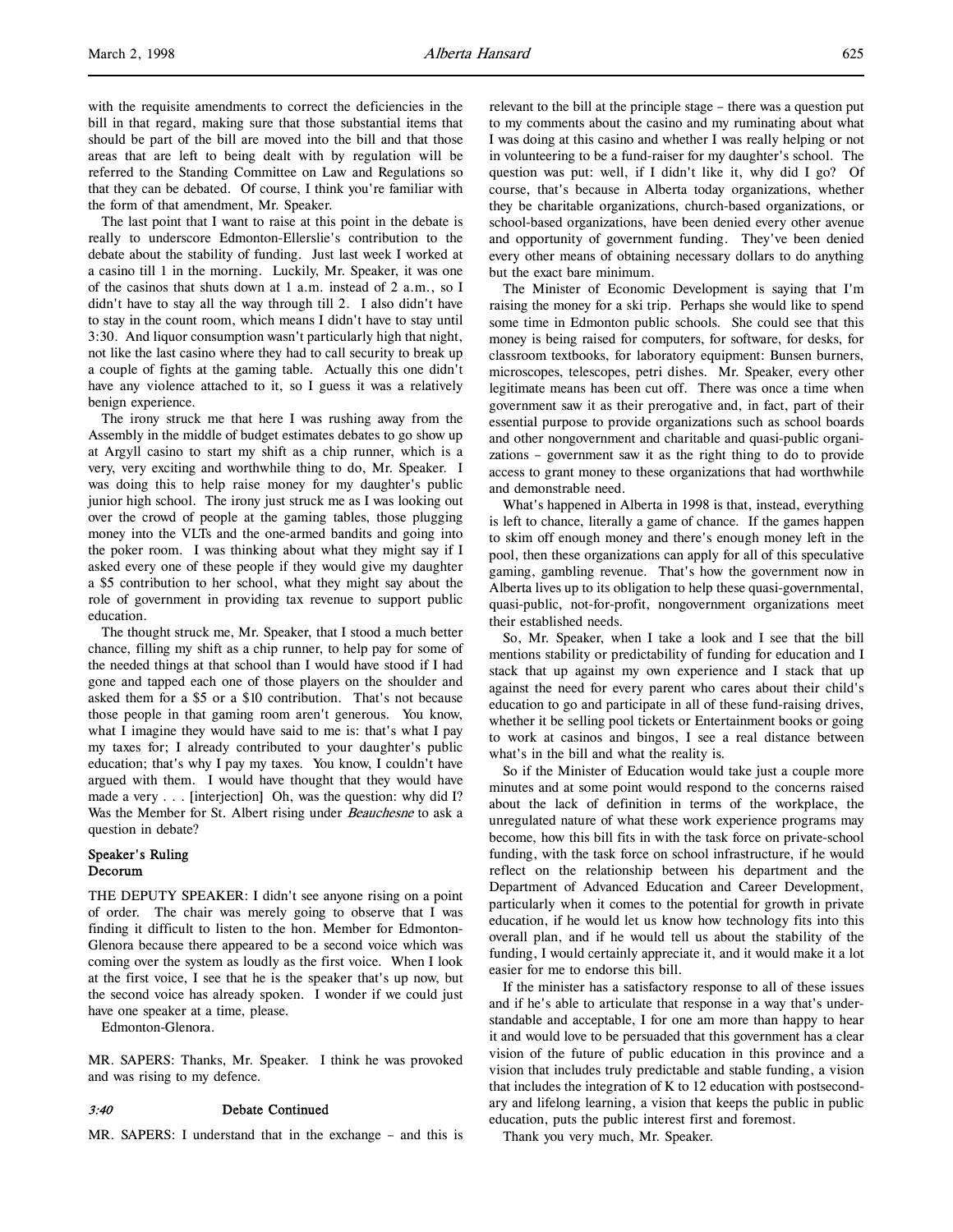THE DEPUTY SPEAKER: The hon. Member for Edmonton-Gold Bar.

MR. MacDONALD: Thank you, Mr. Speaker. On the School Amendment Act, Bill 3, as proposed by the hon. Minister of Education, I have a few comments and a few questions for the minister this afternoon.

The principle of providing off-campus education for students is a sound one. This has gone on in technical and vocational training since the minister of advanced education, the hon. Member for Lethbridge-West, introduced the Alberta qualification certificate program back into the advanced education system last April. Now, this system that was reintroduced helps people help themselves. They can learn at their own pace. They can learn from remote areas; they don't have to come to one of the big centres to get a formal education. Now, the only problem I have with the minister's proposal, this Alberta qualification certificate program, is the fact that of course they increased fees from \$25 to over \$710 in some of the trade qualifications, the idea that we can with the stroke of a pen.

In the current section 37 of the act: work experience program. The proposed title of the new section 37 is: off-campus education programs. Now, subsection (4) of section 37 says:

A student who is participating in an off-campus education program is considered to be attending school while at the workplace provided for the program.

Who, Mr. Speaker, is going to pay the wages of this student? Is this some sort of combination of federal/provincial departments? Is the businessperson going to pay the wages? Also, is this in combination with the minister of advanced education an expansion of RAP?

Earlier in the day we talked about the perceived labour shortage in this province. The minister of advanced education has many times spoken eloquently about RAP. There are many people in the province who would say RAP is nothing more than forced, cheap labour. That's how it was described to me. They're not at all satisfied with RAP. I'm waiting for statistics from these individuals before I would dare question the minister, but I am telling him that this is what people are telling me about the program. They think it's a good idea, but it is not working. If the Minister of Education is somehow going to provide the same program in this bill, I would like to hear about it. I would like to hear about that very much, because I am concerned about the opening of the door to more privatization in our education system in this province. This amendment to the School Act helps facilitate this transfer from the public to the private sector, and I have a lot of concern about that.

With those comments I will take my seat, and I will anxiously await the Minister of Education and his response to my questions. Thank you.

MR. HANCOCK: Mr. Speaker, I move we now adjourn the debate on Bill 3 at this time.

THE DEPUTY SPEAKER: The hon. Deputy Government House Leader has moved that we adjourn debate on Bill 3. All those in support of this motion, please say aye.

# HON. MEMBERS: Aye.

THE DEPUTY SPEAKER: Those opposed, please say no. Carried.

## 3:50 Bill 17 Metis Settlements Statutes Amendment Act, 1998

THE DEPUTY SPEAKER: The hon. Member for Bonnyville-Cold Lake.

MR. DUCHARME: Thank you, Mr. Speaker. I would like to begin discussion on Bill 17, the Metis Settlements Statutes Amendment Act, 1998, by outlining its primary purposes. I will then discuss some of the more significant features of the bill in greater detail.

Bill 17 has four primary purposes. It implements new financial arrangements developed by the Métis Settlements General Council and the government through amendments to the Metis Settlements Accord Implementation Act. It makes amendments to the Metis Settlements Act to improve or enable changes to the governing structures and systems on the settlements. It recognizes the Métis settlements as a form of local government in Alberta through the amendment of a number of provincial statutes. It amends other provincial acts to recognize the Métis settlements land registry as the place where settlements' interest in land must be recorded.

Mr. Speaker, when the Métis settlements legislation was introduced and debated in 1990, there was considerable discussion in this Assembly regarding the fact that both the settlements and the province were embarking upon a unique experience. At that time it was recognized that it would be necessary to review periodically the contents of the legislation to ensure it was meeting the needs of the settlements and their members. After nearly eight years, during which the settlements and the government have worked together in implementing the legislation, we have identified a number of changes to help the settlements better serve the needs of their members.

I would like to stress the co-operative process through which Bill 17 was put together. The Métis Settlements General Council proposed most of the amendments contained in Bill 17. Their representatives participated directly in the drafting of the bill. I think the level of co-operation and participation in developing Bill 17 is indicative of the continuing positive relationship between the settlements and the Alberta government. The legislation passed in 1990 was developed through close consultation between the settlements and the government of the day. This commitment to working together is the foundation of the relationship between the settlements and the province.

As I said before, when the settlements legislation was passed in 1990, it was generally recognized by all involved that there might need to be adjustments to part of it. One of those was the area of funding. In 1989 and 1990, when the funding arrangements were developed by the settlements and the province, it was recognized that it would be desirable to review periodically these arrangements. To ensure this would happen on a regular basis, the Metis Settlements Accord Implementation Act provides that financial reviews are to be conducted by the general council and the government at specified times. The intent of these reviews, as expressed in section 9 of that act, is to consider whether the funding arrangements reflect the needs of the settlements and their members in light of prevailing circumstances.

In 1996 one of these financial reviews was conducted. This was particularly important for the settlements as the funding arrangements contained in the Metis Settlements Accord Implementation Act were scheduled to change in 1997. The capital and operational funding to the settlements was going to be decreased from \$25 million to \$10 million, plus funding from the matching grants program established by the act. The settlements and the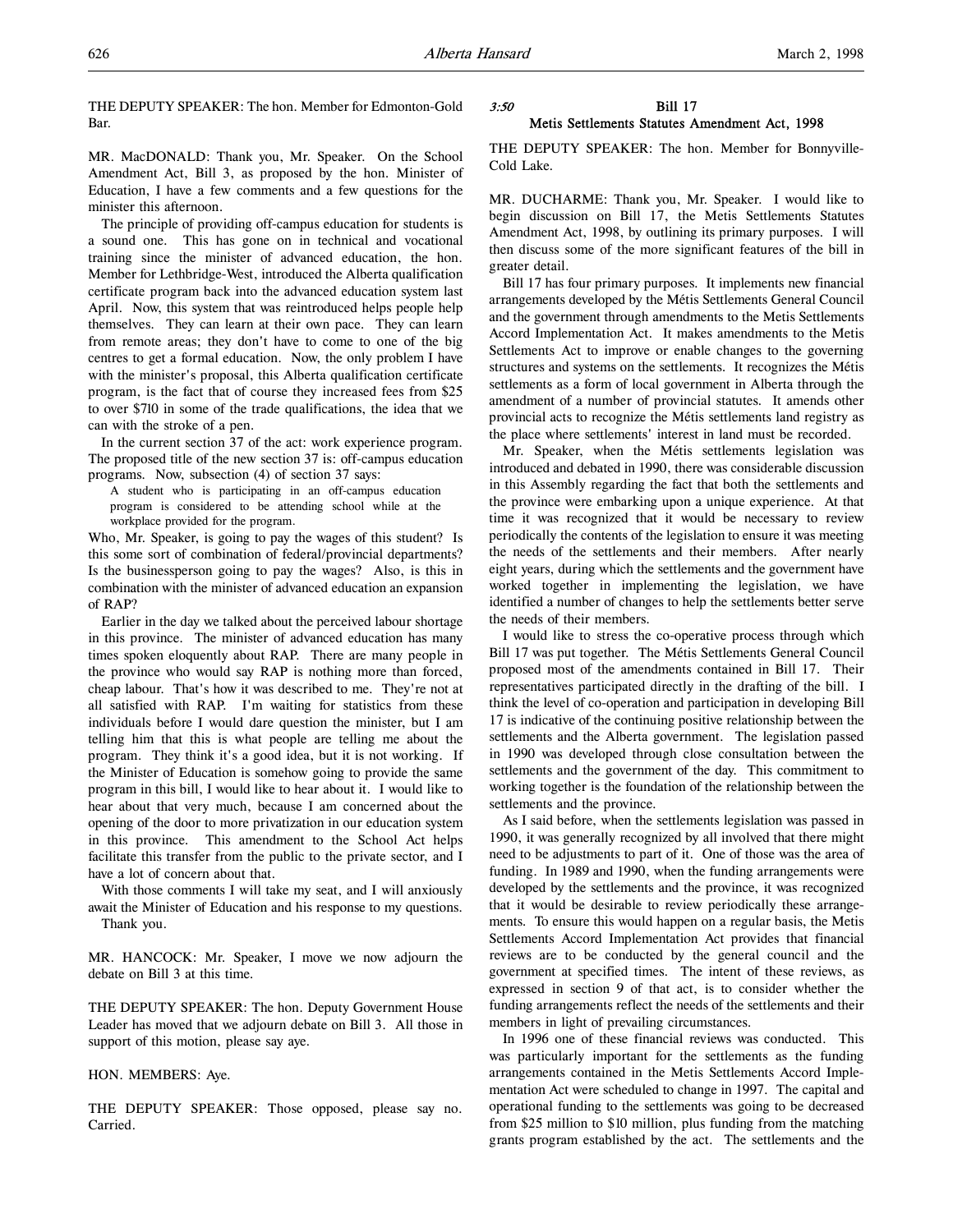government sat down together to review the progress that had been made since 1990 and the circumstances in 1996. After careful analysis both parties felt the matching grants program did not provide any certainty regarding the level of funding that would be available. There was concern the funding would not be adequate to meet the needs of the settlements and their members. As a result, the settlements and the government worked together to develop and propose alternative funding arrangements, which were presented in a business plan.

Both parties felt that these new arrangements would provide greater certainty and at the same time provide ongoing opportunities for adjustments depending on the circumstances. At the same time, both the settlements and the government recognized that it would be necessary to amend the existing provisions of the Metis Settlements Accord Implementation Act to accommodate these new arrangements. It was agreed that the matching grants program contained in the Metis Settlements Accord Implementation Act would need to be suspended as long as the alternative funding arrangements agreed to by the settlements and the government were in place. The Metis Settlements Statutes Amendment Act does this.

It might be asked why the amendment simply does not eliminate this program altogether. The settlements felt that suspending the program was preferable. If in the future they and the government cannot reach agreement on funding arrangements, then they will be able to return to the matching grant system. For every year that a funding agreement is in place, however, a year of eligibility under the matching grant program will be eliminated.

This approach to funding arrangements reflects the continuing evolution of the relationship between the settlements and the government. It is based on the business planning model employed by the government. The settlements have recognized the value of this approach and its potential to improve the effectiveness and efficiency of any government. Business planning also provides flexibility and the ability to make adjustments to meet changing circumstances.

The ability and willingness to make adjustments is also reflected in the fact that the settlements and the government worked together to review the Metis Settlements Act to determine if changes to it were necessary. After several years of experience it was clear to both parties that adjustments could be made to improve the governing structures and systems for the settlements. The amendments to the Metis Settlements Act contained in Bill 17 reflect this experience. There are a considerable number of amendments, and I would like to discuss a few of them in greater detail.

The first changes I would like to discuss are in the area of elections. The amendments will clarify the requirements for candidates for settlement councils to make disclosure statements of financial interests and the impacts of failing to do so. This has been the subject of several disputes surrounding settlement elections. The amendments will improve the election process and give settlement members more confidence in it.

The next amendment in this area would enable changes to the timing of elections and the length of councillors' terms of office. Currently there is an election every year in May on the settlements, and councillors are elected for staggered terms. These provisions were based on the election processes contained in the former Metis Betterment Act. They were what the settlements knew and were used to. Over the years, however, the settlements began to realize having elections every year detracted from their ability to develop and implement long-term planning. The timing

of the elections in May can also be a problem. Settlement budgets are approved every year, coming into force on April 1. When the election is held in May, a significant change in the council can occur. This can create difficulties in achieving a settlement's objectives. As a result, Bill 17 will enable the election process to be amended by regulation. The settlements will have to develop and propose any changes to the election system. The government will work closely with the settlements in responding to their proposals for changes.

Another amendment I would like to discuss relates to the allocation of funds among settlements. Currently the Métis Settlements General Council, which is comprised of all the settlements, must make a policy every year to divide funding among themselves. Bill 17 provides that general council will be able to make long-term financial allocation policies which can be amended if necessary. This will enable the settlements to improve their long-range planning to meet the needs of the individual settlements. This is consistent with the emphasis on the business planning processes which the settlements are now employing.

Another amendment to improve the administration of the settlements creates a type of interim supply capacity for settlement councils. Currently settlements can only spend money on the basis of a budget approved by settlement members. While this principle will be maintained, Bill 17 will allow a settlement council to spend up to \$100,000 to maintain basic settlement operations if a bylaw is not passed by April 1. This has happened in the past. It has placed settlements in a difficult position. Having the ability to spend up to \$100,000 until the budget bylaw can be passed will enable the settlements to maintain their administrations.

There are also amendments proposed which affect the operation of the Métis Settlements General Council. Bill 17 will clarify the rules for voting at the general council. The bill also provides a mechanism to adjust the list of areas where the general council can make policies. General council policies govern the actions of the settlements. Settlement bylaws, for instance, cannot be inconsistent with the policies. The Metis Settlements Act contains a list of areas where the general council can make policies. That list was developed to meet the needs identified in 1990. Bill 17 will enable the minister, at the request of the general council, to make a regulation adding to the list of powers.

In addition to the regulation-making power, a specific amendment is proposed to empower the general council to make a policy regarding fees, charges, and levies that can be imposed by settlement bylaws and providing for their collection. This amendment will contribute to the settlement's goal of self-reliance. They have committed to increasing the contributions of settlement members to the costs of services provided to them. This new policy-making power being provided to the general council will facilitate achieving that objective.

In respect to the structure of the general council, Bill 17 provides the opportunity to change the size of the general council if the settlements want to do so.

#### 4:00

Mr. Speaker, there are a number of amendments to the Metis Settlements Act which are directed at improving the administration and management of settlement lands. The Métis settlements land registry is established by the act. A separate registry system was deemed to be necessary to reflect the fact that the interests in settlement lands are unique. The development of the Métis settlements land registry by the settlements and the province was a significant achievement. It is the only registry system in the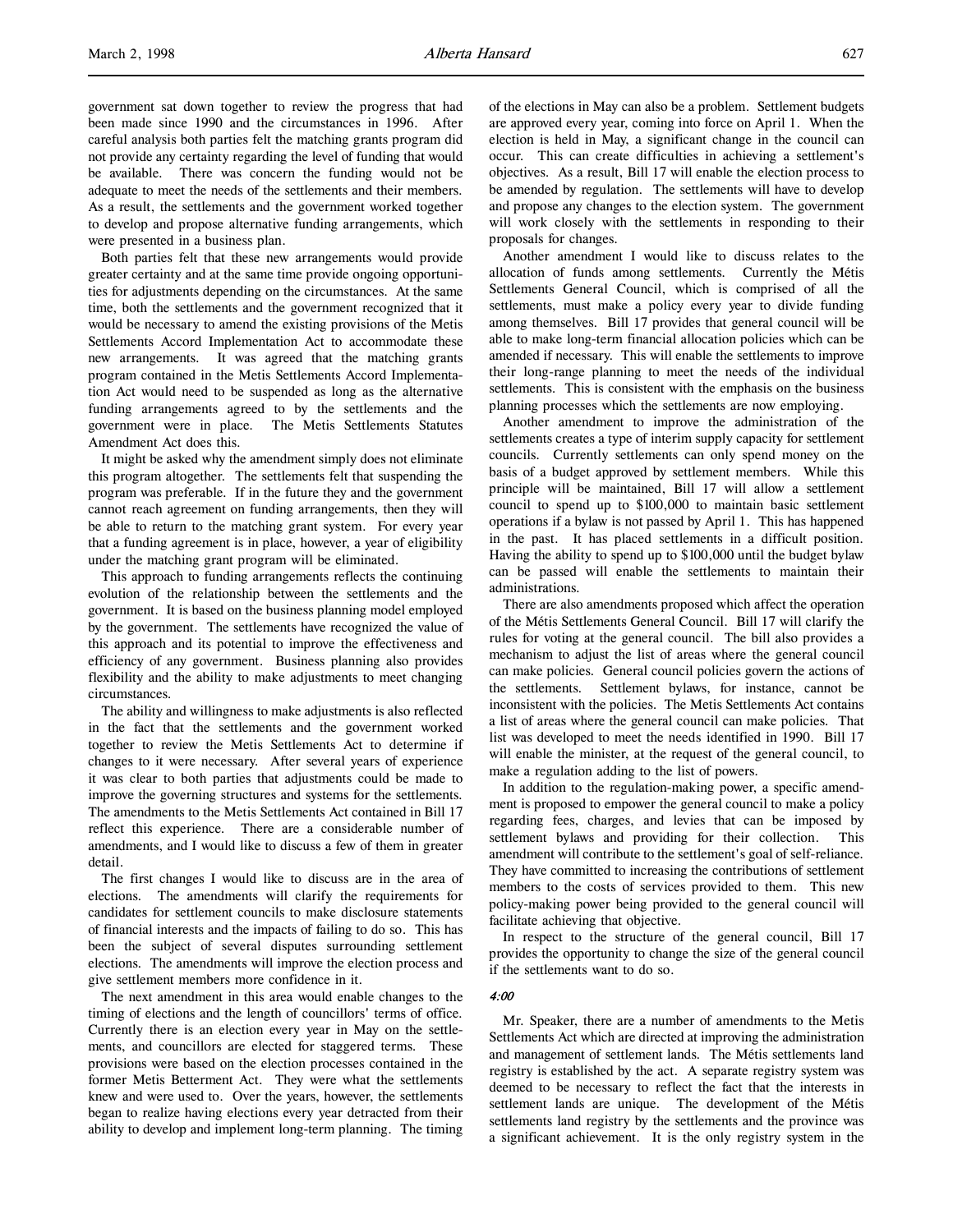It is true that the federal government, through the department of Indian affairs, maintains a registry of interests in reserve lands. That system, however, was not designed with the input of the First Nations, and the federal government has only recently begun to look at how to improve it. In fact, Mr. Speaker, federal officials recently met with representatives of the Métis Settlements General Council and government officials to discuss, amongst other things, how the Métis settlements land registry was developed and how it operates.

As I said, the Métis settlements land registry is unique. Since it has been operational, some adjustments to the legislation have been identified which would improve its operation. These relate to how interests in land are registered or recorded in the registry. There are different categories of registration which are used in the registry which have different effects. Interests in land can be registered, recorded, or filed. Although the regulation-making authority in the Metis Settlements Act to establish the land registry referred to these different categories, the other references only referred to registration and not to filing or recording. As a result, Bill 17 proposes amendments to the Metis Settlements Act in various sections to reflect the operation and requirements of the land registry.

Mr. Speaker, there are a number of other amendments to the Metis Settlements Act contained in Bill 17. I do not propose to discuss all of these at this time. I would be pleased to address the other amendments later if desired.

I would now like to turn to the amendments to other provincial statutes which recognize settlements as a form of local government within the province. These amendments reflect and implement the principles contained in the Metis Settlements Accord Implementation Act. It has always been the intent that the settlements should be able to function within the mosaic of local governments in Alberta. It is also necessary to recognize, however, that the settlements are different in some ways than other types of local government. The amendments contained in Bill 17 cover a wide variety of subject matters. Most of them are fairly straightforward; others are a little more complex. They are all intended to provide the settlements with the power, rights, and responsibilities of other local governments and to enable the more effective application of provincial programs on settlements.

Mr. Speaker, I will outline some of the amendments to give a picture of their purposes. Municipal councillors are not required to serve on juries; settlement councillors will now also be exempt from jury duty. The Public Lands Act says that public land may be sold to a municipal corporation at a price determined by the minister; settlements will now be included in the definition of municipal corporation. Rural utility associations can sell their works to a municipality under the Rural Utilities Act; they will now be able to sell them to settlements. Under the Cemeteries Act only religious societies and municipalities can establish new cemeteries; settlements will now have the authority to do so.

Mr. Speaker, there are many more similar amendments, but as I said before, I don't propose to go into detail about every one of them. I would stress, however, that these amendments were developed in close consultation with the settlements. In fact, it was the settlements who developed the proposals for the changes.

The final category of amendments recognizes the Métis settlements land registry, which is established by the Metis Settlements Act. Section 104 of that act provides that interests in settlement lands cannot be registered in land titles offices; it must

be filed in the Métis settlements land registry. This section of the Metis Settlements Act reflects the fact that the settlement lands are unique in Alberta and in Canada for that matter. They are the only lands in the country collectively owned by Métis people as represented by the Métis Settlements General Council. They were in 1990 and still are the only constitutionally protected Métis land base in the country. The interests which people can hold in settlement lands are also unique. They are created by a combination of provincial legislation and general council policy and reflect the aboriginal culture of the settlements. As a result, the decision was made in 1990 to create a separate land registry system for the settlements and to require that interests in settlement lands be reported there.

Mr. Speaker, there are a significant number of provincial statutes which deal with the recording of interests in land. Bill 17 updates these statutes to reflect the requirements of settlements. Settlement lands must be registered in the Métis settlements land registry and the nature of those interests in land.

As with the previous categories of amendments, I will not go into detail about each one. I will, however, give some examples illustrating the nature of the amendments. For instance, the Public Health Act provides that notices of health hazards can be filed at a land titles office. Bill 17 provides that such notices can be filed at the Métis settlements land registry. The Land Agents Licensing Act contains a definition of "owner of land," which includes a person who is shown by the records of the land titles office as having an interest in the surface of land. This then determines who must give consent to surface access. Bill 17 will include a reference to the lands held in land registered at the Métis settlements land registry.

Both the Rural Electrification Long Term Financing Act and the Rural Electrification Loan Act will be amended to enable the making of regulations to reflect the uniqueness of settlements' land interests, specifically the prohibitions contained in the Metis Settlements Act and the Metis Settlements Land Protection Act against the use of the fee simple title to the settlement lands as security.

A number of amendments to the Surveys Act are proposed. These recognize the Métis settlements land registry and clarify the requirements for survey and official plans of settlement lands.

Again, Mr. Speaker, I'm not going to discuss all the amendments in detail. Taken as a whole, they will improve the administration of settlement lands and enable the effective application of a number of provincial statutes on settlement lands.

In conclusion, Mr. Speaker, Bill 17 represents the settlements' and the province's continuing commitment to work together to improve the governance of the settlements and better meet the needs of the settlement members. Developed co-operatively, the bill will provide for more effective settlement operations and further recognize the Métis settlements as part of the fabric of governance in Alberta.

Mr. Speaker, I ask that Bill 17, the Metis Settlements Statutes Amendment Act, 1998, be presented for second reading by the Legislative Assembly.

THE DEPUTY SPEAKER: The hon. Member for Edmonton-Norwood.

MS OLSEN: Thank you, Mr. Speaker. I'm pleased to rise today to speak to the amendments to the Metis Settlements Statutes Amendment Act. I need to note, though, that I've had a number of the grassroots members contact me since this bill has been put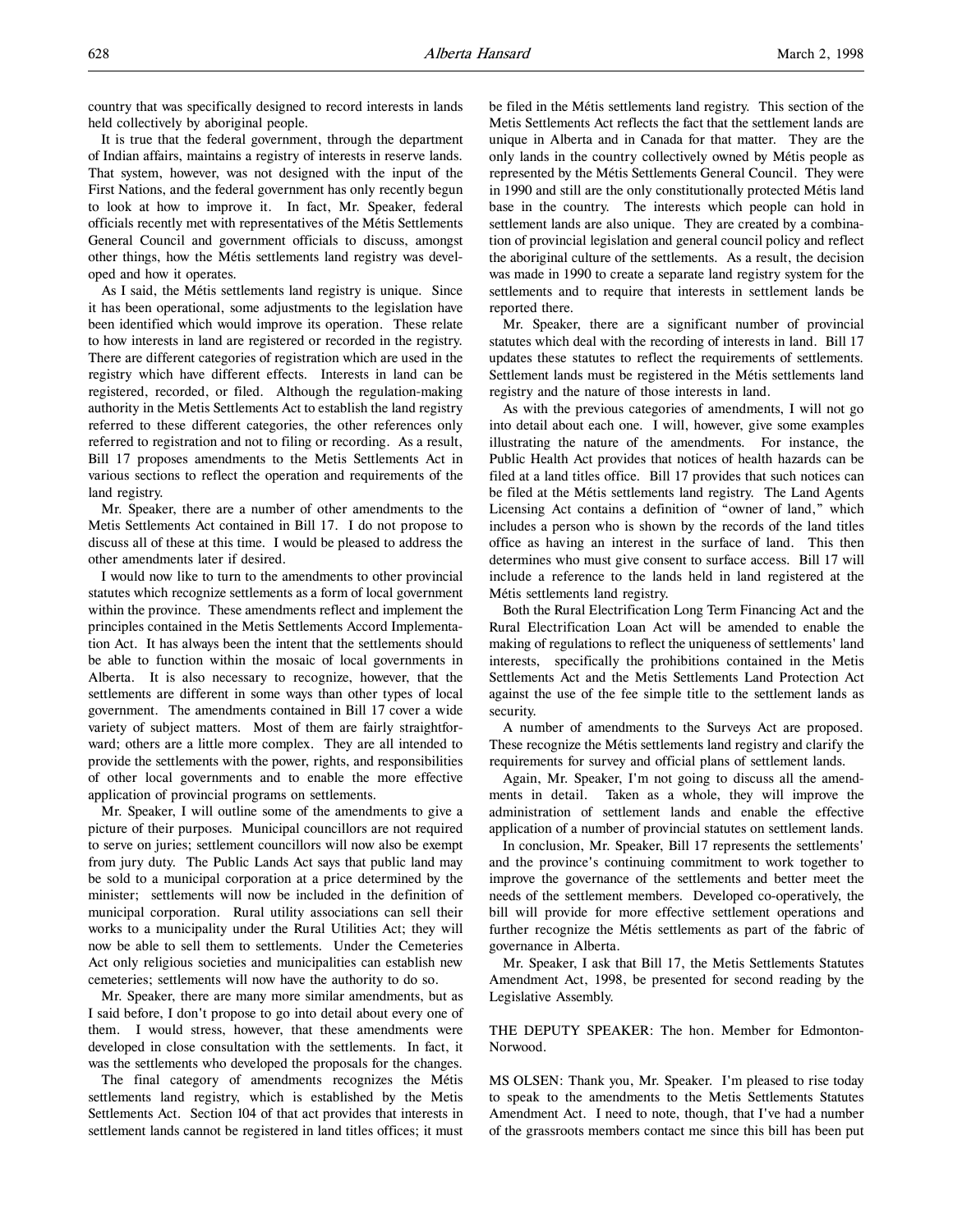out with some concerns. I think the idea behind this bill is to improve governance on the settlements, to improve accountability. It sets up and recognizes the settlements as a unique form of local government with powers similar to municipalities. I don't think that in itself is all a bad thing to do. As a matter of fact, it sets up an accountability process that is far more accountable, but I must bring up some concerns from the grassroots folks from the settlements.

I can't deny the fact that there's some animosity that exists between the Métis general council, the settlement councils, and some of the residents on the settlements. One of the big concerns I have, which has been pointed out to me over the last week or so, is that I'm wondering what opportunity the ordinary people on the settlements had to know what changes have been made and what kind of input they had. Have they seen a draft copy of the bill? I understand that apparently many of the people on the settlements did not actually see what was being proposed, so there are some concerns there.

It would be very important for me in supporting the principle of this bill and the amendments down the road to know that every aspect was dealt with in terms of consultation. What did public consultation actually mean? We know that from the government side that can mean any number of different things. Was that just with the council members from the settlements? Was that just with the settlement council members and the general council? I'm just quoting from the Métis Settlements General Council news release: "All of the changes were based on consultation between the Government and Settlements." That comment was made by a member of the Métis Settlements General Council. I guess I'm wondering: what indeed were those consultations? Who were the people from the settlements that were consulted? So that is of huge concern for me, because I've had people contact me saying that they haven't seen the bill, that the public consultations were limited and they didn't go far enough. Holding a public meeting just is not going far enough.

#### 4:10

One other concern that was pointed out in these particular amendments or to the bill itself was the inability of settlement members, those folks living on the settlement, to be able to pass down through a will the property they have in their possession. The land can't be passed down. If somebody's father passes away, he can't pass that on through a will to the son. So there's concern, then, that the family may indeed lose that land. I'm wondering, you know, what sorts of arrangements have been made to protect the people who are living on the land or if the settlement council could just take over that land. So I see a need to make the legislation strong enough to protect all the individuals on the settlements in relation to that.

There's also another concern, about no one being permitted to live on a settlement unless they're a health professional or a teacher. As we've moved forward, common-law relationships exist. Does that exclude the common-law spouse of another individual so that they couldn't both live there if they weren't legally married? I think that would have some serious implications down the road.

Also brought up to me – and I know I've brought this up to the minister before, but I'm compelled to bring it up again, certainly to get it on the record here. That's in relationship to the membership and voters lists. I think what's important is that we recognize this as an ongoing issue. I recognize that some of the residents of the settlements will be grandfathered or should be grandfathered. They should always be able to stay there.

However, there is some concern, and I believe those concerns were brought up to the minister. Apparently, one of the settlements had been asked to submit a list of names that could be verified in terms of whether or not they had Indian or Métis status with respect to section 90 of the Metis Settlements Act. The concern there was that this couldn't be done because they had to go through the settlement council, and the settlement council refused to act on that particular request. So there are some barriers for some of the grassroots people living on a settlement. That's still an issue, and I certainly think, given the long-term problem with this, there's got to be a way to mediate a settlement with these folks and have them come to some understanding on who can live on the settlements and, you know, who has the right to be there.

I guess one of the other issues around that is that if people have been given status to live there in some instances and now we have a restriction on who else can live on the settlements – so somebody in a common-law relationship can't live on the settlement with their spouse – then that raises some concerns for me. So I think it has to be deemed to be fair. The impact of the legislation is very far-reaching, so I'm very compelled to ensure that everybody is satisfied, not just the councils and the Métis Settlements General Council.

Also, in relation to the issue around financing and budgeting, if the settlements are now going to be functioning like a council, a city council, I'm wondering if any thought has been given to the Auditor General's recommendation to the government that they do a quarterly budget update to assist the councils; in this case so they can see just where the necessary adjustments need to be made and ensure that the budget comes within a prudent 1 or 2 percent variance on either side. So I'm wondering if any thought has been given to that. I know that the Auditor General would like the provincial government to get there and attain that type of budgeting process. I think it would help with the accountability for the councils, and it would certainly allow the members to feel comfortable that their council was working in a prudent way.

You talk about in the new bill that a financial allocation may apply to more than one financial year, but it doesn't state what the maximum would be. I think it would be prudent to have a maximum number on that.

I'm wondering again in terms of the bylaws. There was some discussion that the amendments allow the settlements to expend up to \$100,000 under the authority of a council resolution. I'm wondering what would be deemed as a reasonable delay in passing bylaws, and maybe something could be outlined so people know and understand that what the council is doing is in their best interest. I think one of the biggest concerns with settlements and actually with reserves in this province is the accountability issue. All the grassroots people want to see is that the people representing them are fair and they're accountable. That's why I feel this type of process is worth while, but I am concerned that the grassroots folks need to be satisfied in their own minds that this process is going to be more accountable.

I agree that the Conflicts of Interest Act should be amended and add the Métis Settlements Appeal Tribunal to the schedule of this act. Very clearly the act lists offices, including the tribunals, to which an MLA cannot be appointed. I think that's important, that any of us MLAs who hold the status of Métis in this province shouldn't be part of the different government processes within the settlements.

I guess I'm also wondering about the notion of an ombudsman. The whole notion of the Métis Settlements Appeal Tribunal hasn't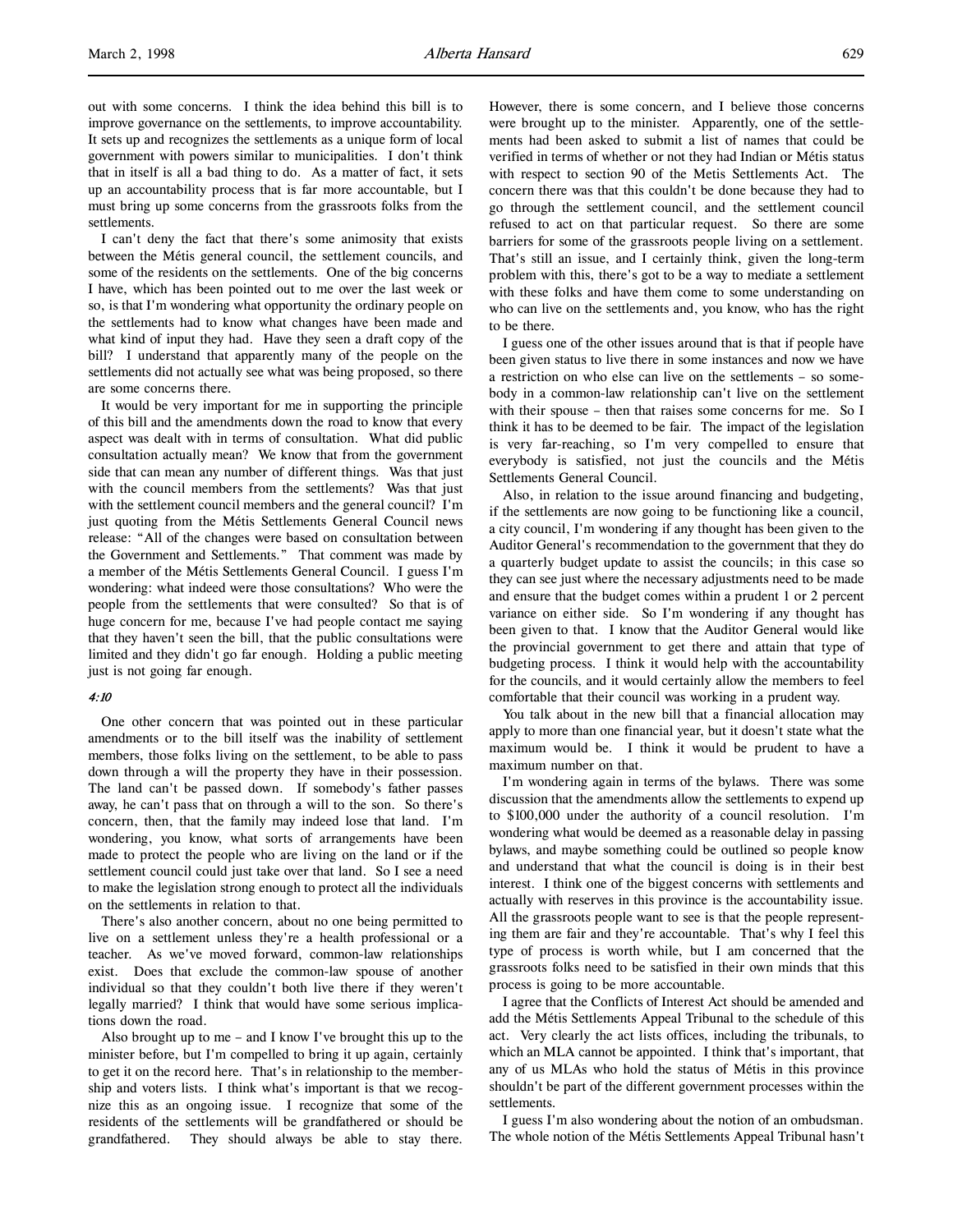been that well received outside of the councils. It is felt among many of the folks living in the settlements that they have no way to discuss with anybody some of the issues and concerns they have. They feel they can't come to the government because the government is responsible and the minister is responsible for the Metis Settlements Act. They feel they can't go to the council because they report to the government. So there doesn't seem to be any arm's-length or independent tribunal or ombudsman that folks can go to and actually air their concerns regarding any particular aspect of the running of a settlement and any other activities going on in the settlement.

# 4:20

So those are some of my concerns. I also note that I believe a petition has been circulated in respect to some of the issues I've discussed, and I'm just wondering if we could clarify some of those questions that the petitioners had, or maybe the minister already has. Prior to us passing this legislation, I'd feel comfortable if some of their questions to the minister were answered in that respect.

I also have heard from a number of people in relation to them feeling that right now a true democratic process doesn't exist, so I'm wondering how we can sell the whole notion of greater government accountability to the folks. Many people feel that there's just a certain segment within a settlement or even on a reserve that has sort of the full control. They want to make sure that everybody is well represented. So given the changes that are being proposed, I think that will achieve some of that, but I think there has to be a mechanism to sell that. That may require more than just the settlement councils going out and discussing the changes, perhaps a broader educational package so they'll understand that there really is some change and this is really meant to assist them as opposed to restrict what's happening or to restrict and confine the changes to a small group of people.

I think that's all my concerns right now. I at this point of course would support the bill in principle. I do have some concerns, and I know there are some other issues being brought forward to me. I haven't yet received that feedback, and certainly I'll share that with you once I do receive it.

THE DEPUTY SPEAKER: The hon. Member for Edmonton-Gold Bar.

MR. MacDONALD: Thank you, Mr. Speaker. I have a few comments also on Bill 17, the Metis Settlements Statutes Amendment Act. I congratulate the hon. Member for Bonnyville-Cold Lake for his consultation process that he so proudly spoke about earlier. I certainly hope that everyone who lives on these Métis settlements was contacted. This hopefully will provide for the establishment of many decision-making processes for the settlement councils.

There are about 5,000 Métis living on eight settlements in northern Alberta. This legislation, however, will not affect the people who live outside of these settlements. The eight Métis settlements, of course, are Buffalo Lake, East Prairie, Elizabeth, Fishing Lake, Gift Lake, Kikino, Paddle Prairie, and Peavine.

Now, we can go through this legislation act by act, statute by statute, but the one that interests me, Mr. Speaker, is the Safety Codes Act. We're going to have some amendments to this. I believe it is section 40. The Safety Codes Act establishes obligations and responsibilities of property owners. The amendment in this Bill 17 will help identify who is an owner of land on settlements as the person who is registered in the Métis settlements land registry. The Safety Codes Act provides that the settlements can be an accredited municipality – and this is very important – which allows them to do inspections, appoint safety codes officers, et cetera. If a safety codes officer issues an order that a condition can be or is to be corrected, the act says that the order can be enforced by the settlement carrying out the work and recovering costs. In the case of municipalities this is done by putting the amount on the tax roll, which can be recovered as tax arrears under the Municipal Government Act. Under these amendments Métis settlements will be able to recover costs through reference to the tax provisions of the Metis Settlements Act. In addition, the costs can be placed against the Métis title in the Métis settlements land registry. Thirdly, expenses can be collected in accordance with general council policy.

I would kindly like the hon. Member for Bonnyville-Cold Lake to realize that there are no inspections going on in a lot of these settlements as we speak. The disciplines in the Department of Labour for building, fire, electrical, gas, and plumbing inspections are not being met now. A performance indicator in the Department of Labour report, a benchmark, if you would like, is: "Ultimately Alberta Labour will not have responsibility for providing services under the Safety Codes Act in any municipalities." Well, somehow this has already happened with five of those eight settlements.

The Department of Labour has a fax back, a number you can phone and find out what's going on in all the different territories, how they've been cut up by the hon. Member for Calgary-Varsity, by his department. You can have a look for yourself. You can phone him up, and you can find out who is looking after inspections in all these disciplines for these Métis settlements.

I had time earlier this winter, early in January, Mr. Speaker, and I phoned. These people have never heard of the Safety Codes Council, the Safety Codes Act. They asked me who I was and what I wanted, and when I told them, they were astonished. If you really want to help these people, you can speak to the minister there and correct this problem. It is a problem, and I do hope I do not have to wake up some day and read in the newspaper where there has been loss of life because of the lack of inspection on these settlements. It is criminal what's going on now.

Thank you.

THE DEPUTY SPEAKER: The hon. Member for Edmonton-Manning.

MR. GIBBONS: Thank you, Mr. Speaker. I stand to speak on the principle in the amendments of this act, Bill 17, Metis Settlements Statutes Amendment Act, 1998. As I read and try to understand the objectives of this bill, I recognize Métis settlements as a unique form of local government and give them power similar to municipalities. As I speak, I'll be talking about the municipality end of it. Also, this bill makes provisions for changes in government funding and administration in the process. Its aim is also to increase accountability and self-regulation of the Métis settlements.

We must recognize that Alberta was the first and only province to give this recognition to Métis settlements. Three acts were in force in 1990: one being the Metis Settlements Act; number two being the Metis Settlements Accord Implementation Act; and number three, the Metis Settlements Land Protection Act. Bill 17, which is now before the Legislature, is a future step in the process of setting up the settlements. It not only amends the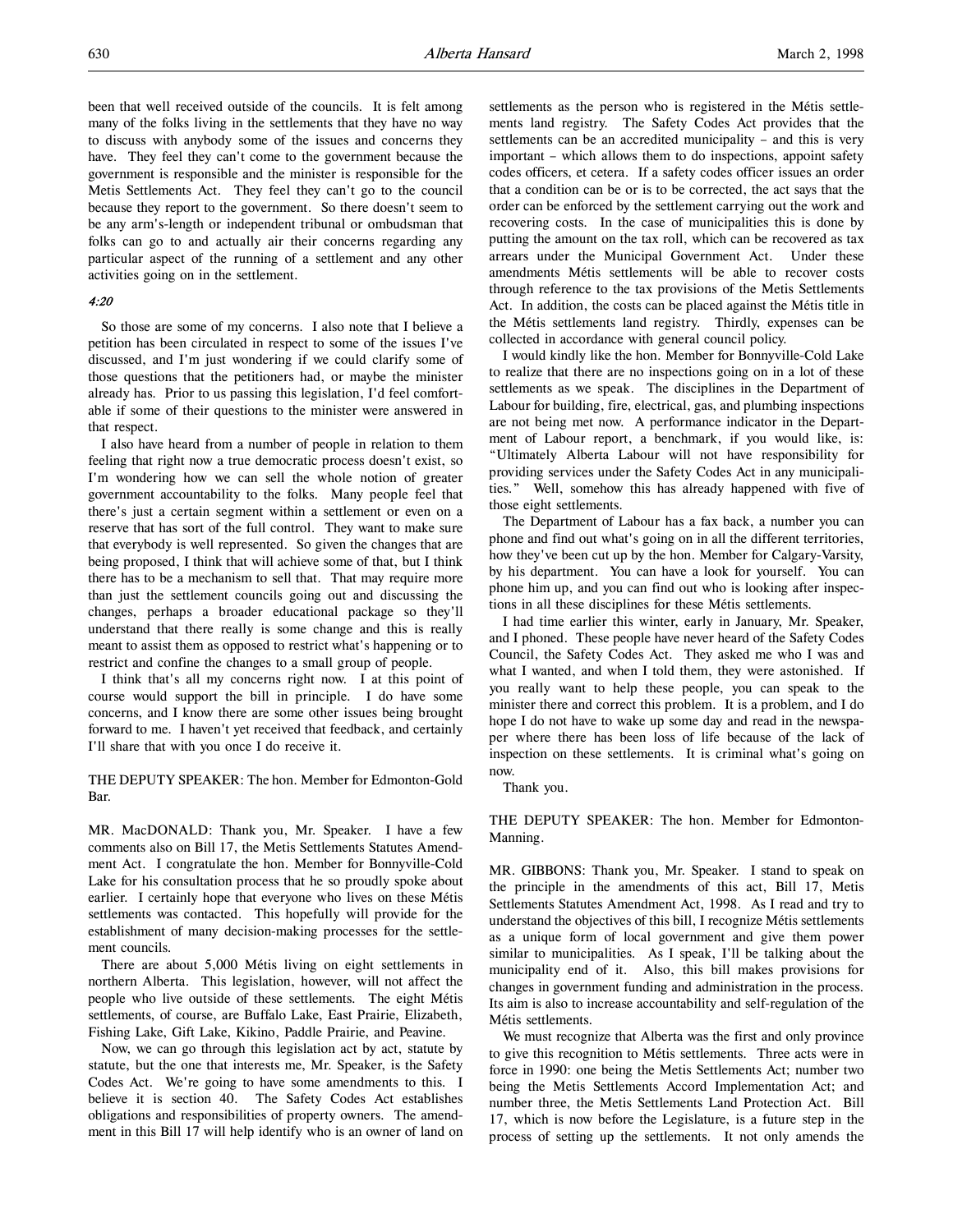Metis Settlements Act and the Metis Settlements Accord Implementation Act, but it also amends 40 other acts. These amendments will give the Métis settlements rights similar to municipalities.

# 4:30

Now, I stand to support the bill but raise some concerns, and that is the settlements' lack of expertise to carry out the requirements of the new legislation. At least initially they will need advice and assistance from the Métis Settlements General Council to interpret and carry out all the new duties that will be required for them under the new act. Another issue to raise is accountability. We need to ensure that settlements will be fully accountable in the future, and we have received complaints in the past.

Now, this legislation is an important step to giving the Métis settlements the ability to govern themselves like any other municipality. I want to stress that as the Alberta Municipal Financing Corporation is set forward and the Métis settlements go out for the financing of municipalities, we want that they look at it in a way that the municipal department and the government are behind them as a follow-up. I look at areas in the province like Crowsnest. It was fine for our province to ask and push for amalgamation, but then to just drop them cold afterwards was one thing that is actually a bigger complaint coming out of that area down there. So I hope that this is going to be a strong direction from where we sit right now and that the province is behind it.

There are a few things in here that actually are very good. The Cemeteries Act will allow settlements to establish new cemeteries and to control such.

The Conflicts of Interest Act adds the Métis Settlements Appeal Tribunal to the schedule of this act. The act lists officers, including the tribunal, to make sure that the MLAs cannot be appointed. I really feel this is something that we can give them direction on, but let's not interfere.

The Family and Community Support Services Act. Currently this act recognizes the minister as being responsible for Métis settlements. This responsibility will now be removed and the settlement, like municipalities, will be able to establish family and community support services.

Under the Jury Act municipal councillors are excused from jury duty. This amendment will likewise exclude settlement councillors.

The Maintenance Order Act will enable the councils of the Métis settlements to apply to the court for maintenance orders against a person who is liable to maintain another person but neglects to do so. The mayors of municipalities have this power, which is now extended to the settlements.

Mr. Speaker, I sit down to leave anybody else to speak on this. Thank you.

THE DEPUTY SPEAKER: The hon. Member for Edmonton-Castle Downs.

MS PAUL: Yes. Thank you, Mr. Speaker. My comments on Bill 17, the Metis Settlements Statutes Amendment Act, 1998, will just be very brief. I would like to commend the hon. Member for Bonnyville-Cold Lake for his endeavour to bring this bill forward. His comments made while introducing the bill were informative, and I would like to have it noted that I am in total support of the bill. The initiative is self-explanatory, and I think it's something that should be recognized.

Before I get into just one concern that I have with the bill, I think it is also important to note – I think it's already been discussed earlier – that in 1990 new legislation with respect to

Métis settlements forming their own self-government was first introduced, and I think that's commendable. It should also be noted that Alberta was the first and the only province to give recognition to Métis settlements. So that is breaking new ground, and I think that is commendable as well.

Under that 1990 legislation there were three acts that came into force as a result. They have been outlined very briefly by the hon. Member for Edmonton-Manning. We have to make note that the Metis Settlements Act was established for settlements, settlement councils, decision-making processes, including different membership, settlement land, establishment of a Métis settlements land registry, encompassed in that area. Also, it should be noted that under that 1990 legislation the Metis Settlements Accord Implementation Act was also struck. That was followed by five years where each settlement was to receive a straight one-on-one matching grant. Also under the 1990 legislation was the Metis Settlements Land Protection Act. This act ensures that land given to the Métis from the Crown is "patented land," which means that it is held for fee simple by the general council.

Anyway, we can regurgitate what was included in the 1990 act, but it has to be commended that at least there was a first step.

The concern that I have with the settlements being self-governed or taking on more initiative or taking on more responsibility is the concern that there has to be expertise to carry out those regulations. At least initially the need will be for advice and assistance from the Métis Settlements General Council. Their advice and their expertise will be in order to interpret and carry out all the new duties that will be required of them under the current Bill 17.

Also, Mr. Speaker, in conjunction with that concern, with that area, would be accountability. We need to ensure that settlements will be fully accountable in the future. We have to also make note at this time that there have been a number of complaints in the past with the accountability issue. It hit headline news not too long ago, a few months ago actually, the concern about accountability and lots of issues on reserves, and that is something we should really be conscious of. While this bill will make the Métis settlements more independent, with independence does come an in-hand accountability. I hope that if this bill is carried on much further, when we get to Committee of the Whole, we can dissect it section by section. There are a number of interesting perspectives from this bill that I think we should all be conscious of.

With those brief comments, Mr. Speaker, I will say again that I am in support of the bill, but I do raise the concern that settlements at this time do lack expertise, and that has to come with time.

Thank you.

SOME HON. MEMBERS: Question.

THE DEPUTY SPEAKER: Ready for the question. The hon. Member for Bonnyville-Cold Lake to close debate.

MR. DUCHARME: Thank you, Mr. Speaker. First of all, I'd like to thank the members across the way for their comments. At this time I would like to pose the question, please.

[Motion carried; Bill 17 read a second time]

# 4:40 Bill 18 Engineering, Geological and Geophysical Professions Amendment Act, 1998

THE DEPUTY SPEAKER: The hon. Minister of Public Works, Supply and Services.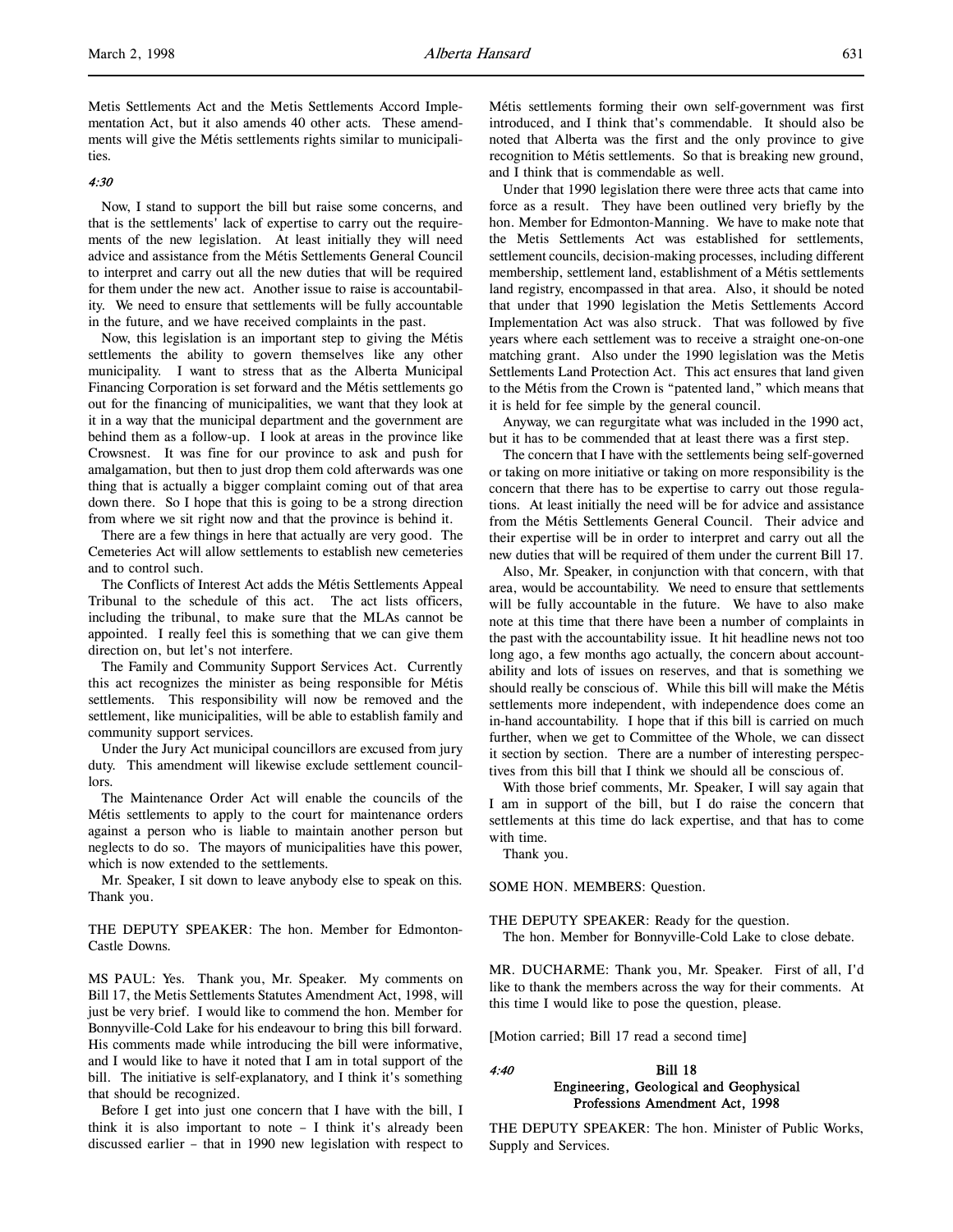MR. WOLOSHYN: Thank you, Mr. Speaker. In rising before the Assembly to move second reading of Bill 18, the Engineering, Geological and Geophysical Professions Amendment Act, I'd like to provide a brief background of this bill.

The purpose of the act, Mr. Speaker, is to support the Association of Professional Engineers, Geologists and Geophysicists of Alberta's wishes to provide more flexibility in the provision of its services. The association commonly known as APEGGA regulates the professions of engineering, geology, and geophysics in Alberta. It also administers the educational standards, competency, and discipline for these professions. In addition, it's also charged with setting standards for admission to the professions and deciding the standards of professional conduct expected from its members.

APEGGA has the authority and obligation to respond to complaints regarding the practice of its members and can impose sanctions against its members for unskilled or unprofessional conduct. The association administers its responsibilities in partnership with other academic and professional organizations. APEGGA is represented on the engineering faculty councils of the University of Alberta and the University of Calgary as well as the science faculty councils of both of these universities.

APEGGA members are also involved in associations such as the Alberta Construction Association, the Calgary Construction Association, the Calgary gas approval board, the Tire Recycling Management Association, and technical councils associated with the Safety Codes Act. It is also partnered with the Consulting Engineers of Alberta to work with the municipalities and their organizations to determine how to best understand one another's concerns and meet their mutual needs.

Mr. Speaker, the Engineering, Geological and Geophysical Professions Amendment Act, 1998, amends four items. It changes the corporation permit stamp to a permit number. It makes the investigative committee and the appeal board processes consistent. It allows the professions to accept responsibility and approve documents prepared by others, and it delegates a selection of reviews to the practice review board.

Mr. Speaker, to streamline the professional practice procedures, the amending legislation replaces the corporation permit stamp with a corporation permit number. Currently documents must bear the stamp of the professional as well as the corporation permit stamp if the individual practises within a corporation. This amendment would replace the corporation stamp with a permit number, which is more compatible with the growing use of computer technology when producing documents and drawings. No changes are being made to the restrictions on the use of the professional stamp or seal, and the restrictions that currently apply to the use of the corporation's permit stamp will also apply to the proposed permit number.

With respect to the investigative committee and the appeal board processes, the act currently allows members and complainants to appeal decisions of APEGGA's investigative committee to the appeal board. The investigative committee can dismiss a complaint if it finds a complaint is frivolous or vexatious or if there is insufficient evidence. The appeal board can uphold such a decision if it finds that the complaint is indeed frivolous or vexatious. However, there is no reference to insufficient evidence as grounds for upholding a decision. The amendment will allow this to be added, which will result in consistency of options with both the investigative committee and the appeal board.

Currently, with respect to approval of documents prepared by others, an APEGGA member can only sign and seal documents prepared under their direct supervision and control. For example, as the act currently reads, an APEGGA member may only stamp drawings or reports for a project in which the member is personally performing or supervising the work. This amendment would allow members to apply their stamp to work prepared by others but, I will stress, after a complete and thorough review. This would provide more flexibility in the provision of services by eliminating what is considered to be an unnecessary restriction while retaining the required level of review and responsibility by the engineers, geologists, and geophysicists. The professional stamping the work accepts responsibility and accountability for the document, and I think it's extremely important to note that after the review, if they put their stamp on it, they're accepting the responsibility for it.

The last amendment is that the practice review board proactively conducts random reviews to identify and correct unacceptable practices. Currently the review board must obtain the approval of the council to conduct a review of the practice of a professional member. This amendment would allow the practice review board to independently initiate the review.

I should note, Mr. Speaker, that APEGGA requested these changes to the act following approval by the membership at the association's last two annual general meetings.

Mr. Speaker, in closing I'd like to move that Bill 18, the Engineering, Geological and Geophysical Professions Amendment Act, 1998, be read a second time.

Thank you.

THE DEPUTY SPEAKER: The hon. Member for Edmonton-Glenora.

MR. SAPERS: Thanks, Mr. Speaker. I'm pleased to enter debate on Bill 18, the Engineering, Geological and Geophysical Professions Amendment Act. First, I'd like to start my comments by congratulating APEGGA. The work of the Association of Professional Engineers, Geologists and Geophysicists of Alberta has been quite professional and thorough. They've done a good job of bringing their concerns to the attention of Members of the Legislative Assembly, and as always they have conducted themselves in a very competent and professional manner.

I'm pleased that the government was in a position to respond to their requests for these changes, which will have a direct impact on the ability of their members to do their work efficiently and effectively. The minister has given I think a pretty good overview of what these changes would accomplish, but I do have a couple of comments and perhaps a query or two that can be more fully dealt with as this bill proceeds to further stages during debate.

When it comes to the role of the practice review board, I think this is something that we should take particular note of. The move to an independent prerogative of review is very important. The fact that the professions themselves came forward and said "We would like to be able to do this" is probably not good enough in terms of satisfying the public that it is arm's length enough if we have to ask permission of the board first. It's better for us to make this more of a spot check. I think it's also very important in terms of public confidence, as we look at selfgoverning professions and more and more industry self-regulation in any number of endeavours, that the public be assured that these regulatory and oversight functions have teeth and have meaning. One of the ways, of course, to indicate that is by making them not only appear to have but actually give them in law the independence that you would expect.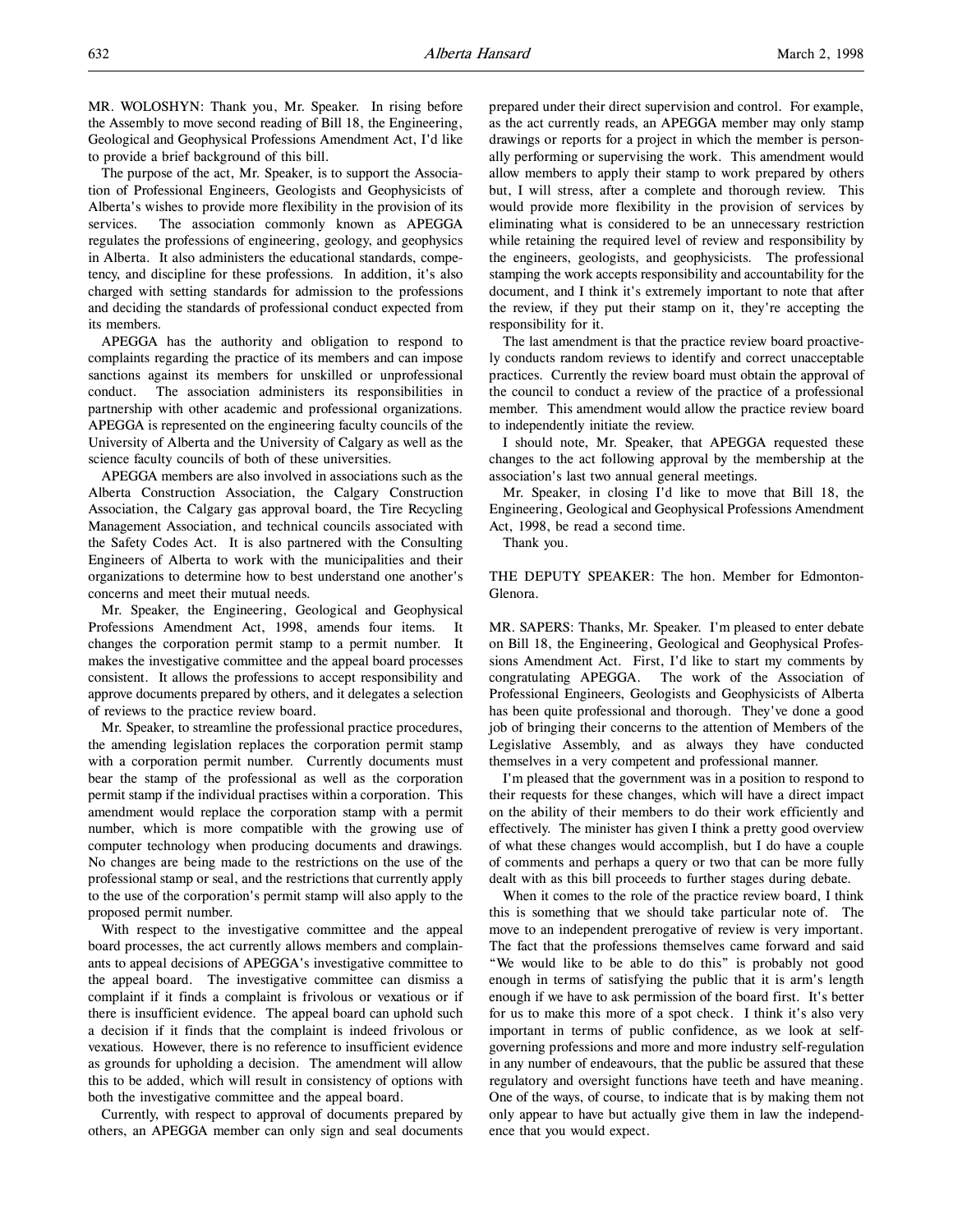Now, I note that in this regard the government has embraced this concept of a self-initiated independent review, and I'm pleased. I hope that that's a precursor of things to come. I hope that we'll be able to see the same kind of self-direction when it comes to all of the legislative offices and we'll be able to see the same kind of self-initiated review when it comes to things like the Provincial Health Council of Alberta being able to on their own examine trouble spots without having to ask anybody permission first. So I see this as a very good move for these professions, and I hope that it signals a move on the part of the government that they will be expecting this kind of independence from all oversight organizations.

With the permit numbers instead of the corporate seal, this again brings the profession sort of up to speed. You'd expect that if it wasn't the engineers that were going to be current, who would be? You can't always impress or emboss a document anymore when things are done on the electronic tablet. Being able to say that a permit number is sufficient and being able to move to permit numbers I would imagine would be very helpful in the digital and the electronic age as well. So this is a move that's probably long overdue, and as I say, you would expect this at least of the engineers and their counterparts in this profession. Perhaps we may see this applied to some of the other organizations as well: architecture, architectural draftspeople, those kinds of professions.

# 4:50

I do have one quibble, and I hope the minister would be able to respond, because I just have an unanswered phone call out right now on this. I just want to make sure that this in no way impedes a sole practitioner, somebody that's not involved in a large corporation, that there isn't any additional expense of maintaining that registration or that permit number over and above what a geologist or a geophysicist or an engineer would have to endure right now. And if the answer is "Yes, there is some additional expense," then I just would like to know what that is. I see the minister indicating to the negative that there isn't, and I'm pleased to hear that. [interjection] Do you guys want to be alone?

The third point that I wanted to make is about the investigative committee and the appeals process. Really no comments that would serve to do anything other than just extend the minister's comments. This is an initiative of APEGGA and one that I think deserves the support of the Assembly.

I do have more substantial concerns over the last area that the legislation addresses, and that is the oversight of other people's work. This is something where I perhaps need to spend more time with those in the profession that are pursuing this to fully appreciate it, but it seems, Mr. Speaker, that we're now going to be allowing a professional to stake their professional life on the work of somebody else when they didn't directly supervise that work. We're going to have a geophysicist or an engineer approving the drawings or the work of a colleague, and they may not be as familiar as perhaps we would expect or would like them to be. I can't help but wonder whether this change has a downside in terms of future liability, insurance costs, the ability of third parties to recover damages. I just wonder what we're seeing downstream. I need to also know where this puts us in terms of other provinces and the legislative or regulatory environment that engineers, geologists, and geophysicists work in in other jurisdictions. I don't know whether this is a move that puts us ahead of the pack. If so, what exactly was the need?

Now, I can understand that if you're in a large firm and you have a whole variety of junior members of that firm, a large number of junior members of that firm, perhaps you only need one senior member to sort of take the responsibility and sign off the work and that it can't always be a clear supervisory relationship. On the other hand, this is something that I see as part of a trend that I'm not as happy about as I am about being able to initiate reviews, for example.

There's been no end of controversy in this province already, Mr. Speaker, about the relationship that, let's say, registered nurses have vis-à-vis licensed practical nurses and the supervisory or oversight role that an RN might play with a number of LPNs. The same controversy brews around dentists and dental hygienists. Should hygienists be allowed to do work without the direct supervision of a dentist? There are many other examples: architects and architectural draftspeople, et cetera.

We have a somewhat disjointed or piecemeal environment right now when it comes to one profession providing oversight to another or one group of professionals supervising and taking responsibility for the work of another group of professionals, and I must say that I have some misgiving about the approval of documents prepared by others being given by somebody who in all fairness you couldn't say was familiar with the work. They may be familiar with the mechanics, they may be familiar with how the problem was solved, they may be familiar with the process that their colleague went through to produce the document in question, but I think it's a different standard, and I would hope that it's not a lesser standard of care or a lesser standard of accountability. So that's my quibble.

On balance, I think this bill is a useful bill, and on balance, as I started off my comments, I want to congratulate the government for being responsive to the request from APEGGA. I think the engineers and the geologists and the geophysicists that have lobbied for these changes have done a good job, but I would particularly like some more discussion, perhaps in the committee stage, about the documentary analysis and approval provisions in the bill and what I see as sort of a weakening of this diligence that we've come to expect in this province, which I think has an excellent reputation for the quality of the work done by members of this organization.

Thank you.

THE DEPUTY SPEAKER: The hon. Member for Edmonton-Gold Bar.

MR. MacDONALD: Thank you, Mr. Speaker. I rise this afternoon again to have a few comments on Bill 18. As I understand from the hon. Member for Stony Plain, the main purpose of this act is to update the wording of the legislation to reflect today's work environment as well as to update some of the allowable practices used by professional engineers, geologists, and geophysicists to reflect the globalization of their professions.

I, too, like the hon. Member for Edmonton-Glenora, have concerns about our standards in this province and in this country being met by engineers from other jurisdictions who are manufacturing products and sending them here. As we talk about globalization, we've got to talk about the modules that are now being constructed. They're being shipped around the world, not only from this province – it's a growth industry in this province – but they're coming from Texas. They're coming from other countries where labour rates are even cheaper than Texas. They're coming into Alberta, and these modules may not meet our standards and our quality control.

From what I can understand here in section 2(c), this will allow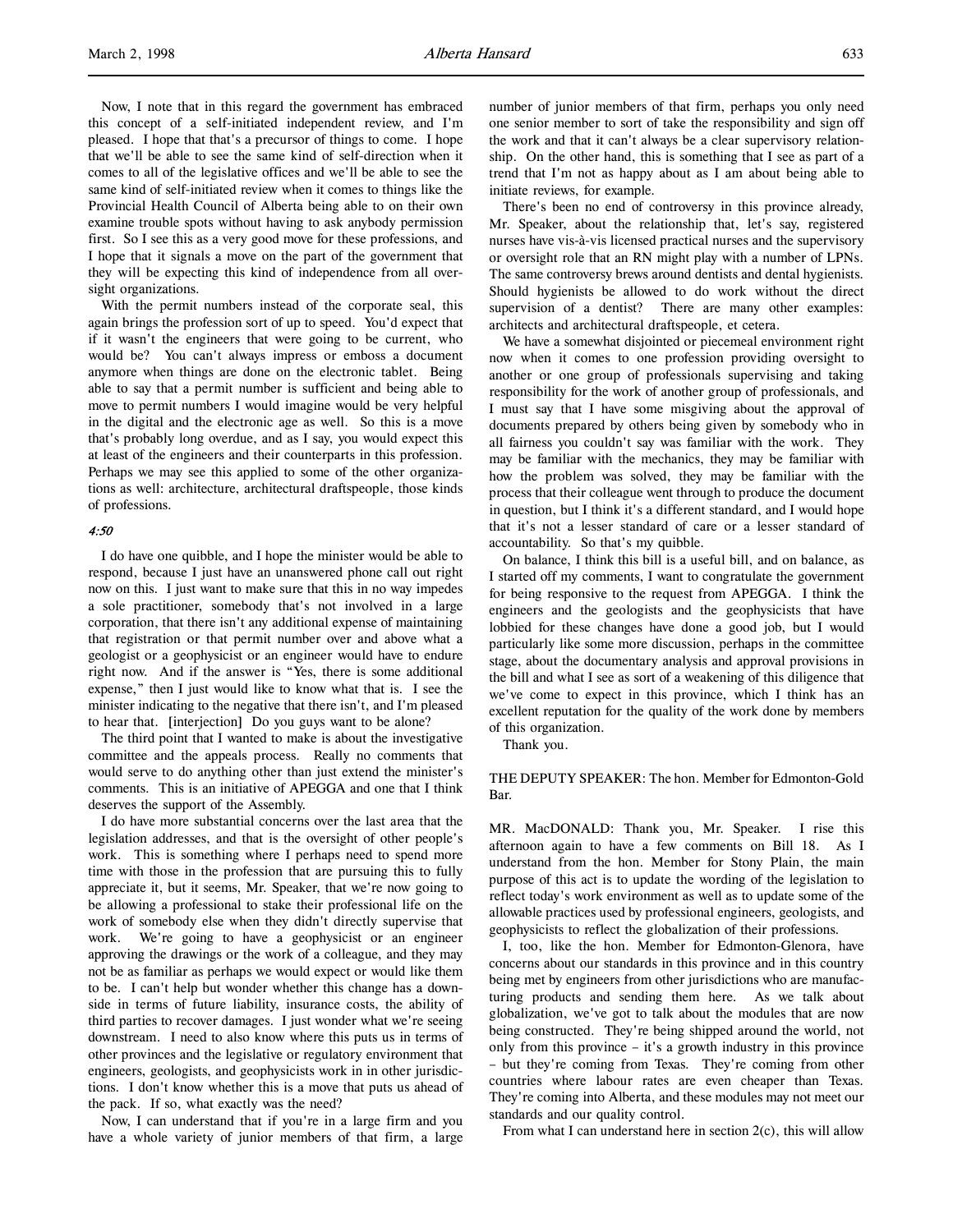engineers to take professional responsibility for projects that may have been designed outside Alberta. Now, I'm concerned about that, and perhaps the minister can clarify for me these concerns. But if this is going on, then I am not at all interested in supporting this bill, because we have standards in this province that not only must be maintained, but they must be maintained well into the future. As I said, the oil industry relies on these modules, and they cannot be substandard. It just cannot happen, because we process a lot of sour gas and volatile petrochemicals in this province.

The minister here this afternoon wants to talk about stamps and seals. Earlier in the last session I asked the Minister of Labour about this very bill. Essentially what I asked him was: why were they ignoring the fact that some construction documents did not have the official seal of an engineer on it? He did not seem too concerned. But these are roof trusses that are being manufactured in this city, and they're going throughout the province, and as we all know, the snow load varies in this province from place to place. It's a lot different in Banff and in Calgary than it is, for instance, up in Grande Prairie or, say, Fort McMurray or perhaps over in Cold Lake. It is all well and good to talk about seals and about numbers so that each engineer can stamp and get his seal of approval on a document to state that it meets certain regulations and commitments, but on the other hand we have another government department ignoring the fact that these seals are not being used. These gentlemen and these women are studying very, very hard to get their engineering degrees, and we have to look after and police this.

With those comments I will eagerly await the minister's response. Thank you.

THE DEPUTY SPEAKER: The hon. Minister of Public Works, Supply and Services to close debate.

## 5:00

MR. WOLOSHYN: Thank you to the members opposite for their comments. I'd like to clarify a couple of things. A permit number applies to the corporation only. There would not be any extra cost to individuals involved. That's strictly a streamlining of the process, and the member designing it would still be accountable for his own stamp and so on.

The other part that came in that seems to be a bit of concern is with respect to the stamping of others' work by an individual, and I'd like to address that just for a moment. Currently the act states that a member can only sign and seal documents prepared under direct "supervision and control." That in reality is not happening today, because he is not sitting there in direct supervision and control. You have registered engineering technologists who work under these engineers. You have other associates involved with them. What this amendment does I think is more reacts to the reality of the fact that the responsible engineer assumes responsibility for it in the end in any event, and this just actually formalizes what is likely happening now. So this individual – and I think the words I used were: "after a complete and thorough review." That's the bottom line. That engineer, that professional has to have reviewed the work, has to assume responsibility for it regardless of whose input goes into it, and I think it's, quite frankly, not an area of concern if you understand how it works.

With respect to the other comments on the trusses and so on, what we're referring to here would be the design. Once the construction implementation – what you follow up through there would certainly go through the Ministry of Labour, and I guess that's an issue for discussion on another day.

With those comments I'd like to again thank the members for their views and look forward to further debate and move second reading of Bill 18.

[Motion carried; Bill 18 read a second time]

[The Speaker in the chair]

# Bill 20 Fair Trading Act

THE SPEAKER: The hon. Member for Bonnyville-Cold Lake.

MR. DUCHARME: Thank you, Mr. Speaker. It's been 30 years since we last reviewed consumer-related legislation. We don't shop the same way we did back then. We buy different goods and services, and we use more credit and less cash to pay for them.

Advances in technology have created new risks in the marketplace. When, as happened recently, a vulnerable consumer in the south of the province is scammed out of all his life savings by an unethical telemarketer from out of province – and we're talking about hundreds of thousands of dollars – we're all losers. The consumer loses money which can't then be spent on other goods and services; legitimate telemarketers lose credibility, business, and goodwill; and Alberta taxpayers may well have to pick up the tab to support this unfortunate person later in life. This new act will protect both businesses and consumers by addressing some of the key areas where problems exist today by being flexible enough to keep up with rapidly developing technology and by creating a more level playing field.

The legislation was also developed as the result of consumers' complaints that they lack information about their rights and responsibilities under the law, that present legislation was too complex and scattered over several statutes, and that even when wrongdoers were successfully convicted, affected consumers had difficulty getting their money back. Businesspeople were telling us that they, too, found the legislation and regulation complex. They complained about unfair competition from businesses that don't follow the rules and about barriers to interprovincial trade. Both business and consumers told us that the court system for resolving disputes is crowded, cumbersome, and expensive. At the same time, government gave the direction of regulatory streamlining and signed the agreement on internal trade, which harmonizes our regulations with other Canadian jurisdictions.

Seven existing statutes are being consolidated into the Fair Trading Act. Many of the provisions from these acts have been streamlined and updated and are included in the new statute. When reviewing the legislation, Mr. Speaker, the key principles were reducing regulation, clarifying standards that must be followed, making things more simple for business and consumers, using plain language, protecting consumer privacy, and finding better ways to resolve disputes between consumers and business.

Going through the Fair Trading Act, Mr. Speaker, you'll find that part 1 deals with general legal principles. Part 2, unfair practices, contains the truth-in-advertising provisions of the act. It also addresses the problem of negative option billing by stating that consumers don't have to pay for goods that they haven't asked for.

Part 3 contains harmonized provisions for direct-selling businesses that are already in place in existing legislation. Many of these provisions have been extended to time-share sales so that consumers will have a cooling-off period away from possible high-pressure sales tactics.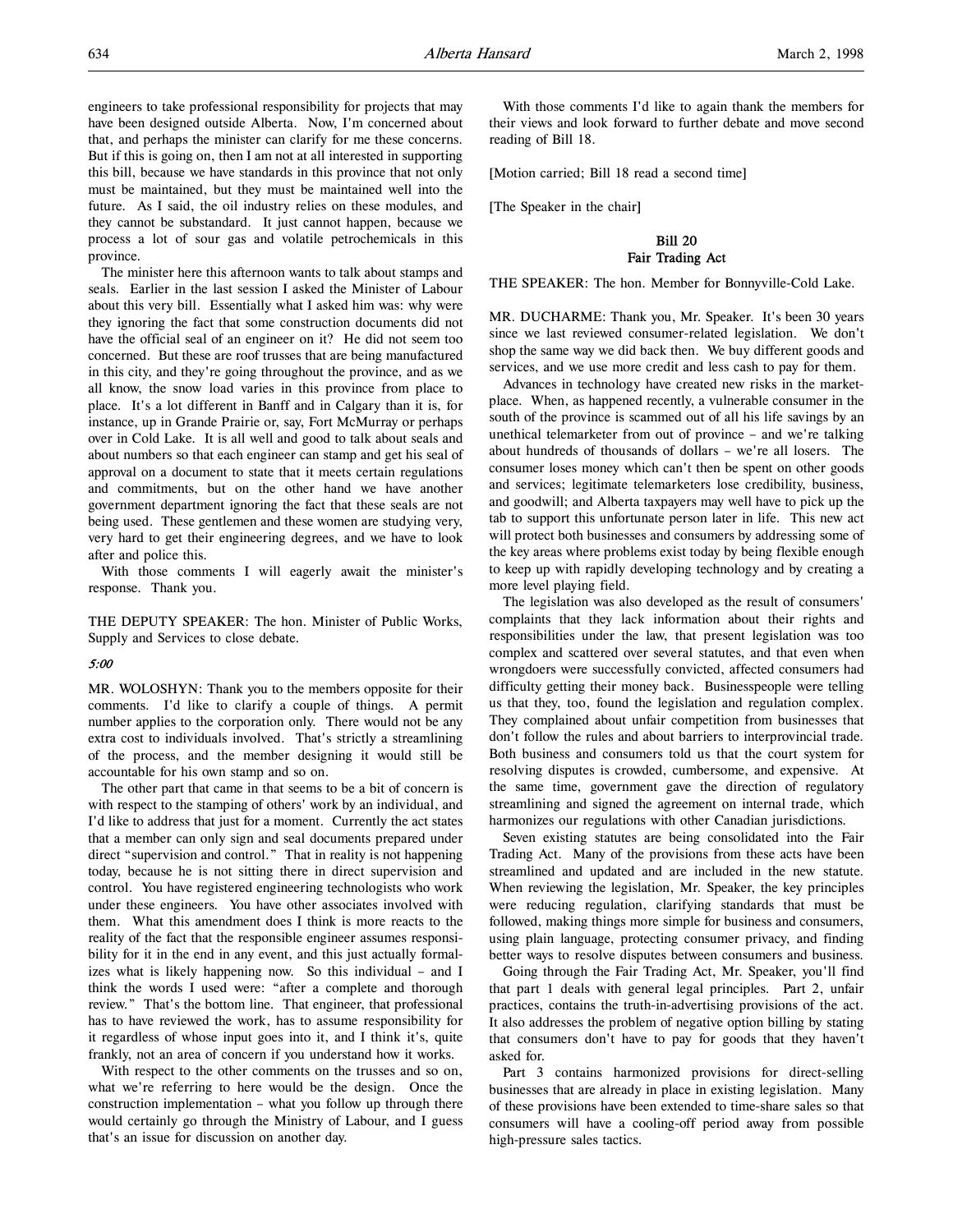Part 4 allows for the making of regulations which will provide the flexibility to deal with problems arising from unethical telemarketing and fast-expanding new marketing techniques like TV and Internet shopping.

Parts 5, 6, and 7 deal with credit reports, wage assignments, and fees charged by loan brokers. Albertans will now have the legal right to see a copy of their credit file held by any credit bureau or reporting agency and to correct any errors they may find. False loan brokering, where a consumer pays a fee but does not receive the promised loan or his money back, has been a problem. The act states that loan brokers may not charge for their services until the consumer has obtained the promised loan.

Part 8 contains new provisions to prevent problems that have arisen when items such as motor vehicles are put up for sale and consignment. Money received by the consignment business on these sales must be protected by deposit into trust.

Cost of credit disclosure legislation in part 9 is an important result of the agreement on internal trade. It harmonizes Alberta's legislation with that of other Canadian provinces.

Part 10 designates those trades and business that require licensing and bonding and allows for the establishment of industry-based boards for self-regulation, while licensing provisions are laid out in part 13.

Parts 11 and 12 establish the rules for debt collecting and public auctions.

Parts 14 and 15 contain the sections on remedies, enforcement, administration, and appeals. New provisions update and increase the penalties for contravention and strengthen consumer rights to be compensated for any losses they suffer as a result of contraventions of the act. There is also an alternative method to resolve disputes which does not involve going to the courts.

Other provisions allow us to exchange data with other jurisdictions and will facilitate cross-border investigation and enforcement. To maximize the potential of these provisions, Alberta has taken the lead in developing a modern complaint tracking and licensing system which is now in place. Several other jurisdictions have shown a keen interest in this as it has the potential of becoming the kernel of the national information-sharing and problem-monitoring system.

To sum up, Mr. Speaker, the Fair Trading Act will streamline consumer and business protection legislation and will clarify the rights and responsibilities of all Albertans in the marketplace. It will reduce trade barriers through harmonization of the rules and will deal more effectively with marketplace issues and problems through stronger deterrence, better restitution, and the use of appropriate dispute resolution. Once this act is in place, it will send a clear message to unethical businesses that Alberta is not the place for them and that this government will not allow Albertans to be scammed with impunity.

## 5:10

THE SPEAKER: The hon. Member for Edmonton-Ellerslie.

MS CARLSON: Thank you, Mr. Speaker. I'm happy to stand and address Bill 20. Certainly it's time to review consumer delivery as we see here. The former Member for Clover Bar-Fort Saskatchewan spent a great deal of her career in this Assembly working on that very project. I'm happy to see the government address it at this time.

AN HON. MEMBER: Muriel who?

MS CARLSON: Yes, Muriel Abdurahman. You remember her name. She'll be happy to know that.

MR. MITCHELL: She would have fought for day care.

MS CARLSON: She would have fought for day care too. That's true.

Mr. Speaker, given the short period of time that we've had to review this bill, I've only taken a look at two specific sections. So from that perspective I'd like to review them in terms of the intent of the whole bill, and hopefully before this comes back for debate again, we'll have some more time to take a look at it.

The part that I took a look at and have a couple of questions on is part 11, collection practices. That's an area that we often have to deal with in the constituency office when people come in and are concerned because they've been harassed by collection agencies. I'm wondering where this will actually improve the kind of consumer concerns that we've seen addressed in the past.

When we take a look at this bill and we go through some of the prohibited practices, particularly I'm concerned about (i), (j), and (k), where collection agencies are prohibited from directly or indirectly threatening or stating "an intention to proceed with any action" or making "telephone calls or personal calls of such nature or with such frequency as to constitute harassment" or giving "any person, directly or indirectly, by implication or otherwise, any false or misleading information." It's fine to say this. It's excellent to say it, and I'm glad to see it in the bill. But what are the parameters of the criteria? I am wondering where this goes. Who's putting out the guidelines here in terms of what's allowable and what isn't allowable behaviour?

So if the member who has introduced this bill can talk to us in terms of how they've established their criteria and what kind of penalties they're taking a look at for infractions, because really, Mr. Speaker, at the end of the day that's what the concern comes down to: you break the rules, fine, but then what happens? This government has a history of not necessarily following up in that regard. I am hoping that the member can do that, can tell us what's going to happen there.

If you turn to page 70 in this bill and you look at (m), it talks about collection agencies not being allowed to contact employers except in very specific circumstances. I have a concern about that, too, in terms of the consumer's right of protection when they're being chased in this regard.

Certainly if you're a young person who has got a substantial student loan, you haven't been able to find a job, you finally land one, you're behind in your student loan payments, and they've been sent to a collection agency – that is the process. They go to a collection agency within three or four months of them having been deemed to be overdue. Finally, you've got a job. You've got this huge loan you have to pay off, and the next thing you know your employer is hauling you into the office because they've been called by a collection agency and you're a poor credit risk. So I'm wondering that there aren't enough safeguards built into this bill yet.

Given that that's the only part of the bill I've been able to seriously take a look at yet, I'm sure hoping that I'm not going to find that the rest of it is somewhat arbitrary and not as definite as we want and certainly doesn't have any attachments here in terms of what the penalties for infractions are. I've overlooked that. If you can address those, I'd be happy to hear about them.

Thank you, Mr. Speaker.

THE SPEAKER: The hon. Member for Edmonton-Glenora.

MR. SAPERS: Thank you very much, Mr. Speaker. I know that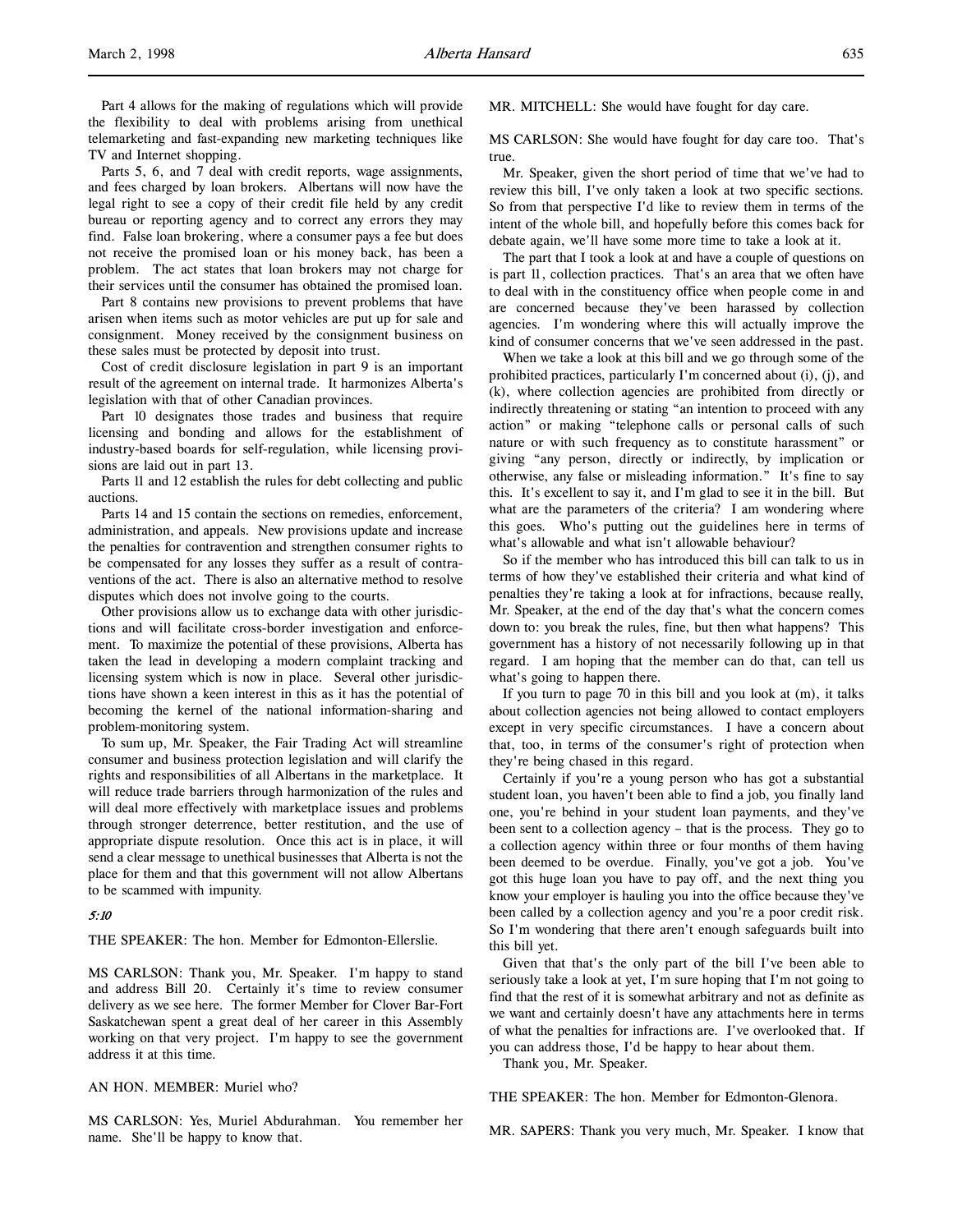there's a lot of competition for people to speak on this bill at this stage, so my remarks will be . . . [interjections] They may take us to 5:30.

# AN HON. MEMBER: Take us to 5:30.

MR. SAPERS: Yeah. All right. I will take us to 5:30.

One of the areas that I get a tremendous number of calls on in my constituency office has to do with consumer law. Whether it's people that are concerned about a contract they've made with a door-to-door salesperson or whether it's a decision that they've made in terms of a credit purchase, I always find, Mr. Speaker, that there is a morass of regulation and law that I have to understand so that I can explain it to my constituents. One of the things that I was in fact impressed with when I first saw Bill 20 was the comprehensive scope of the bill. In fact, as I understand it, when this bill is proclaimed into law, it will repeal some seven other pieces of current legislation.

This must make the pulse of the Member for Peace River just beat a little bit faster because of all of the deregulation and all of the red tape cutting that's such . . .

AN HON. MEMBER: He doesn't have a heart.

MR. SAPERS: I think the Member for Peace River should not have to take that kind of abuse from his colleagues, Mr. Speaker. He does have a heart. Of course, the pulse . . .

But in any case, Mr. Speaker, I was happy to see that. I was happy to see that it was all in one place. But by the same token, the difficulty with this bill being so comprehensive is that it's difficult to find a single thread or a single principle to discuss at second reading stage. The second issue, of course, is that it is probably one of the more sizable bills that has come before this Assembly for some time.

I am anticipating that as we get into committee, there will be a tremendous volume of debate on the clause-by-clause review. I can already tell you that there are some sections that are left to regulations that have made me wonder whether they might not be best dealt with in the body of the bill.

There are also some sections that deal with offences and penalties. I wonder whether or not they are best dealt with in the manner they are. We just amended some legislation in this Assembly earlier that dealt with penalties under several pieces of provincial legislation, and those penalties were reviewed for their appropriateness and applicability in this day and age. Yet I see some of the penalty sections in the Fair Trading Act that might not be in keeping with the reforms that this Assembly in fact just embraced.

One of the other areas in this bill that I was happy to see – but I'm wondering just exactly how it's going to fit in with the current regime of dealing with private information – is the section that has to do with credit transactions and private information, third-party information, information held by nongovernmental private interests about our citizens in this province. The panel that is going to be reviewing the freedom of information and privacy legislation was just officially set by this Legislature today under Government Motions earlier on the Order Paper. I would hope that this panel will have the ability to review what has been a long-standing concern of the Official Opposition, and that is the ownership and control and use of private information by third parties. I know I'm always quite surprised when I subscribe to a magazine and then the next month I get a whole flood of other subscription offers or I get a number of phone calls at home asking me to donate to one thing or another.

There has even been some suggestion made that things as confidential and as private as patient information – records held by hospitals – are being used for fund-raising purposes. I've had several people approach me and wonder how it is that somebody working for a hospital charitable foundation just happened to know that they were just discharged from the hospital. And right after "How did you like the service you received?" the next question was, "Would you like to make a donation to the hospital?" So even in an area that is as carefully, I think, regulated and protected as patient information, those kinds of at least perceived breaches of privacy and confidentiality happen. So certainly they happen with privately held information.

The other thing I am wondering about, Mr. Speaker, is whether or not this bill goes far enough in terms of disclosure. I think that we've all, in our own experiences let alone the experiences related to us by our constituents, been faced with making credit purchase decisions, whether it be buying a car or a mortgage for a home. You're always sort of left wondering whether or not you're being told everything by the financial institution or the lender. Disclosure laws in this country do not seem to be equal to disclosure laws in the international community. In particular in Alberta, in the past at least, our disclosure laws have not been at the forefront compared to other jurisdictions.

#### 5:20

So I think there have been many legitimate questions raised. I only had a very quick opportunity to review the disclosure section in Bill 20, and I'm looking forward to some more debate on that to ensure that it is up to the standards we would expect. I would like to be able to go back to my constituents the next time they ask me questions about that or even the next time I'm sitting across from a loans officer and be able to say, "The law has made it so you have to tell me a little bit more about what this particular contract is going to cost me, what the penalties are, and what my obligations are," other than repayment of course.

Mr. Speaker, I would like to adjourn debate at this time just to show that I can take direction from time to time.

THE SPEAKER: Having heard the motion by the hon. Member for Edmonton-Glenora, does the Assembly agree?

HON. MEMBERS: Agreed.

THE SPEAKER: Opposed? Carried.

# head: Statement by the Speaker

## Flags in the Chamber

THE SPEAKER: Before I call on the hon. Deputy Government House Leader, a number of members have sent notes here inquiring as to the rationale for the order of these flags. Well, the flags are in the order in which these various territories and provinces entered Confederation or created Canada, beginning on my right.

Hon. members should also know that the Alberta flag is above us as well, but the Alberta flag will come down in 1999 when the Northwest Territories divides into two territories and the new flag will come up. The Alberta flag already has its place of honour right here on the dais as well.

Hon. members should also know there were a number of other statements sent to me as to whose idea it was. Well, it was your